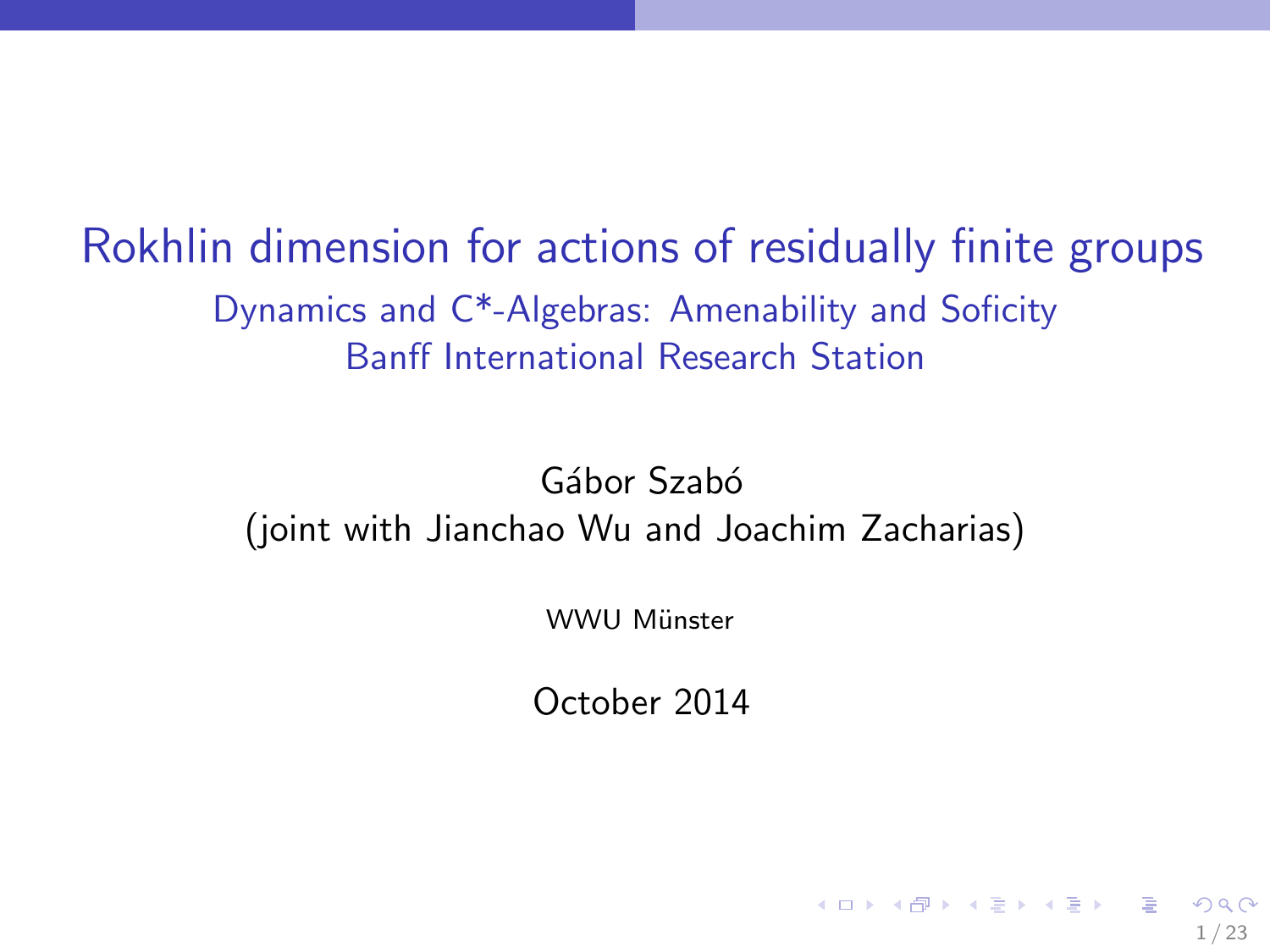

# [Rokhlin dimension](#page-7-0)





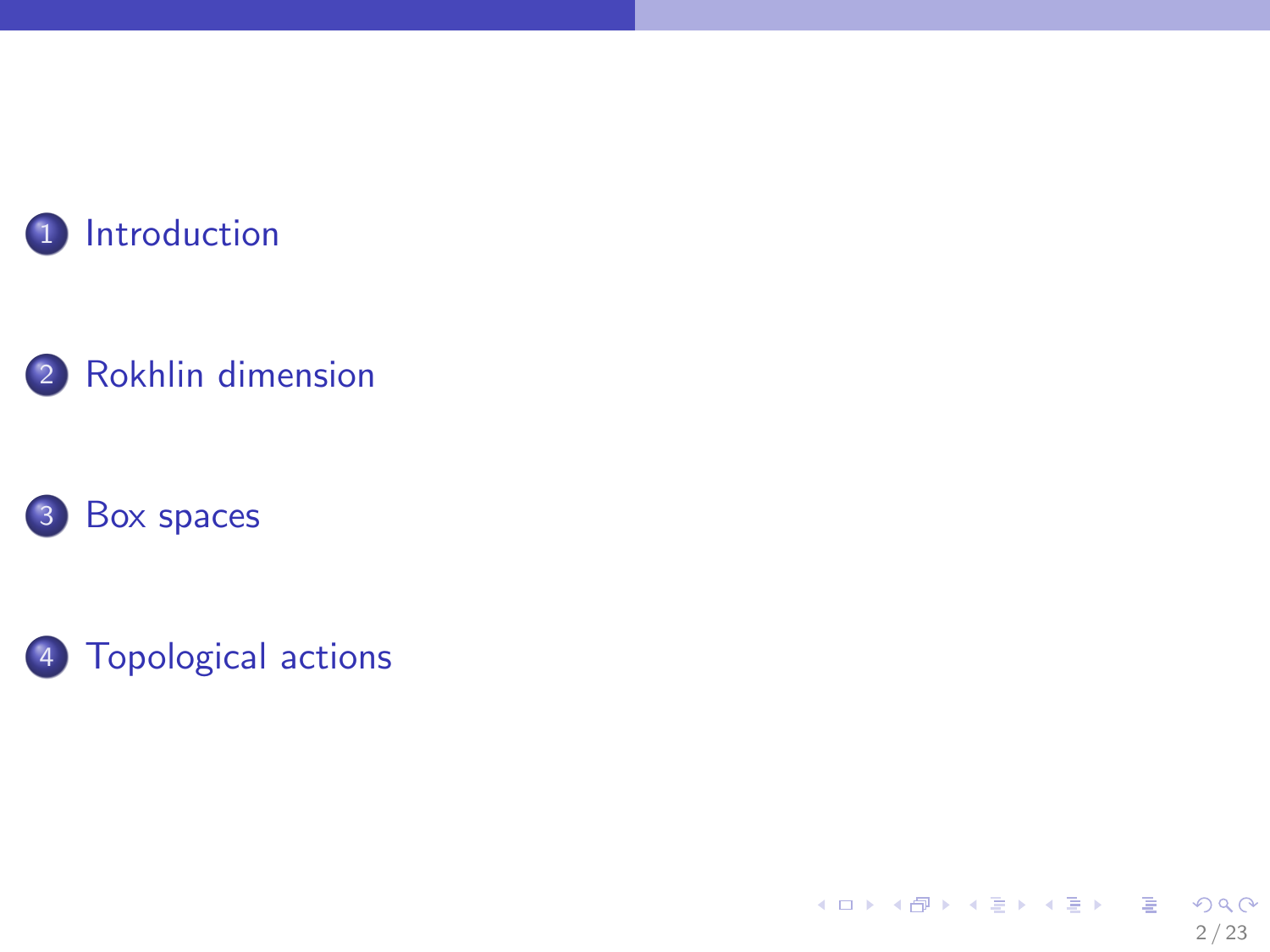

### [Rokhlin dimension](#page-7-0)





<span id="page-2-0"></span>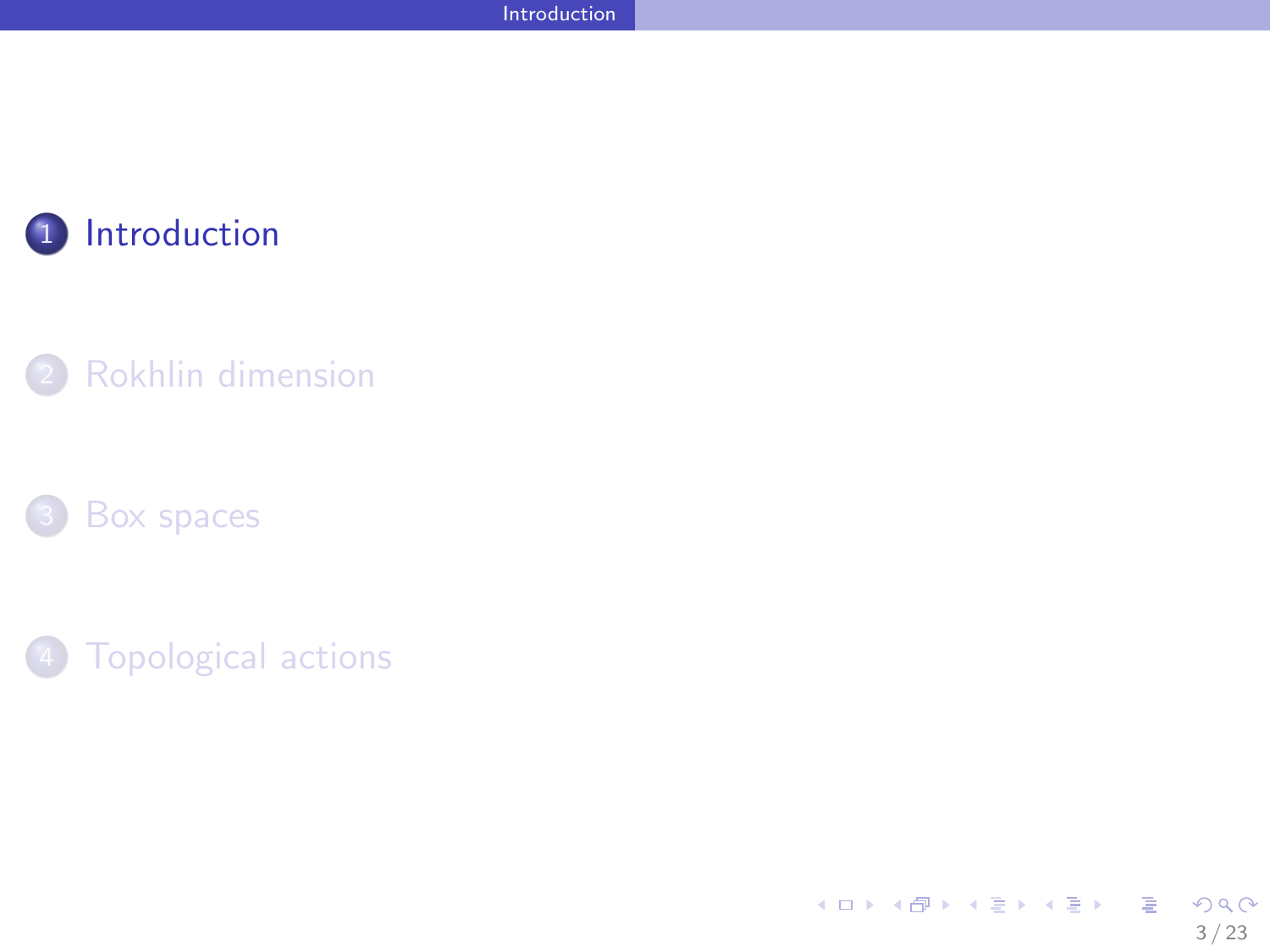#### <span id="page-3-0"></span>[Introduction](#page-3-0)

Within the theory of  $\mathrm{C}^*$ -algebras, the crossed product construction is long known as a nearly inexhaustible source of interesting examples. In particular, certain crossed products are often natural test cases for the Elliott classification program. Motivated by the increasing importance of nuclear dimension in the Elliott program, the following question constitutes the main theme of this talk: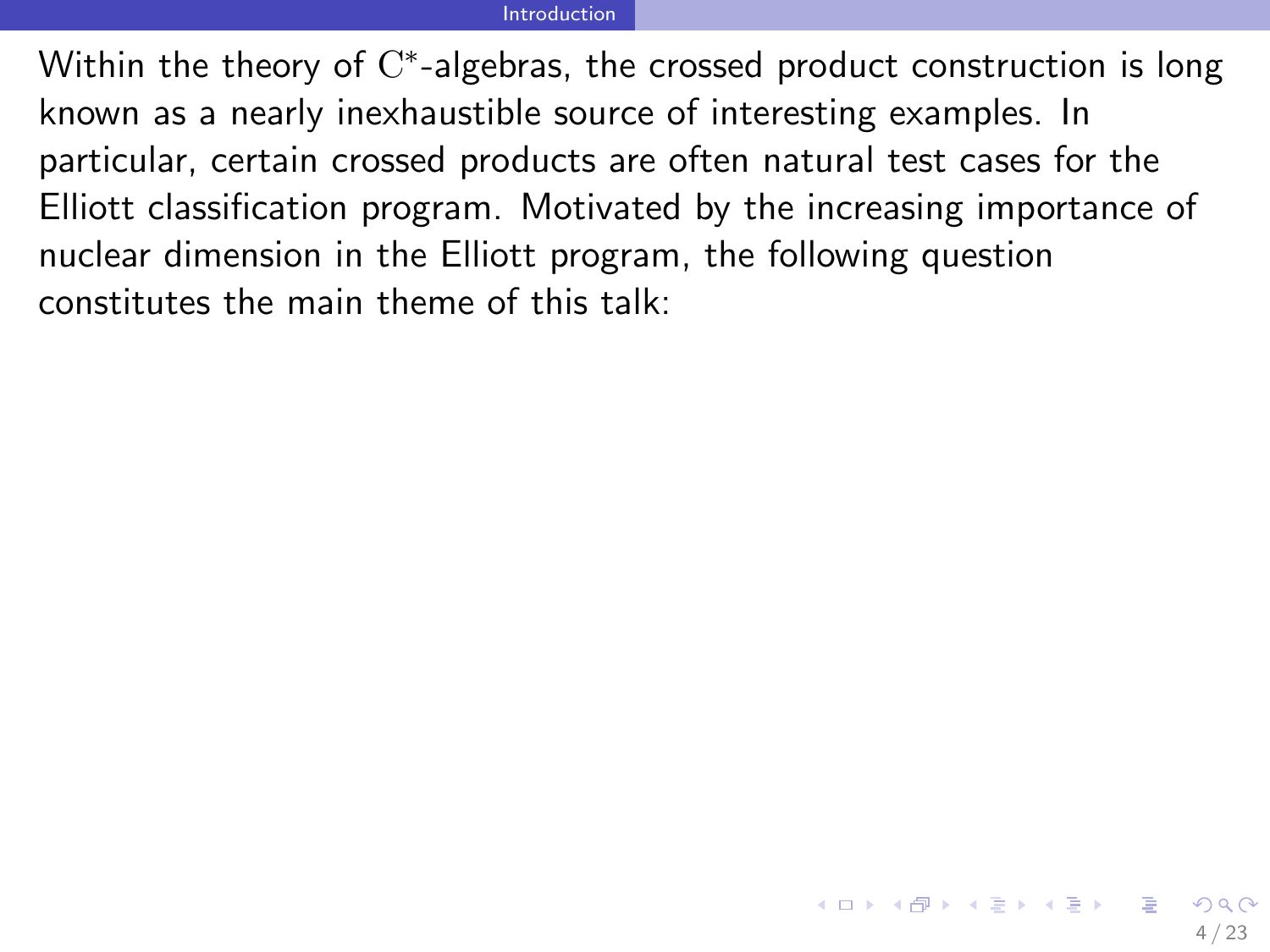#### <span id="page-4-0"></span>[Introduction](#page-4-0)

Within the theory of  $\mathrm{C}^*$ -algebras, the crossed product construction is long known as a nearly inexhaustible source of interesting examples. In particular, certain crossed products are often natural test cases for the Elliott classification program. Motivated by the increasing importance of nuclear dimension in the Elliott program, the following question constitutes the main theme of this talk:

### Question

Let  $A$  be a  $\mathrm{C}^*$ -algebra,  $G$  a countable group and  $(\alpha, w) : G \curvearrowright A$  a cocycle action. How does nuclear dimension behave with respect to passing to the (twisted) crossed product?  $A \rightsquigarrow A \rtimes_{\alpha,w} G$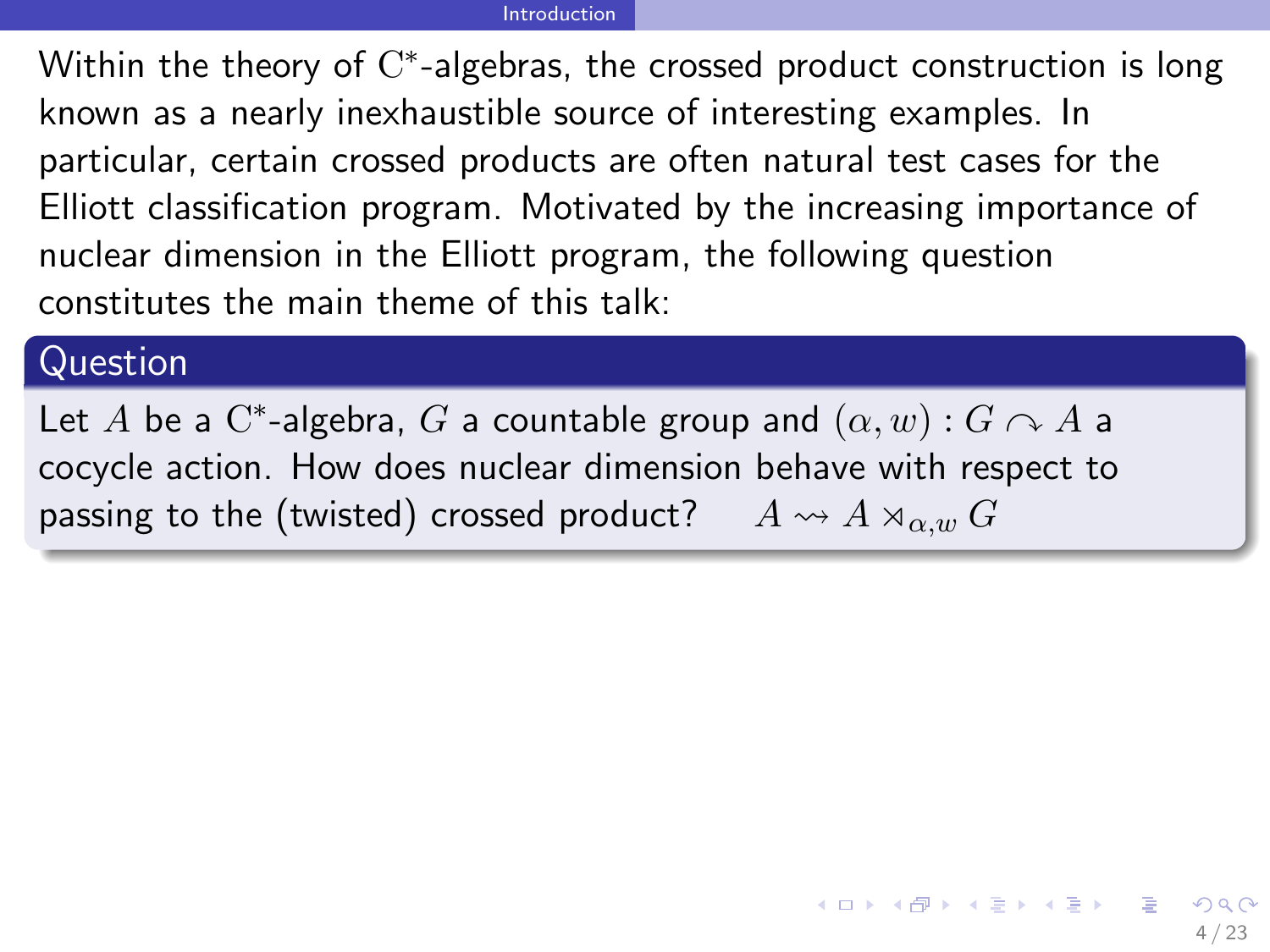Within the theory of  $\mathrm{C}^*$ -algebras, the crossed product construction is long known as a nearly inexhaustible source of interesting examples. In particular, certain crossed products are often natural test cases for the Elliott classification program. Motivated by the increasing importance of nuclear dimension in the Elliott program, the following question constitutes the main theme of this talk:

### Question

Let  $A$  be a  $\mathrm{C}^*$ -algebra,  $G$  a countable group and  $(\alpha, w) : G \curvearrowright A$  a cocycle action. How does nuclear dimension behave with respect to passing to the (twisted) crossed product?  $A \rightsquigarrow A \rtimes_{\alpha,w} G$ 

<span id="page-5-0"></span>Answering this question in full generality seems to be far out of reach at the moment. However, by inventing the concept of Rokhlin dimension, Hirshberg, Winter and Zacharias have paved the way towards very satisfactory partial answers. This notion was initially defined for actions of finite groups and integers, and was also adapted to actions of  $\mathbb{Z}^m$ .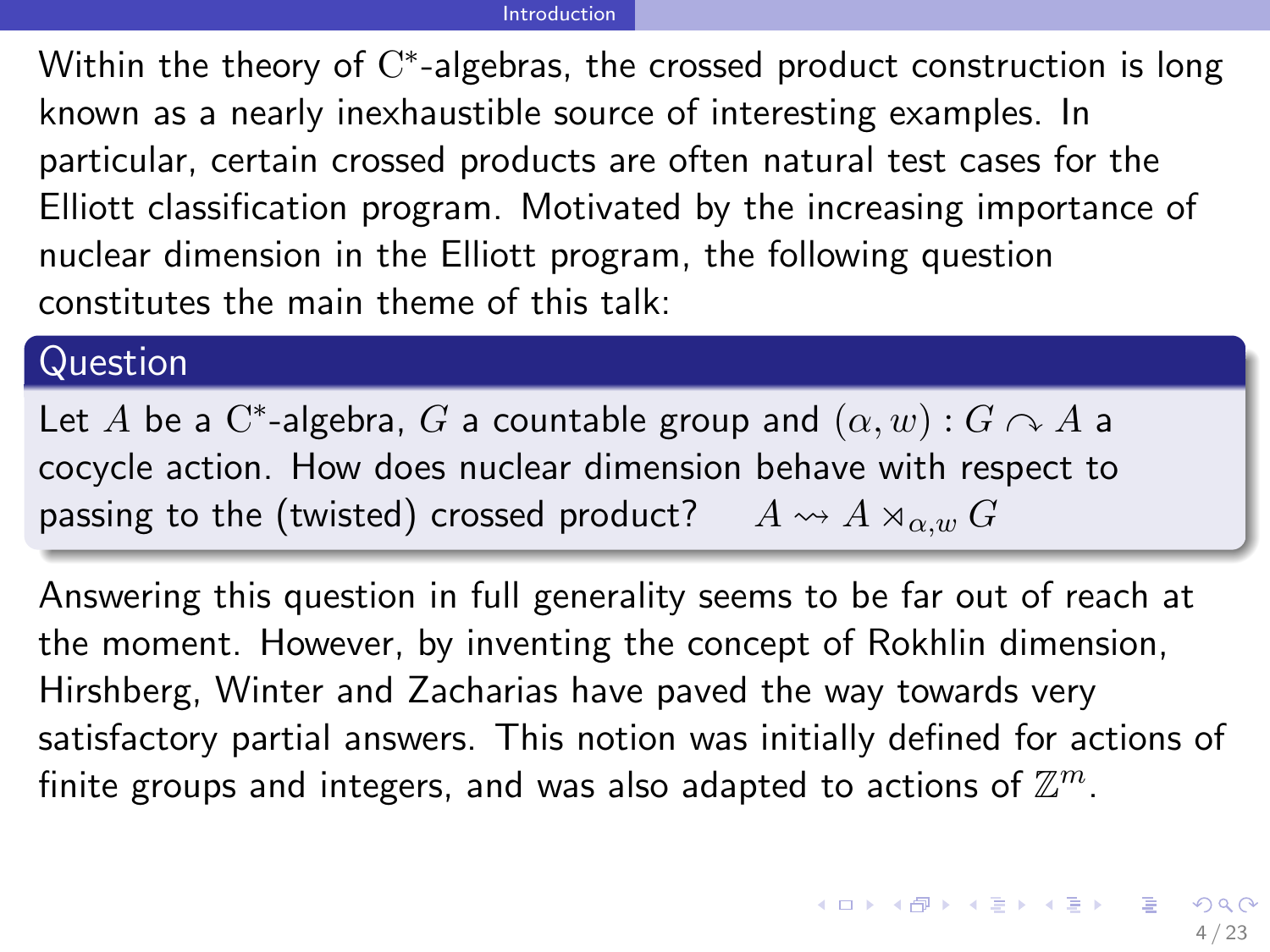Within the theory of  $\mathrm{C}^*$ -algebras, the crossed product construction is long known as a nearly inexhaustible source of interesting examples. In particular, certain crossed products are often natural test cases for the Elliott classification program. Motivated by the increasing importance of nuclear dimension in the Elliott program, the following question constitutes the main theme of this talk:

### Question

Let  $A$  be a  $\mathrm{C}^*$ -algebra,  $G$  a countable group and  $(\alpha, w) : G \curvearrowright A$  a cocycle action. How does nuclear dimension behave with respect to passing to the (twisted) crossed product?  $A \rightsquigarrow A \rtimes_{\alpha,w} G$ 

Answering this question in full generality seems to be far out of reach at the moment. However, by inventing the concept of Rokhlin dimension, Hirshberg, Winter and Zacharias have paved the way towards very satisfactory partial answers. This notion was initially defined for actions of finite groups and integers, and was also adapted to actions of  $\mathbb{Z}^m$ .

<span id="page-6-0"></span>We will discuss a generalization to cocycle actions of residually finite K ロ ▶ K @ ▶ K 할 ▶ K 할 ▶ ( 할 ) groups: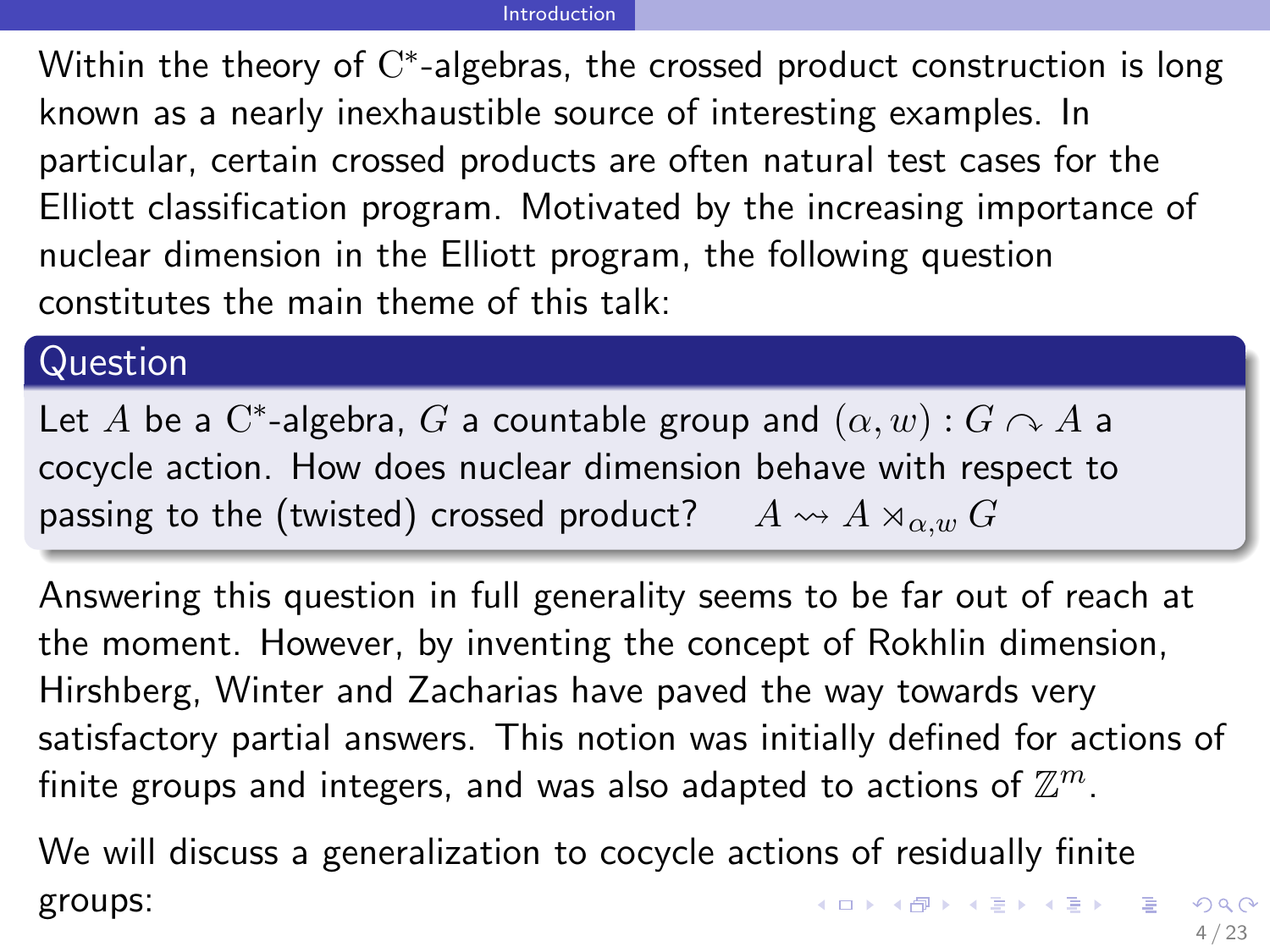

### [Rokhlin dimension](#page-7-0)





<span id="page-7-0"></span>イロト 不優 ト 不思 ト 不思 トー 理 5 / 23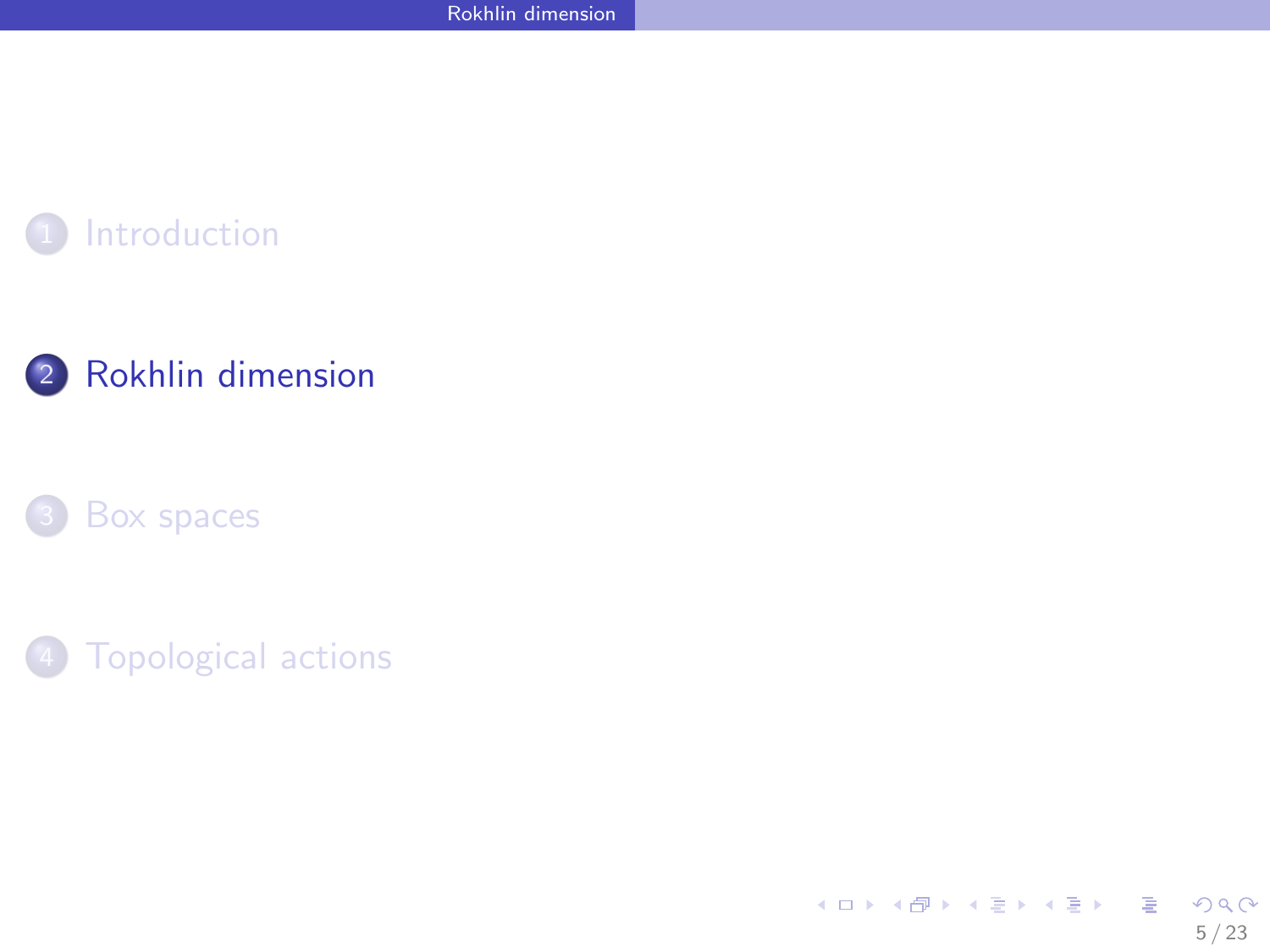Let  $A$  be a separable  $\mathrm{C}^\ast$ -algebra and  $G$  a countable, discrete group and  $H \subset G$  a subgroup with finite index. Let  $(\alpha, w) : G \cap A$  be a cocycle action. Let  $d \in \mathbb{N}$  be a natural number.

<span id="page-8-0"></span>6 / 23

K ロンス 御 > ス ヨ > ス ヨ > ニ ヨ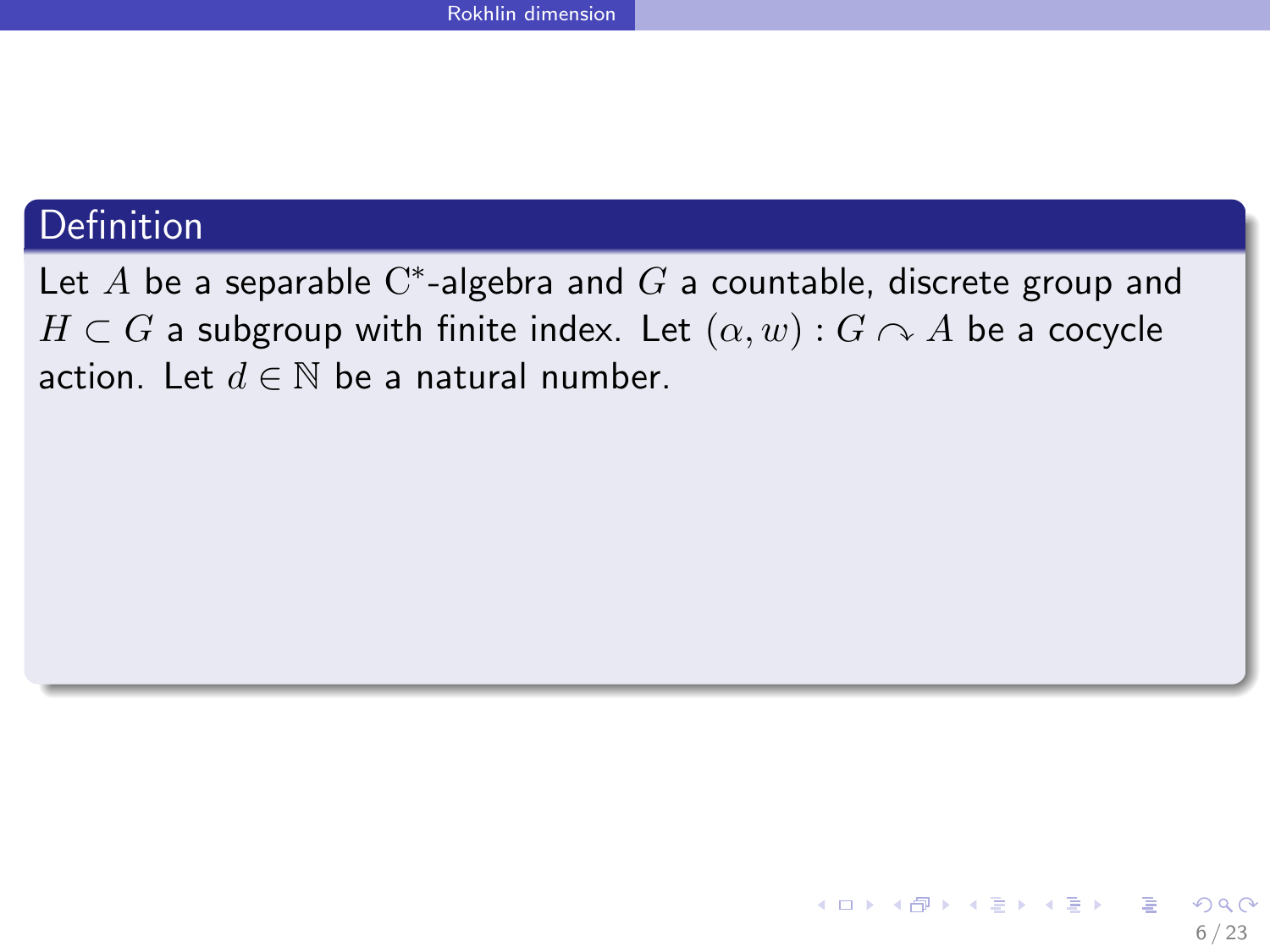Let  $A$  be a separable  $\mathrm{C}^\ast$ -algebra and  $G$  a countable, discrete group and  $H \subset G$  a subgroup with finite index. Let  $(\alpha, w) : G \cap A$  be a cocycle action. Let  $d \in \mathbb{N}$  be a natural number. Then  $\alpha$  has Rokhlin dimension d with respect to H, written  $\dim_{\text{Rok}}(\alpha, H) = d$ , if

<span id="page-9-0"></span>6 / 23

イロト 不優 ト 不思 ト 不思 トー 理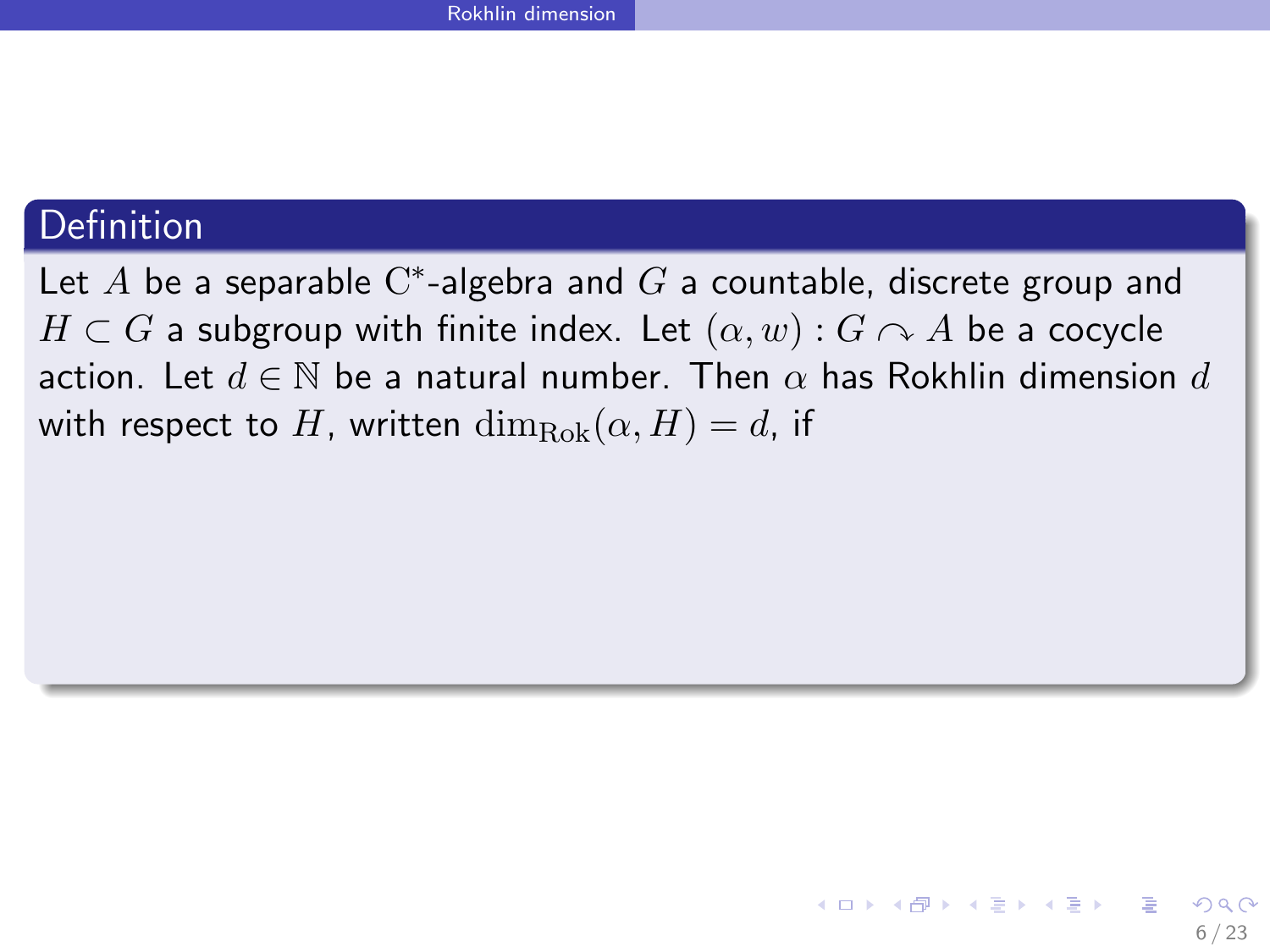Let  $A$  be a separable  $\mathrm{C}^\ast$ -algebra and  $G$  a countable, discrete group and  $H \subset G$  a subgroup with finite index. Let  $(\alpha, w) : G \cap A$  be a cocycle action. Let  $d \in \mathbb{N}$  be a natural number. Then  $\alpha$  has Rokhlin dimension d with respect to H, written  $\dim_{\text{Rok}}(\alpha, H) = d$ , if d is the smallest number such that there exist equivariant c.p.c. order zero maps

$$
\varphi_l:({\mathcal C}(G/H),\mathop{\text{$G$-shift}})\longrightarrow (F_\infty(A),\alpha_\infty)\quad (l=0,\ldots,d)
$$

<span id="page-10-0"></span>6 / 23

K ロ X K @ X K 경 X X 경 X X 경

with  $\varphi_0(1) + \cdots + \varphi_d(1) = 1$ . If no number satisfies this condition, we set  $\dim_{Rok}(\alpha, H) := \infty$ .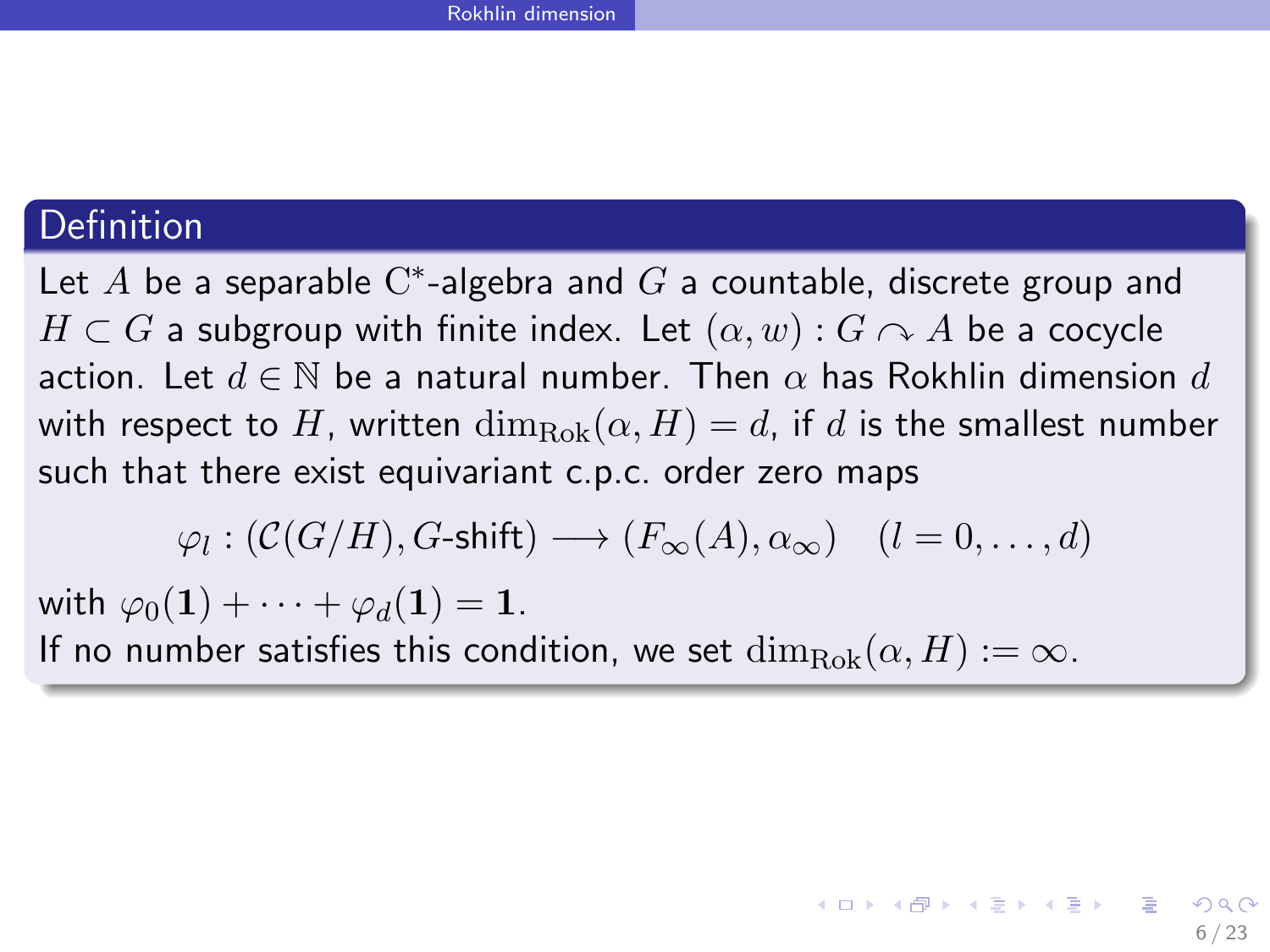Let  $A$  be a separable  $\mathrm{C}^*$ -algebra and  $G$  a countable, discrete and residually finite group. Let  $\sigma = (G_n)_n$  be a residually finite approximation of G, i.e. a decreasing and separating sequence of subgroups with finite index. We define

$$
\dim_{\text{Rok}}(\alpha, \sigma) = \sup_{n \in \mathbb{N}} \dim_{\text{Rok}}(\alpha, G_n)
$$

and

$$
\dim_{\text{Rok}}(\alpha) = \sup_{H \subset_{\text{fin}} G} \dim_{\text{Rok}}(\alpha, H).
$$

<span id="page-11-0"></span>7 / 23

イロト 不優 ト 不思 ト 不思 トー 理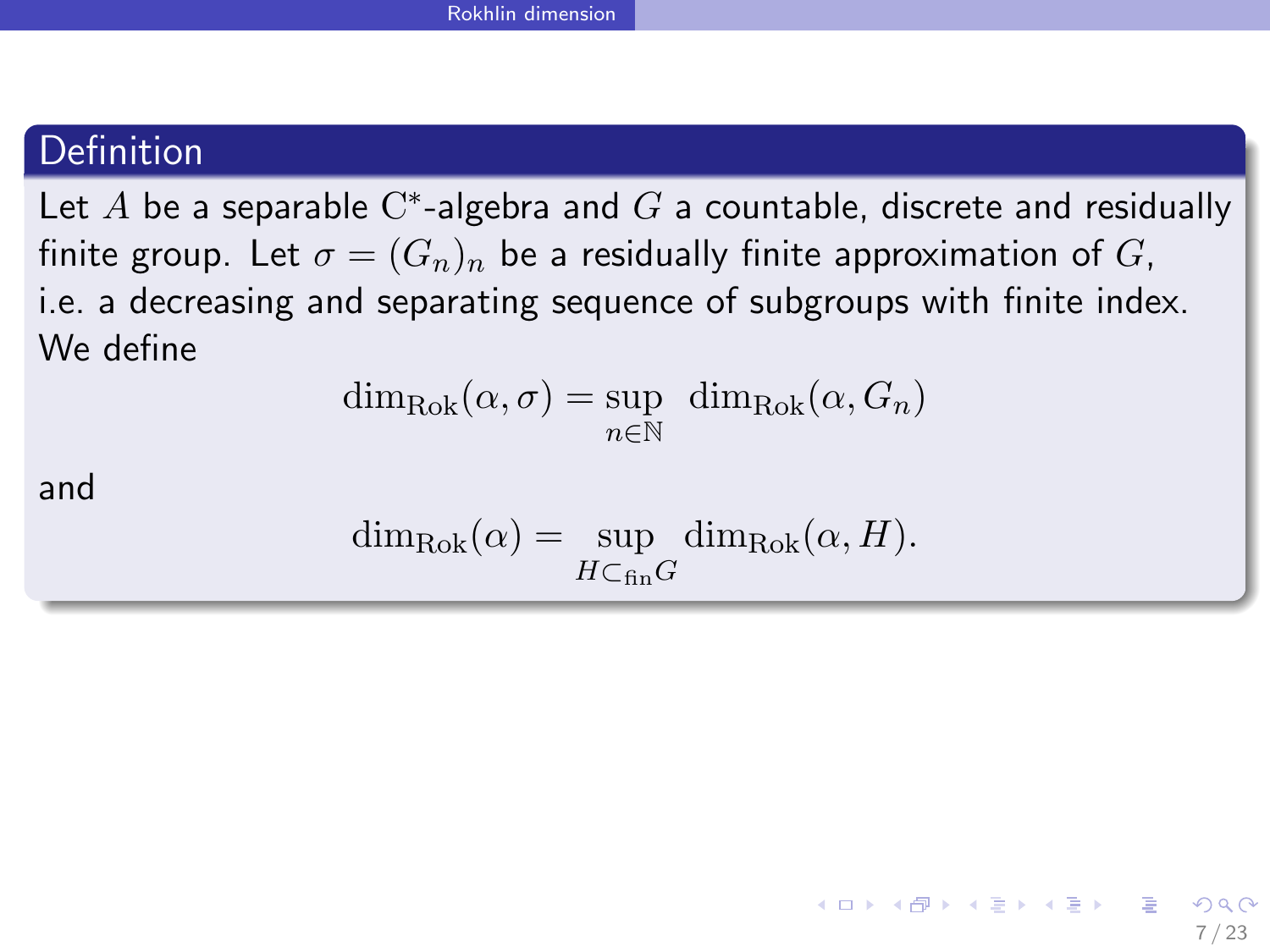Let  $A$  be a separable  $\mathrm{C}^*$ -algebra and  $G$  a countable, discrete and residually finite group. Let  $\sigma = (G_n)_n$  be a residually finite approximation of G, i.e. a decreasing and separating sequence of subgroups with finite index. We define

$$
\dim_{\text{Rok}}(\alpha, \sigma) = \sup_{n \in \mathbb{N}} \dim_{\text{Rok}}(\alpha, G_n)
$$

and

<span id="page-12-0"></span>
$$
\dim_{\text{Rok}}(\alpha) = \sup_{H \subset_{\text{fin}} G} \dim_{\text{Rok}}(\alpha, H).
$$

### Remark

If  $G$  is finite or  $\mathbb{Z}^m$ , the second expression agrees with the previously known definition.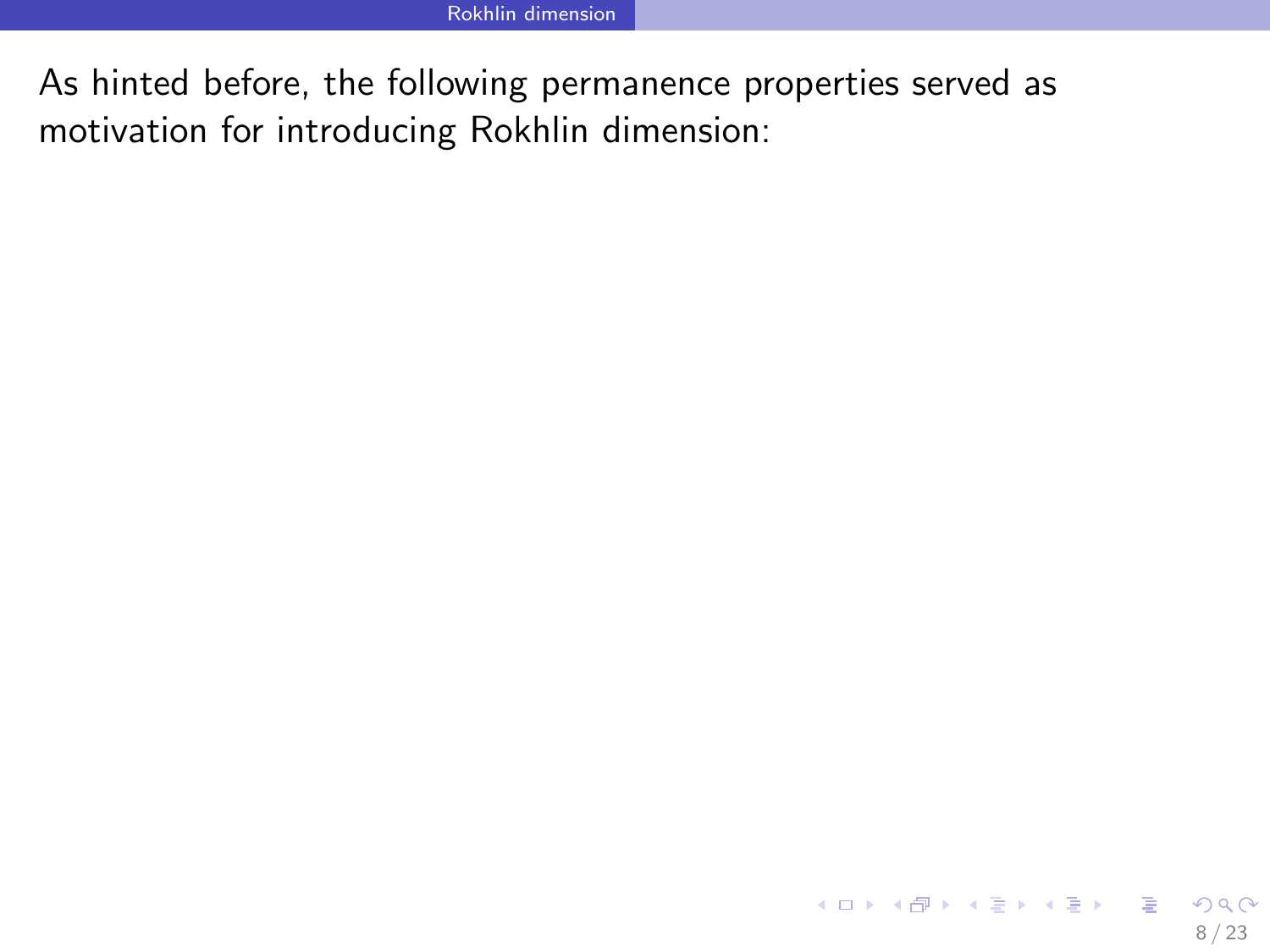Theorem (Hirshberg-Winter-Zacharias)

If  $\alpha$  :  $G \curvearrowright A$  is a finite group action on a unital  $\mathrm{C}^*$ -algebra, we have

 $\dim_{\text{nuc}}^{+1}(A \rtimes_{\alpha} G) \leq \dim_{\text{Rok}}^{+1}(\alpha) \cdot \dim_{\text{nuc}}^{+1}(A).$ 

<span id="page-14-0"></span>8 / 23

K ロ X K @ X K 할 X K 할 X → 할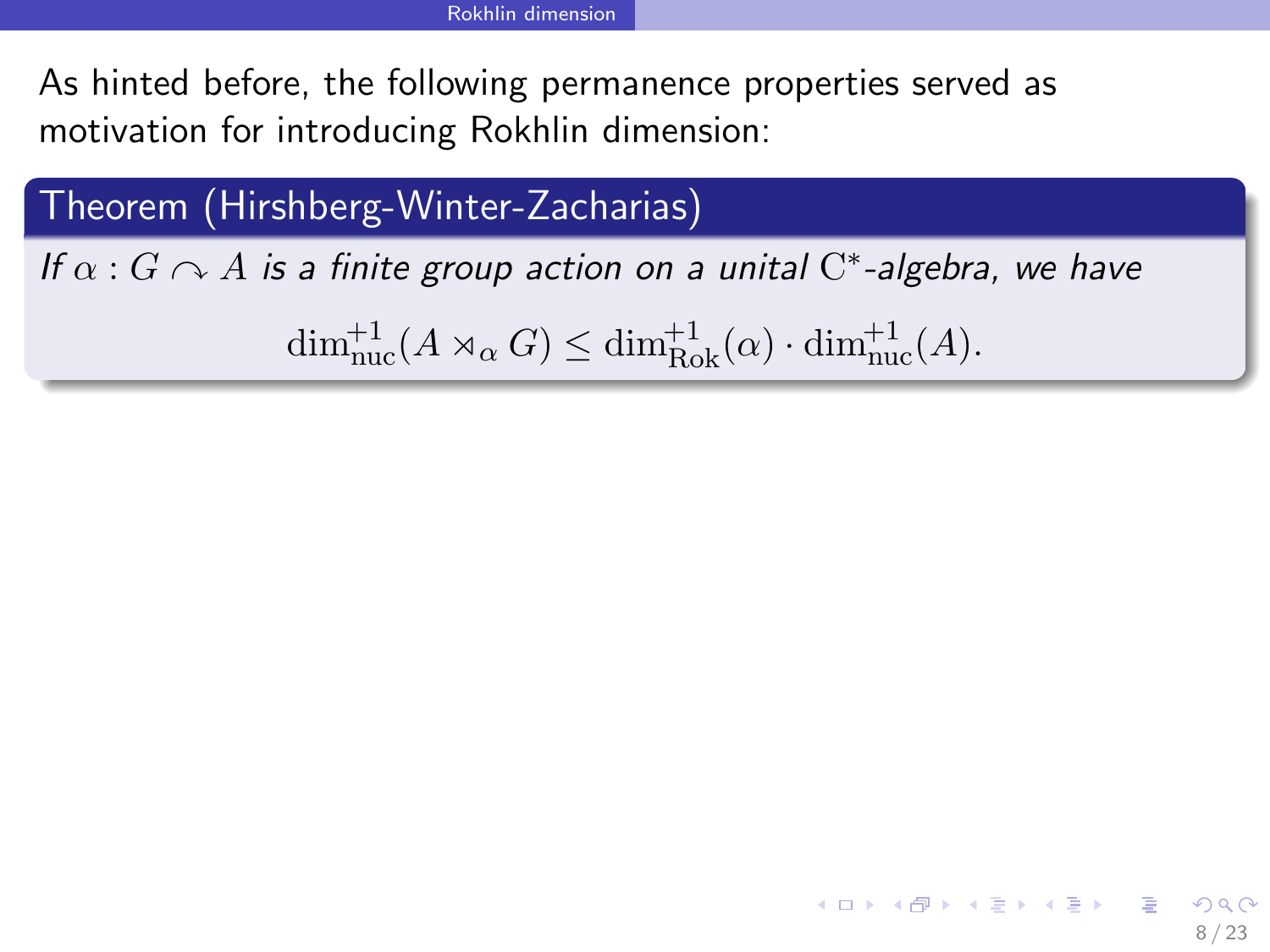Theorem (Hirshberg-Winter-Zacharias)

If  $\alpha$  :  $G \curvearrowright A$  is a finite group action on a unital  $\mathrm{C}^*$ -algebra, we have

 $\dim_{\text{nuc}}^{+1}(A \rtimes_{\alpha} G) \leq \dim_{\text{Rok}}^{+1}(\alpha) \cdot \dim_{\text{nuc}}^{+1}(A).$ 

# Theorem (Hirshberg-Winter-Zacharias)

If A is a unital  $C^*$ -algebra and  $\alpha \in \text{Aut}(A)$ , we have

 $\dim_{\text{nuc}}^{+1}(A \rtimes_{\alpha} \mathbb{Z}) \leq 2 \cdot \dim_{\text{Rok}}^{+1}(\alpha) \cdot \dim_{\text{nuc}}^{+1}(A).$ 

<span id="page-15-0"></span>8 / 23

K ロ ▶ K @ ▶ K 할 > K 할 > → 할 → 9 Q Q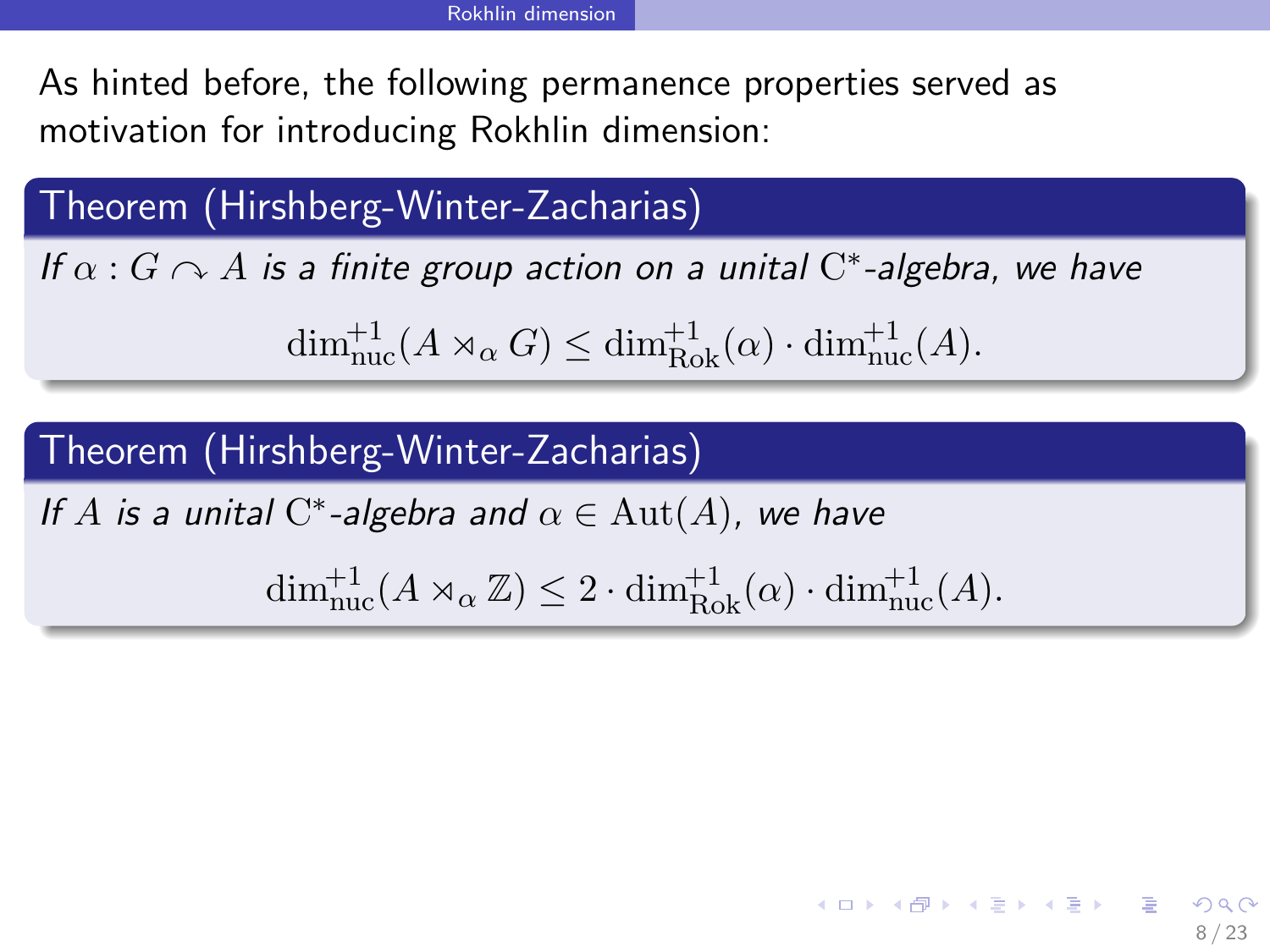Theorem (Hirshberg-Winter-Zacharias)

If  $\alpha$  :  $G \curvearrowright A$  is a finite group action on a unital  $\mathrm{C}^*$ -algebra, we have

 $\dim_{\text{nuc}}^{+1}(A \rtimes_{\alpha} G) \leq \dim_{\text{Rok}}^{+1}(\alpha) \cdot \dim_{\text{nuc}}^{+1}(A).$ 

Theorem (Hirshberg-Winter-Zacharias)

If A is a unital  $C^*$ -algebra and  $\alpha \in \text{Aut}(A)$ , we have

$$
\dim_{\rm nuc}^{\rm +1}(A\rtimes_{\alpha}\mathbb{Z})\leq 2\cdot \dim_{\rm Rok}^{\rm +1}(\alpha)\cdot \dim_{\rm nuc}^{\rm +1}(A).
$$

# Theorem (S)

If  $\alpha: \mathbb{Z}^m \curvearrowright A$  is an action on a unital  $\mathrm{C}^*$ -algebra, we have

<span id="page-16-0"></span>
$$
\dim_{\text{nuc}}^{+1}(A \rtimes_{\alpha} G) \le 2^{m} \cdot \dim_{\text{Rok}}^{+1}(\alpha) \cdot \dim_{\text{nuc}}^{+1}(A).
$$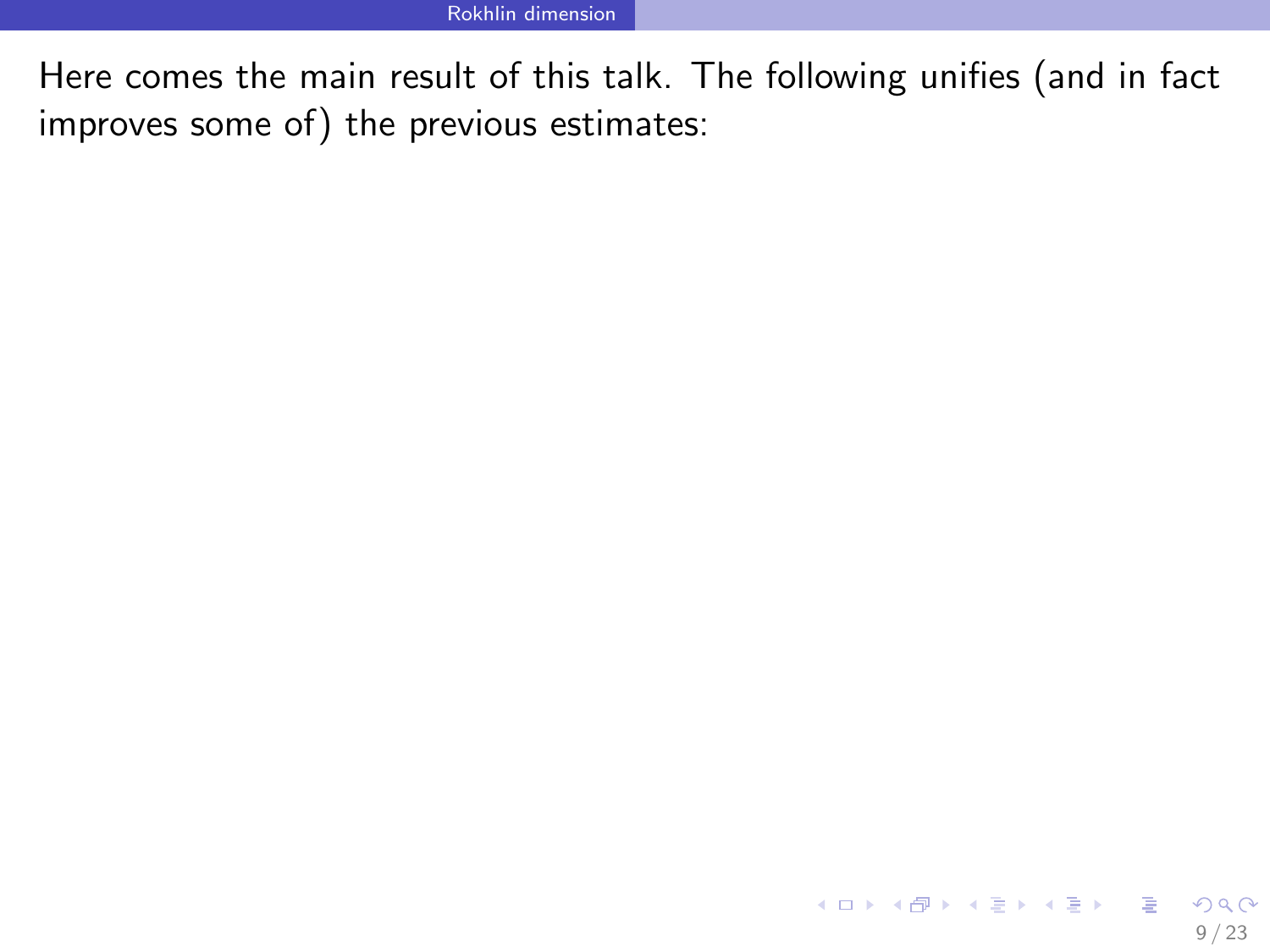## Theorem (S-Wu-Zacharias)

Let G be a countable, discrete, residually finite group. Let  $\sigma$  be a residually finite approximation of  $G$ . Let  $A$  be any  $C^*$ -algebra and  $(\alpha, w): G \cap A$  a cocycle action. Then we have

 $\dim_{\text{nuc}}^{+1}(A \rtimes_{\alpha,w} G) \leq \text{asdim}^{+1}(\Box_{\sigma} G) \cdot \dim_{\text{Rok}}^{+1}(\alpha,\sigma) \cdot \dim_{\text{nuc}}^{+1}(A).$ 

<span id="page-18-0"></span>9 / 23

K ロ X K @ X K 할 X K 할 X 시 할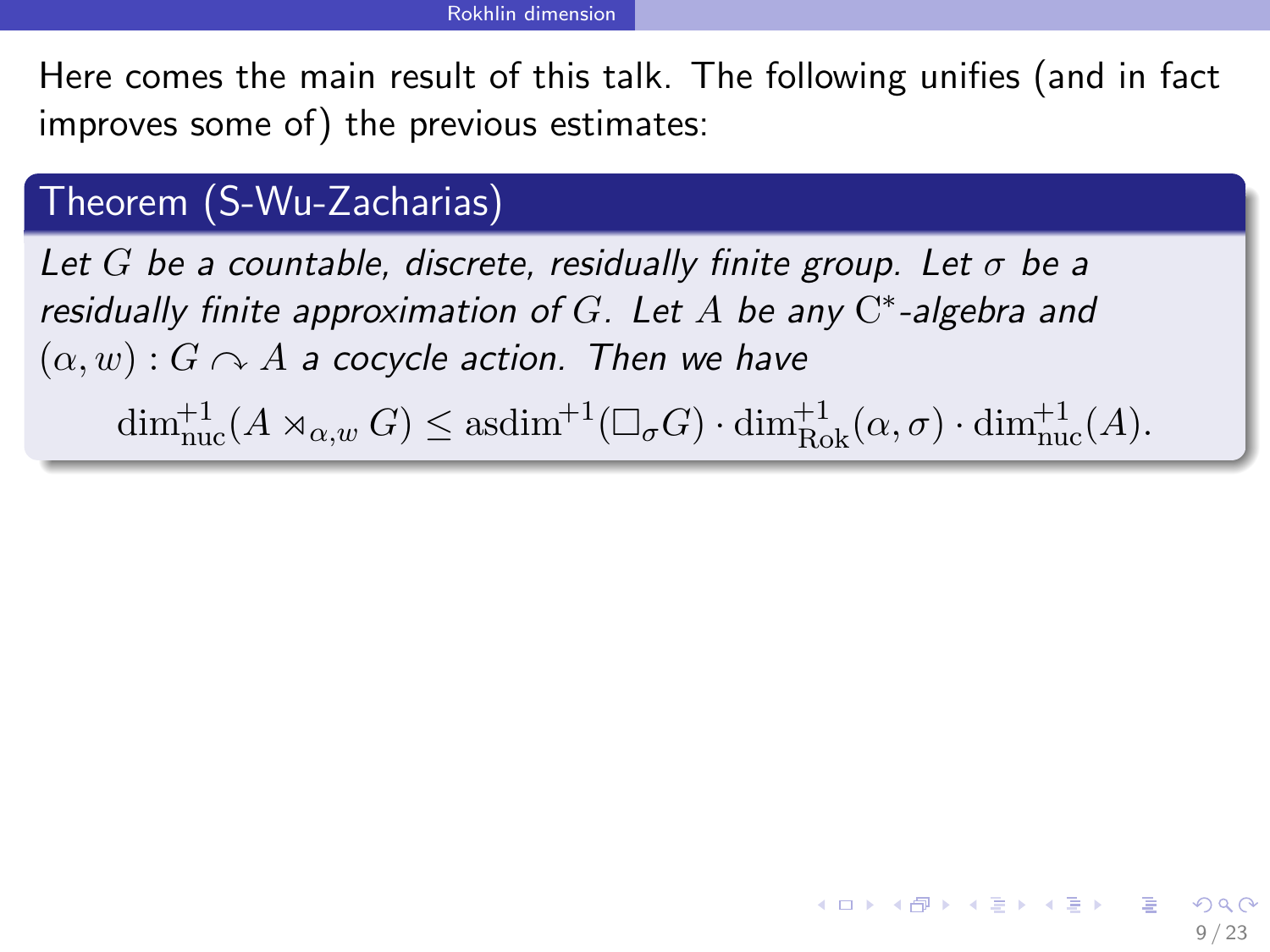## Theorem (S-Wu-Zacharias)

Let G be a countable, discrete, residually finite group. Let  $\sigma$  be a residually finite approximation of  $G$ . Let  $A$  be any  $C^*$ -algebra and  $(\alpha, w)$ :  $G \cap A$  a cocycle action. Then we have

<span id="page-19-0"></span> $\dim_{\text{nuc}}^{+1}(A \rtimes_{\alpha,w} G) \leq \text{asdim}^{+1}(\Box_{\sigma} G) \cdot \dim_{\text{Rok}}^{+1}(\alpha,\sigma) \cdot \dim_{\text{nuc}}^{+1}(A).$ 

The above constant denotes the asymptotic dimension of the so-called box space of G associated to  $\sigma$ . We shall elaborate in the next part.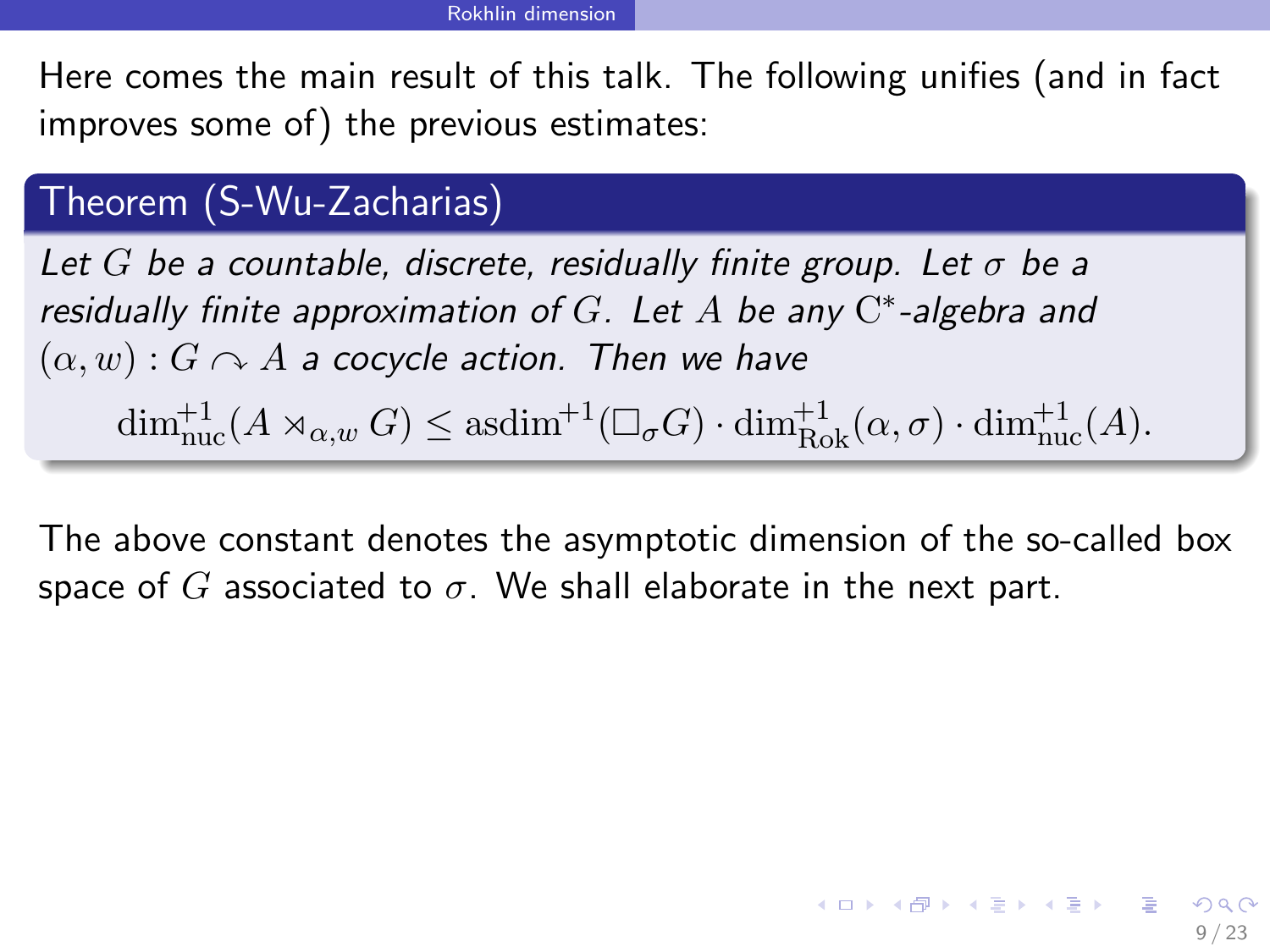# Theorem (S-Wu-Zacharias)

Let G be a countable, discrete, residually finite group. Let  $\sigma$  be a residually finite approximation of  $G$ . Let  $A$  be any  $C^*$ -algebra and  $(\alpha, w)$ :  $G \cap A$  a cocycle action. Then we have

 $\dim_{\text{nuc}}^{+1}(A \rtimes_{\alpha,w} G) \leq \text{asdim}^{+1}(\Box_{\sigma} G) \cdot \dim_{\text{Rok}}^{+1}(\alpha,\sigma) \cdot \dim_{\text{nuc}}^{+1}(A).$ 

The above constant denotes the asymptotic dimension of the so-called box space of G associated to  $\sigma$ . We shall elaborate in the next part.

### Remark

One particular instance of the above inequality is

$$
\dim_{\rm nuc}^{+1}(A\rtimes_{\alpha,w}G)\leq \mathrm{asdim}^{+1}(\square_sG)\cdot \dim_{\rm Rok}^{+1}(\alpha)\cdot \dim_{\rm nuc}^{+1}(A),
$$

where  $\Box_sG$  is a so-called standard box space of G.

<span id="page-20-0"></span>E

メロメ メ御き メミメ メミメ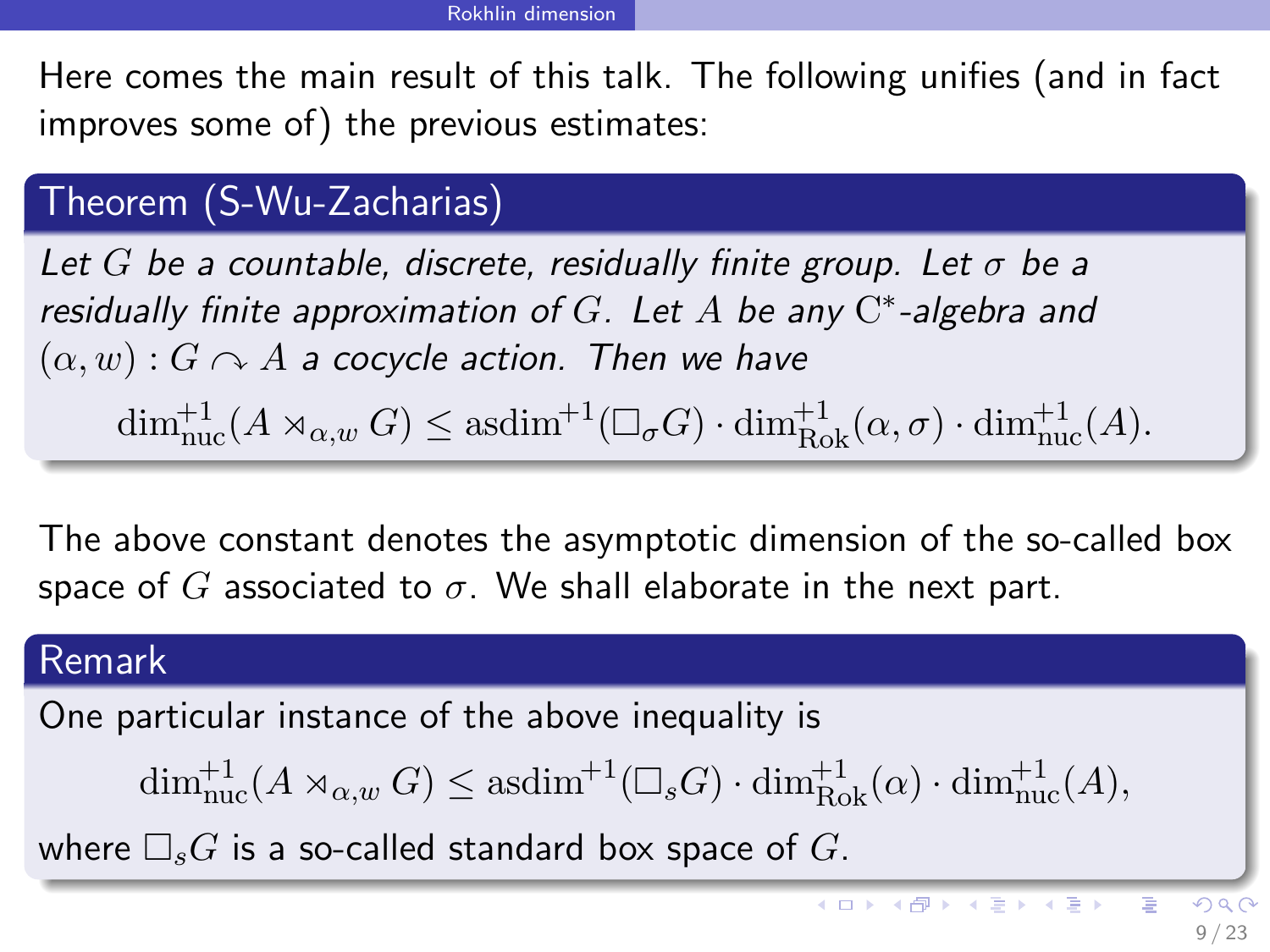

### [Rokhlin dimension](#page-7-0)





<span id="page-21-0"></span>イロメ イ団メ イミメ イモメー 重  $299$ 10 / 23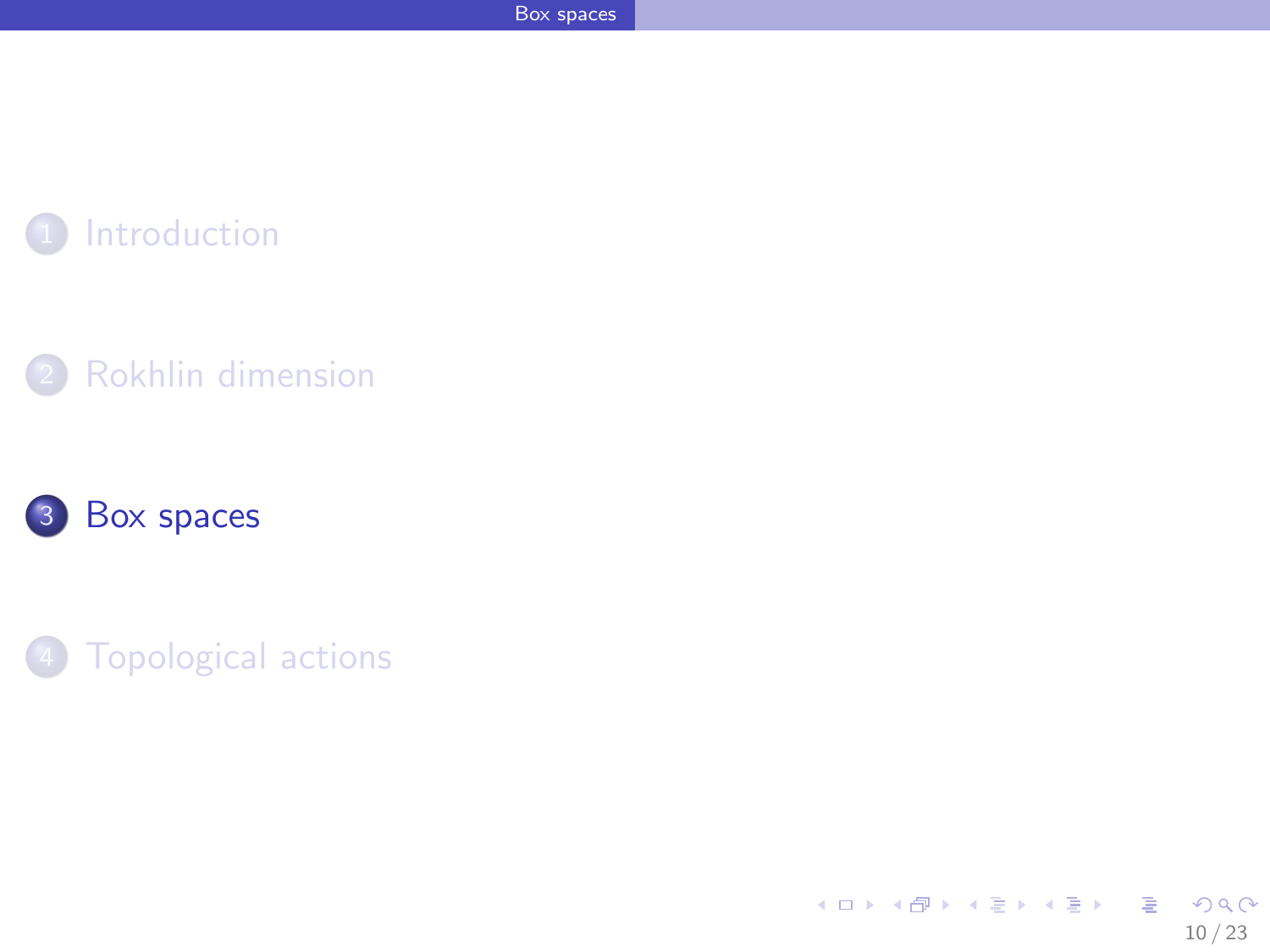# Definition (Roe, Khukhro)

<span id="page-22-0"></span>Let G be a countable, discrete and residually finite group. Let  $\sigma = (G_n)_n$ be a residually finite approximation of  $G$ . Equip  $G$  with a right-invariant, proper metric d. (e.g. right-invariant word-length metric.)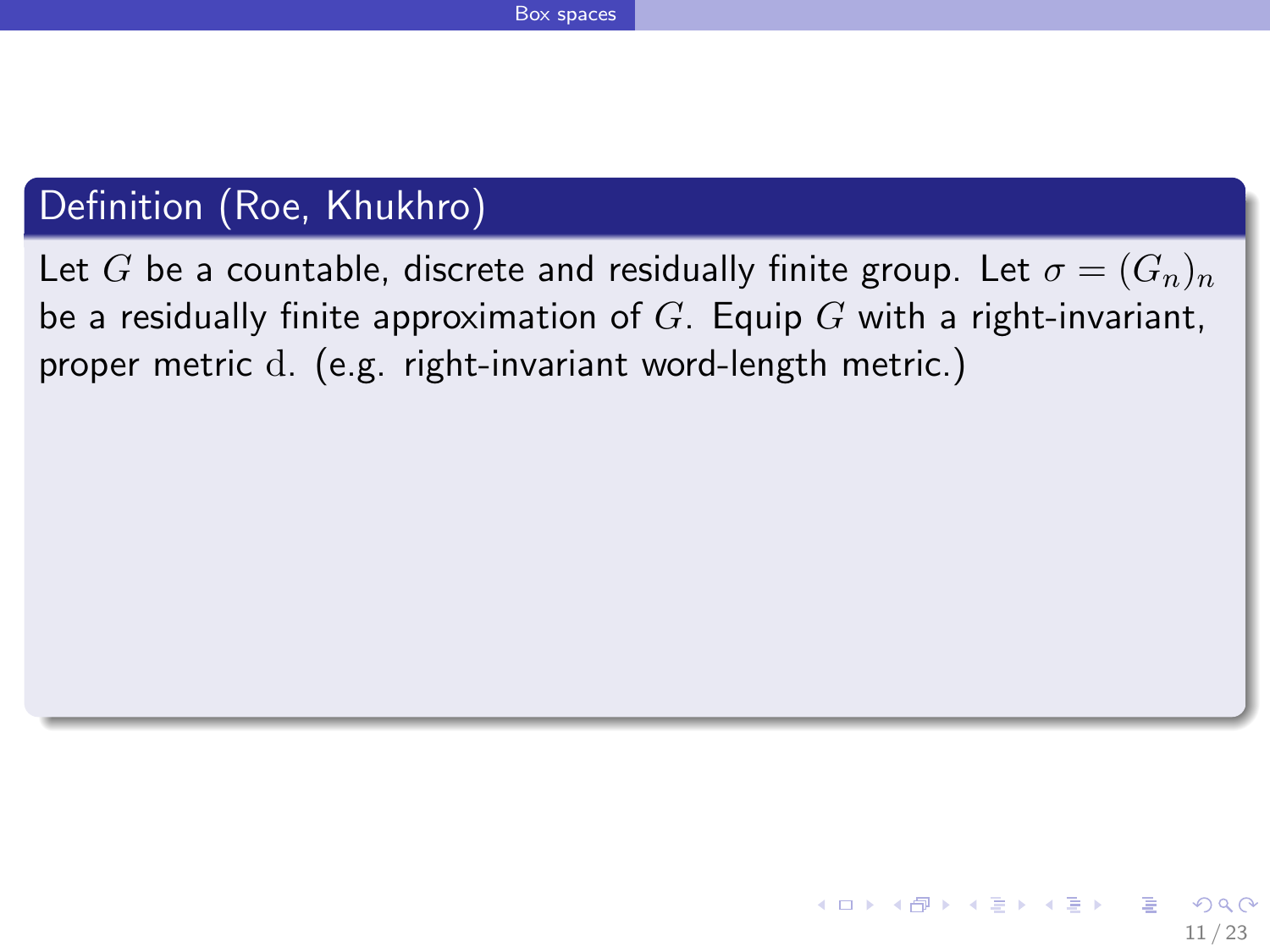# Definition (Roe, Khukhro)

Let G be a countable, discrete and residually finite group. Let  $\sigma = (G_n)_n$ be a residually finite approximation of  $G$ . Equip  $G$  with a right-invariant, proper metric d. (e.g. right-invariant word-length metric.) The box space  $\Box_{\sigma}G$  of G associated to  $\sigma$  is the disjoint union  $\bigsqcup_{n\in\mathbb{N}} G/G_n$ , endowed with a metric  $\mathrm{d}_B$  such that this metric, when restricted to some  $G/G_n$ , is induced by d under the quotient map  $G \longrightarrow G/G_n$ , and such that

<span id="page-23-0"></span> $dist_{d_B}(G/G_n, G/G_m) \ge \max \{ diam_{d_B}(G/G_n), diam_{d_B}(G/G_m) \}$ for all  $n, m \in \mathbb{N}$ .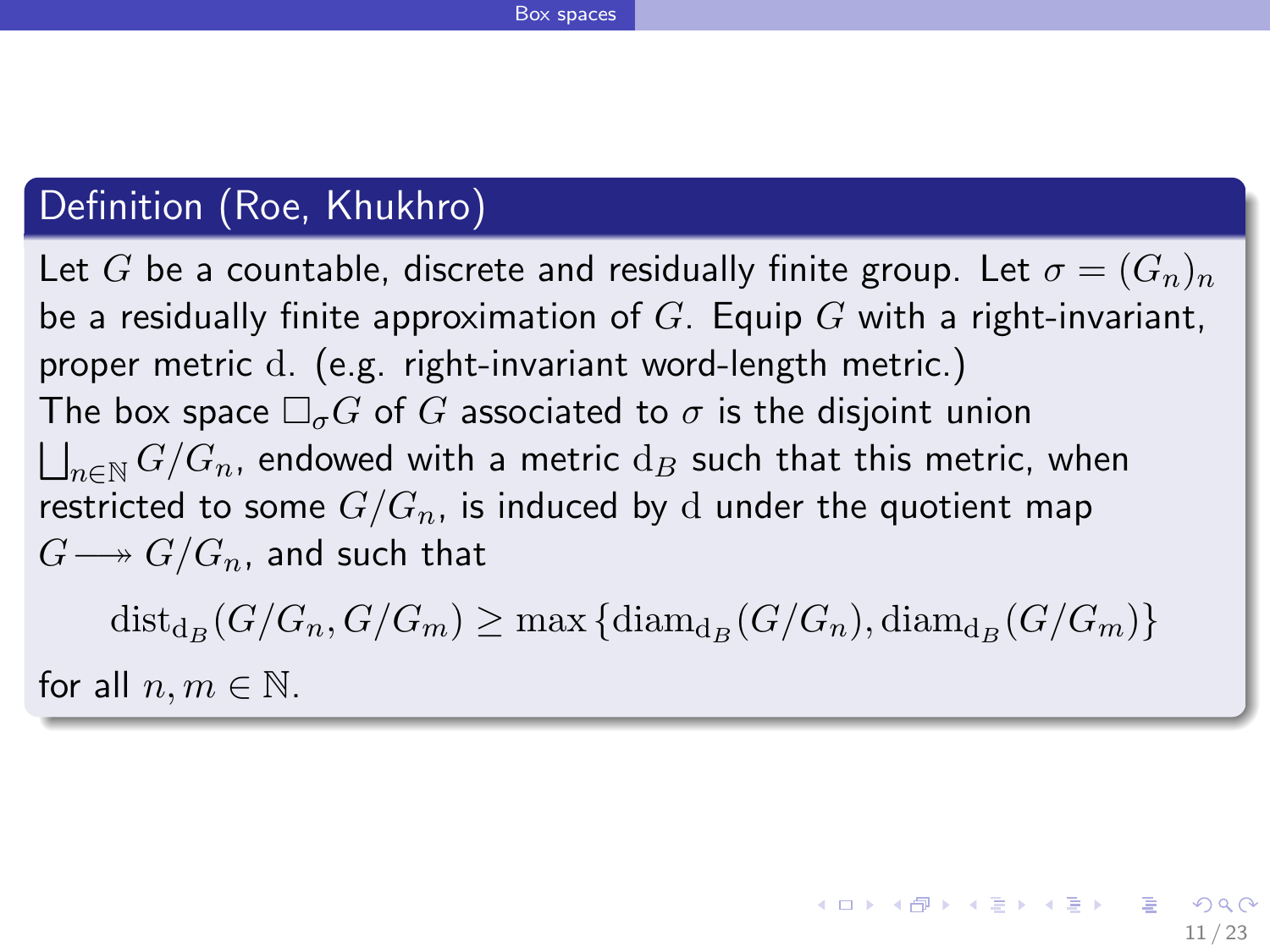### Remark

The previous definition implicitely contains a theorem stating that such a metric space  $\Box_{\sigma}G$  exists, and is independant (up to coarse equivalence) by the choices of either d or  $d_B$ .

<span id="page-24-0"></span>12 / 23

 $QQ$ 

イロト 不優 ト 不思 ト 不思 トー 理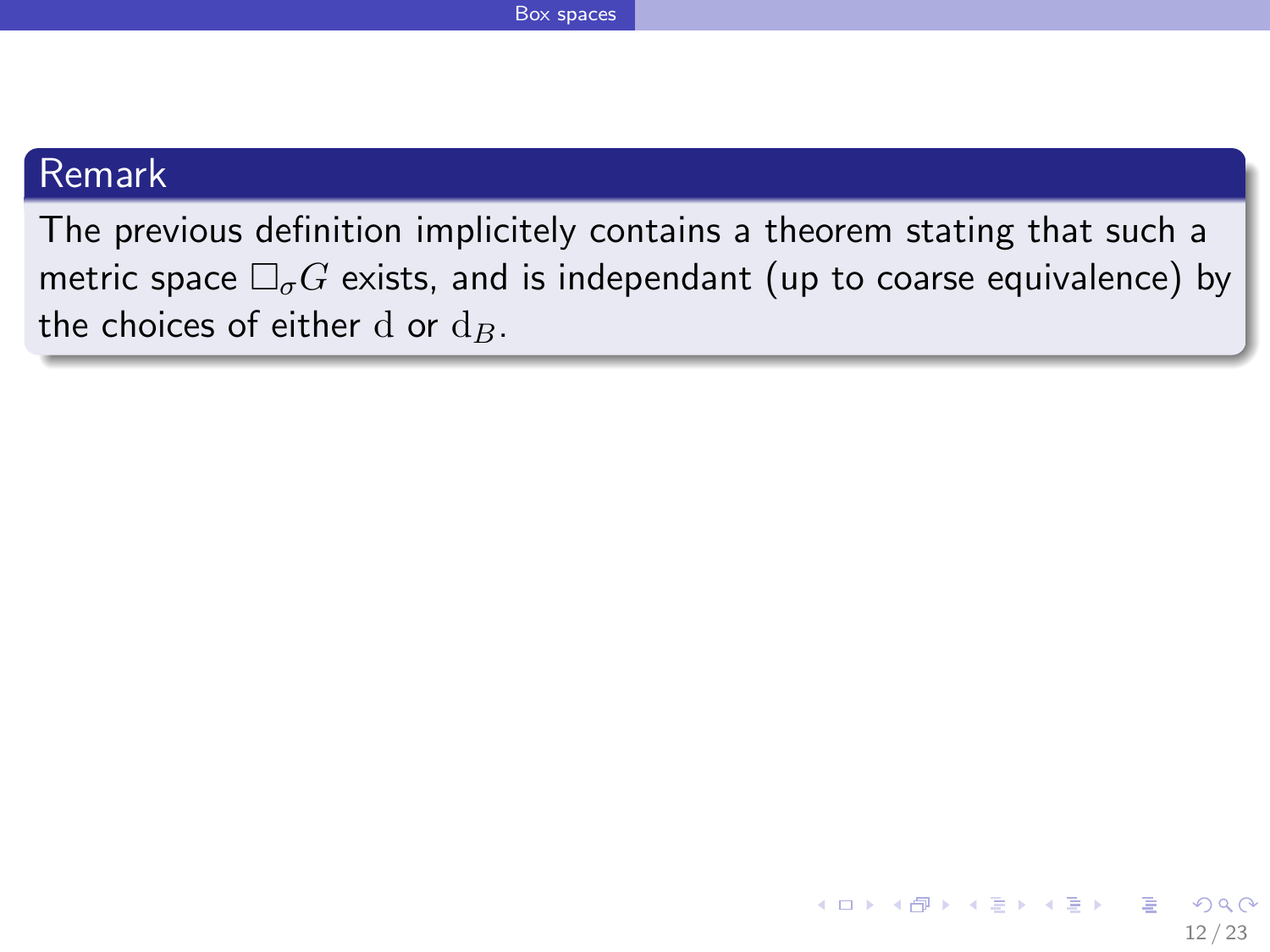### Remark

The previous definition implicitely contains a theorem stating that such a metric space  $\Box_{\sigma}G$  exists, and is independant (up to coarse equivalence) by the choices of either d or  $d_{B}$ .

### Definition

<span id="page-25-0"></span>Let  $\sigma = (G_n)_n$  be a residually finite approximation of G. We call  $\sigma$ dominating, if for all subgroups  $H \subset G$  with finite index, there is some n such that  $G_n \subset H$ .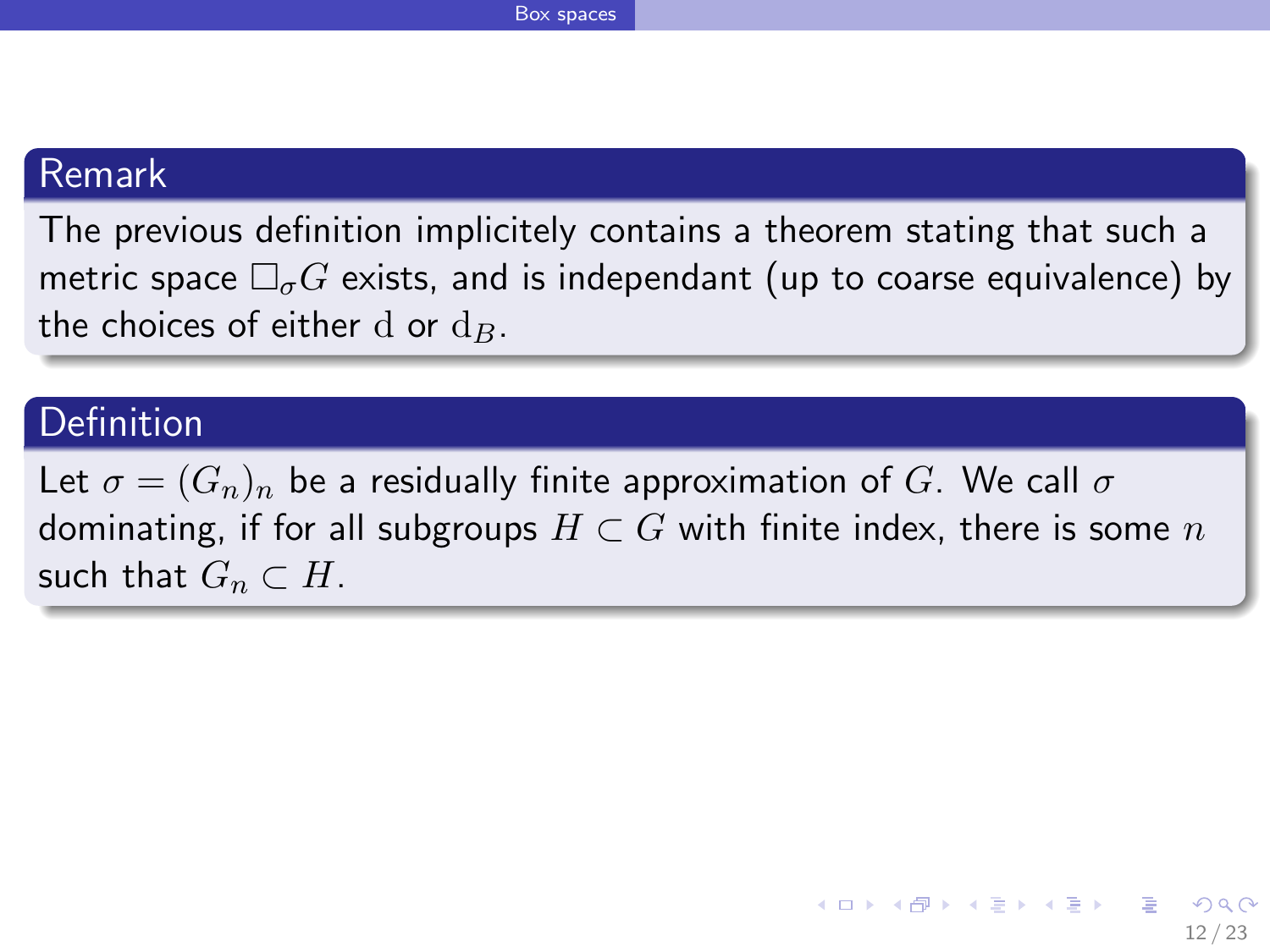### Remark

The previous definition implicitely contains a theorem stating that such a metric space  $\Box_{\sigma}G$  exists, and is independant (up to coarse equivalence) by the choices of either d or  $d_{B}$ .

### Definition

Let  $\sigma = (G_n)_n$  be a residually finite approximation of G. We call  $\sigma$ dominating, if for all subgroups  $H \subset G$  with finite index, there is some n such that  $G_n \subset H$ .

### Definition

<span id="page-26-0"></span>If  $\sigma$  is dominating, we will call  $\Box_s G = \Box_{\sigma} G$  a standard box space.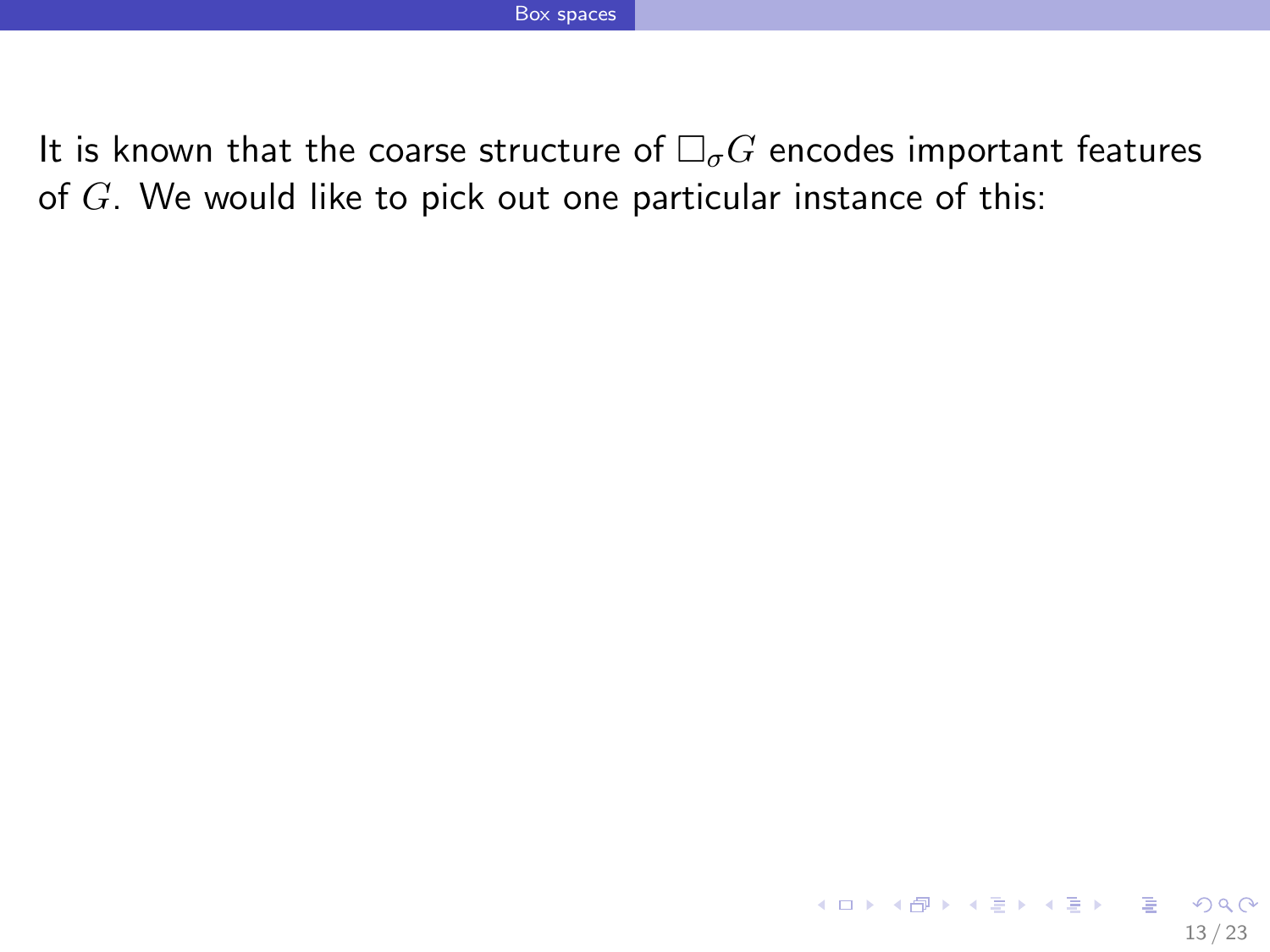<span id="page-28-0"></span>13 / 23

 $\Omega$ 

B

イロメ イ団メ イモメ イモメー

Theorem (Guentner)

 $\Box_{\sigma}G$  has property A if and only if G is amenable.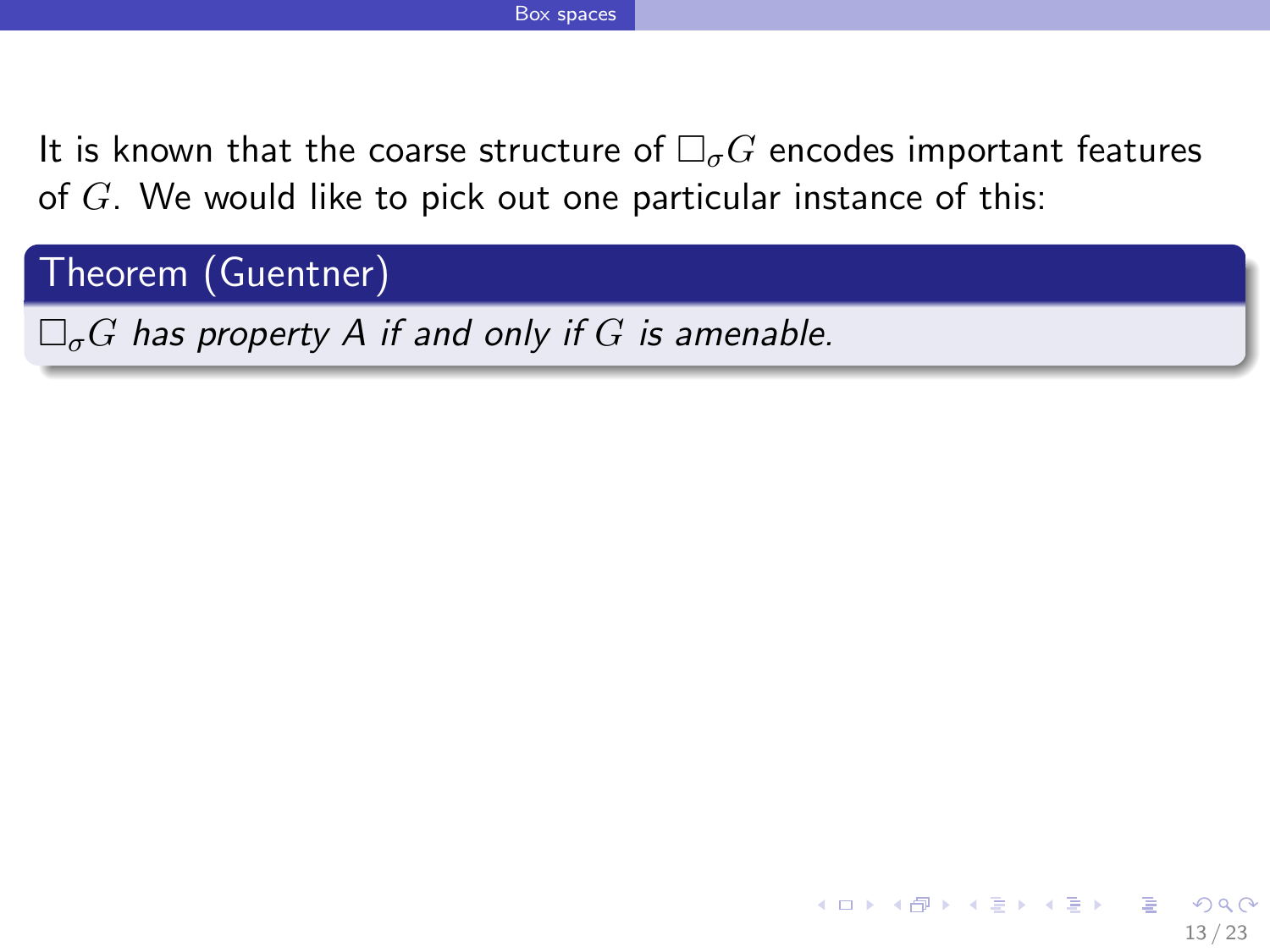Theorem (Guentner)

 $\Box_{\sigma}G$  has property A if and only if G is amenable.

## Theorem (Higson-Roe)

<span id="page-29-0"></span>Finite asymptotic dimension implies property A.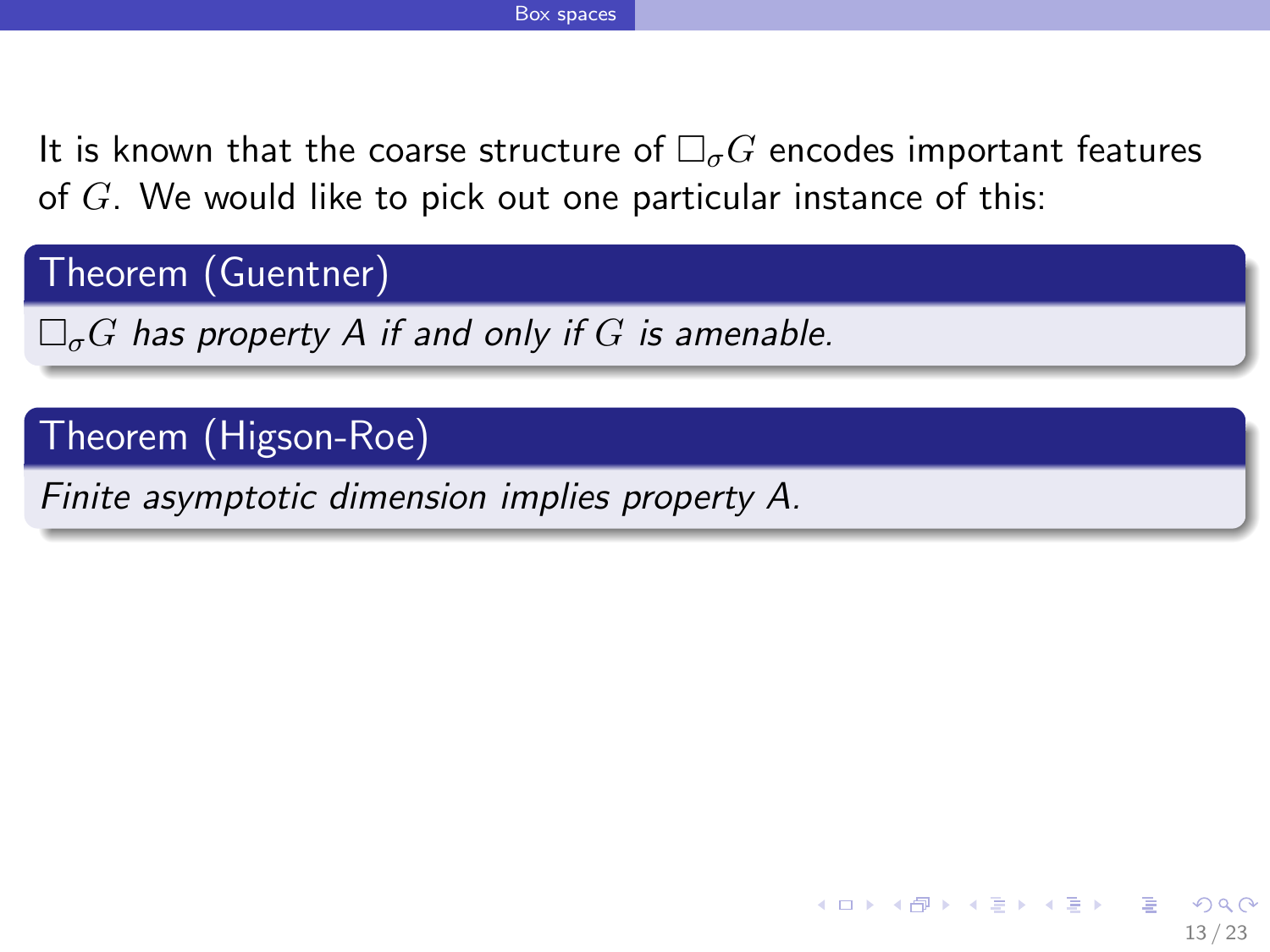Theorem (Guentner)

 $\Box_{\sigma}G$  has property A if and only if G is amenable.

## Theorem (Higson-Roe)

Finite asymptotic dimension implies property A.

### Theorem (S-Wu-Zacharias)

Regardless of any choices, one has  $\operatorname{asdim}(\Box_sG) = \min_{\sigma} \operatorname{asdim}(\Box_{\sigma}G)$ .

<span id="page-30-0"></span>13 / 23

イロト 不優 ト 不思 ト 不思 トー 理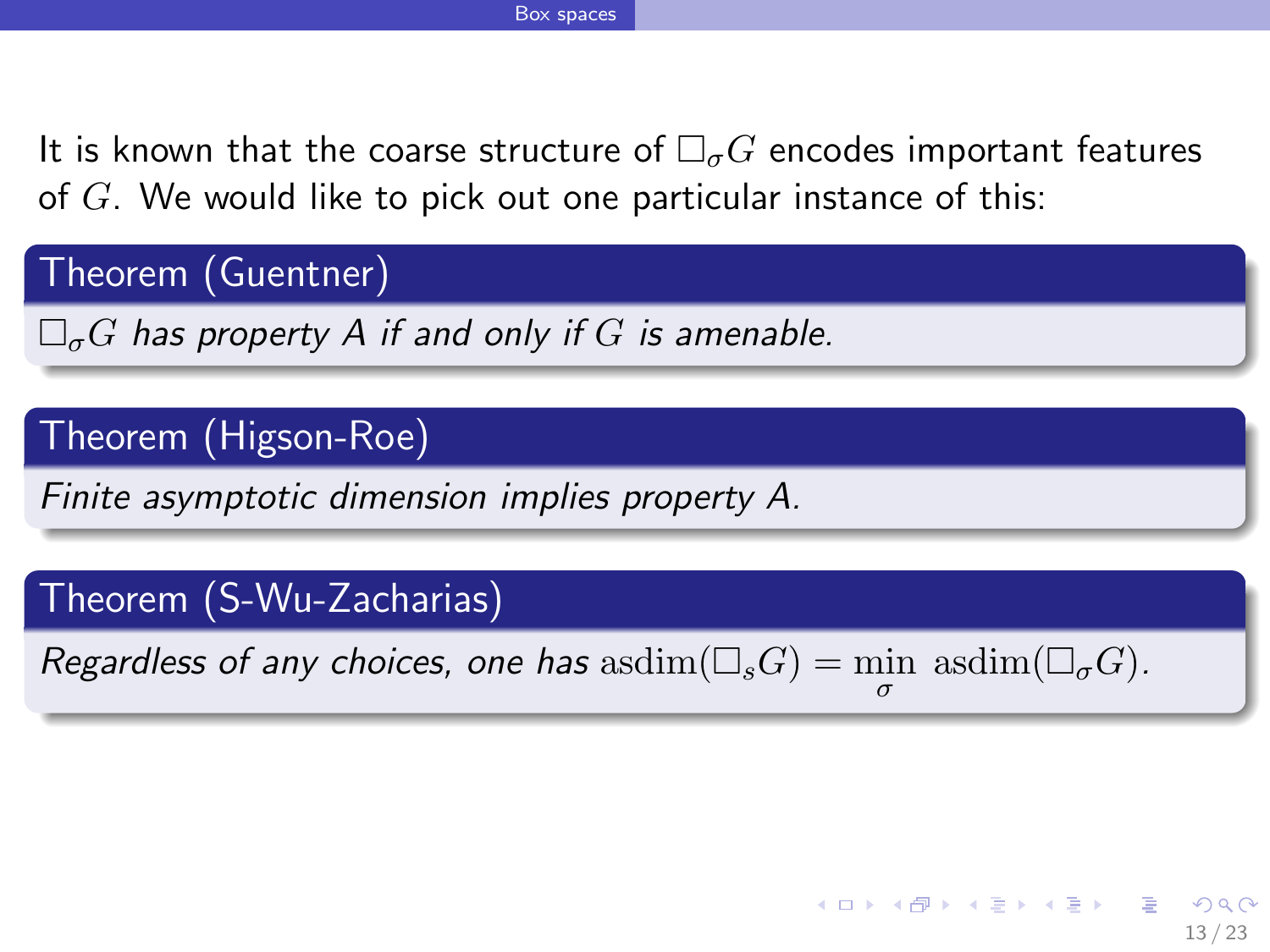Theorem (Guentner)

 $\Box_{\sigma}G$  has property A if and only if G is amenable.

## Theorem (Higson-Roe)

Finite asymptotic dimension implies property A.

### Theorem (S-Wu-Zacharias)

Regardless of any choices, one has  $\operatorname{asdim}(\Box_sG) = \min_{\sigma} \operatorname{asdim}(\Box_{\sigma}G)$ .

<span id="page-31-0"></span>So for what kind of groups do we have  $\text{asdim}(\square_sG) < \infty$ ?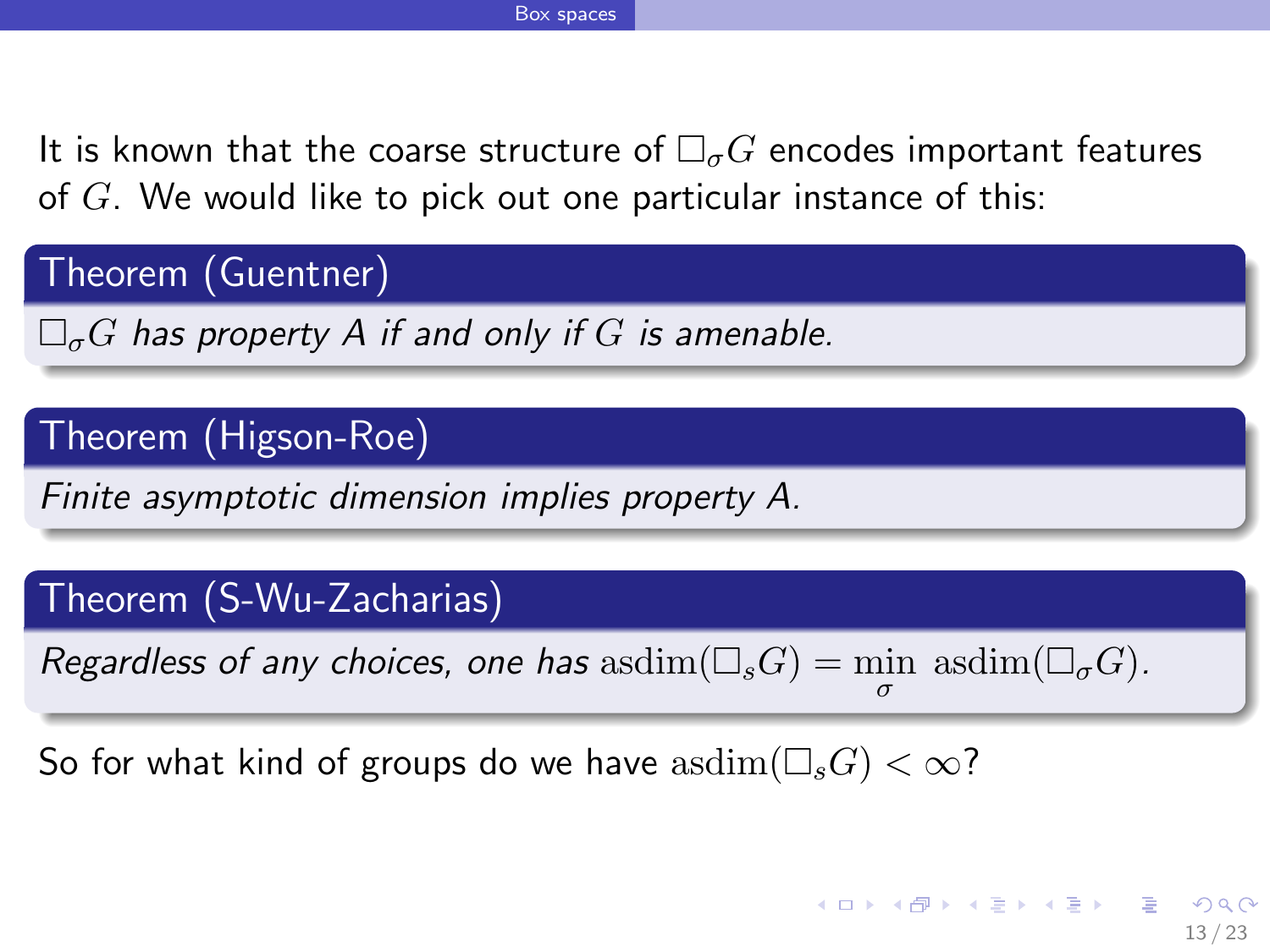### Example

- The box space of a finite group is always coarsely equivalent to a one-point space, hence it has asymptotic dimension 0.
- <span id="page-32-0"></span> $\operatorname{asdim}(\Box_{\sigma}\mathbb{Z}^m)=m$  for any  $\sigma$ .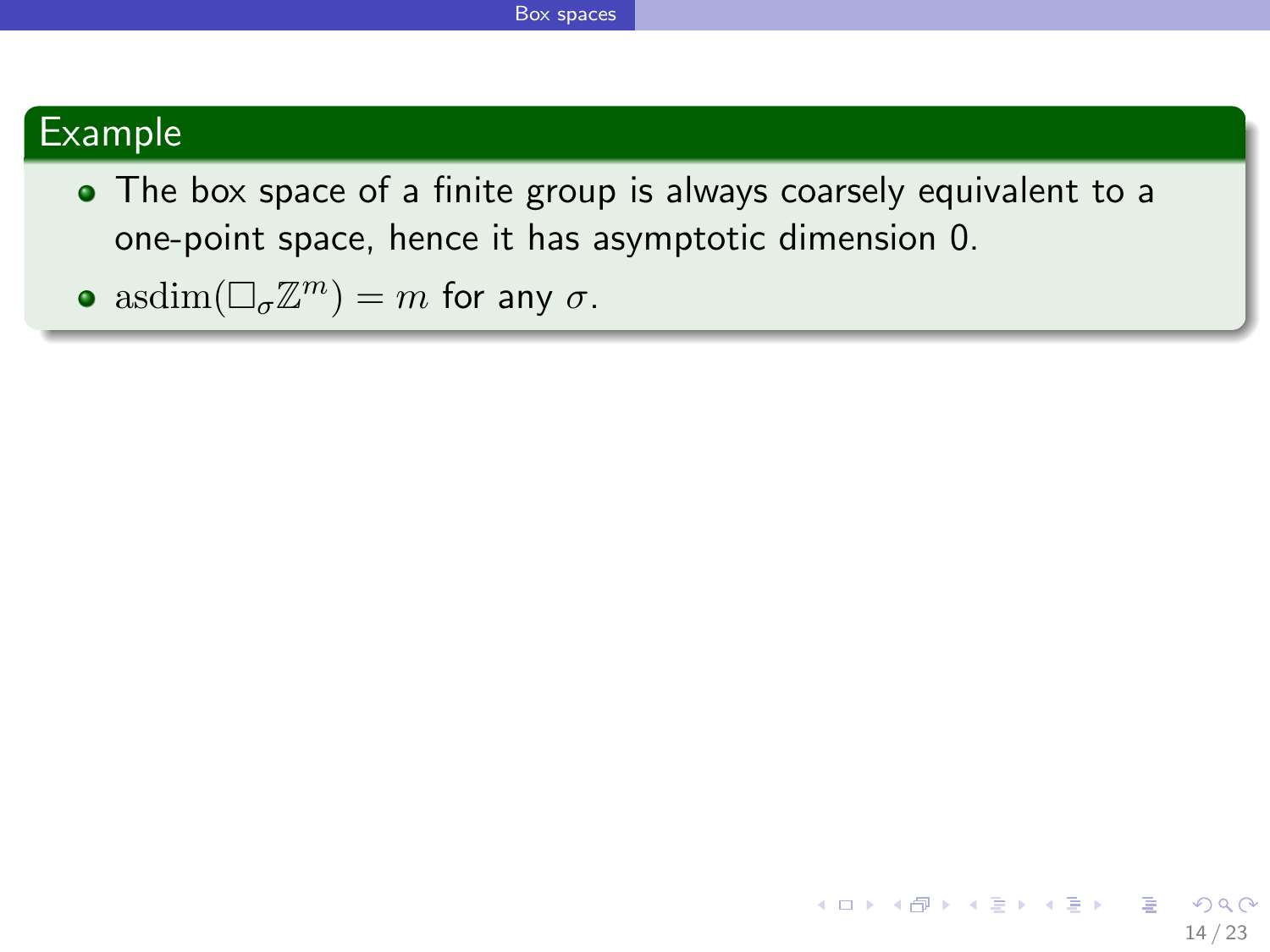### Example

- The box space of a finite group is always coarsely equivalent to a one-point space, hence it has asymptotic dimension 0.
- $\operatorname{asdim}(\Box_{\sigma}\mathbb{Z}^m)=m$  for any  $\sigma$ .

## Theorem (S-Wu-Zacharias)

<span id="page-33-0"></span>Finitely generated, virtually nilpotent groups G satisfy  $\text{asdim}(\square_sG) < \infty$ .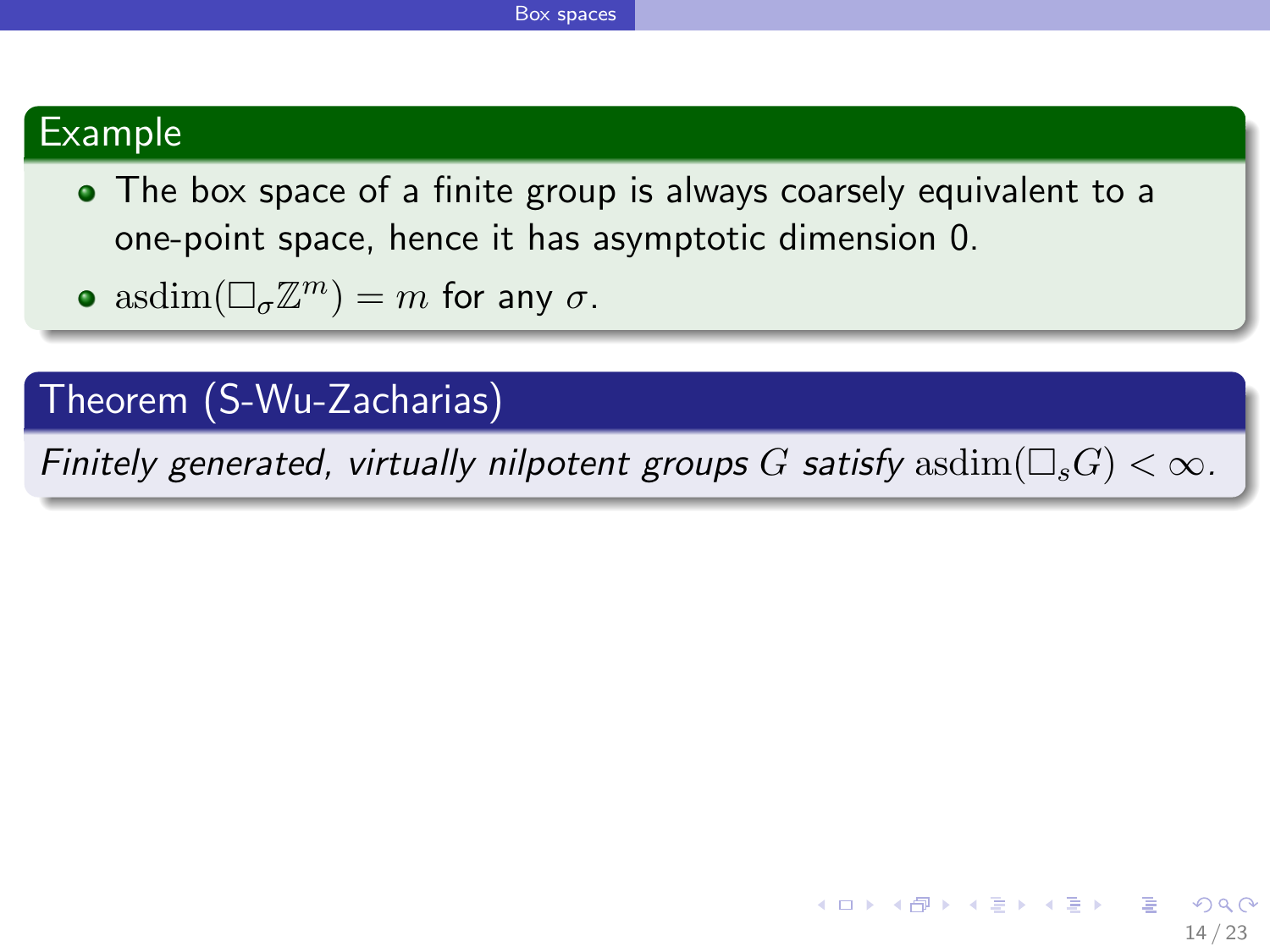### Example

- The box space of a finite group is always coarsely equivalent to a one-point space, hence it has asymptotic dimension 0.
- $\operatorname{asdim}(\Box_{\sigma}\mathbb{Z}^m)=m$  for any  $\sigma$ .

### Theorem (S-Wu-Zacharias)

Finitely generated, virtually nilpotent groups G satisfy  $\text{asdim}(\square_sG) < \infty$ .

### Remark

This result has recently been slightly improved by Wu, in that

<span id="page-34-0"></span>
$$
\mathrm{asdim}^{+1}(\Box_{\sigma} G) \le 3^{\ell_{\mathrm{Hir}}(G)}
$$

for every residually finite approximation  $\sigma$  of G.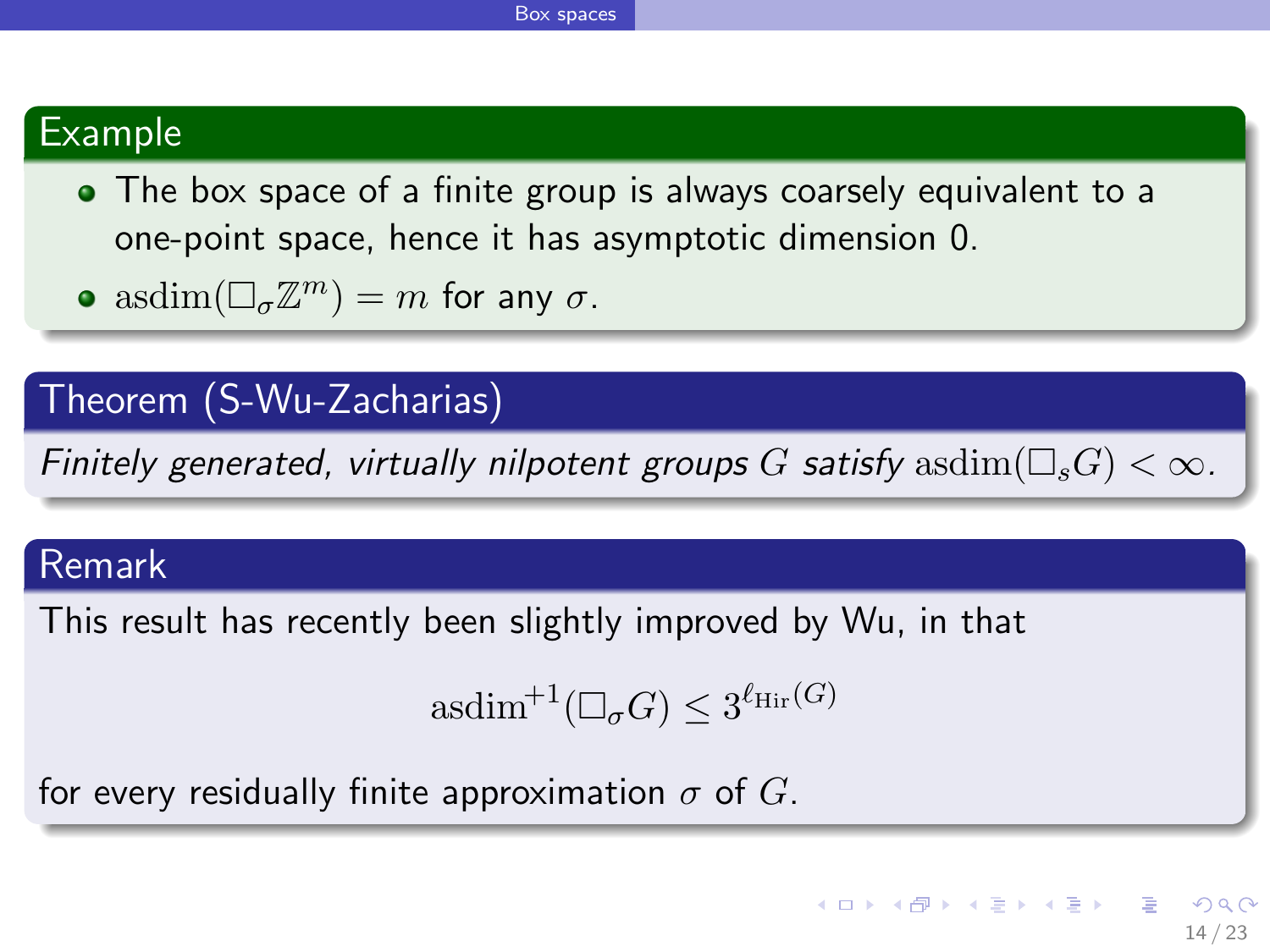<span id="page-35-0"></span>When a box space  $\Box_{\sigma} G$  of a residually finite group has finite asymptotic dimension, one might be tempted to think that this value encodes the complexity of the group G in some sense with respect to  $\sigma$ . This turns out to be true, in that the value simultaniously keeps track of both large-scale geometry and periodic behavior.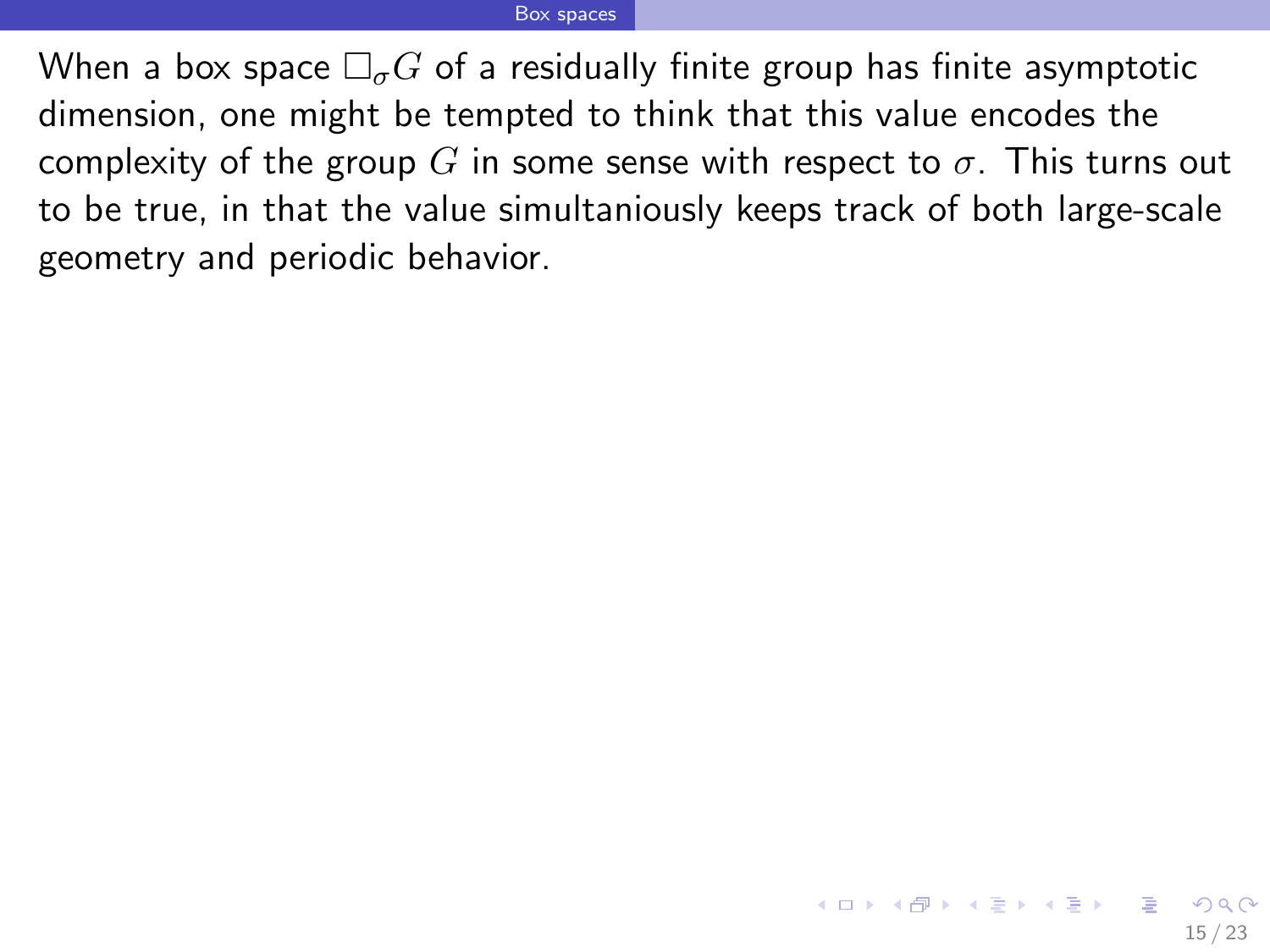When a box space  $\Box_{\sigma}G$  of a residually finite group has finite asymptotic dimension, one might be tempted to think that this value encodes the complexity of the group G in some sense with respect to  $\sigma$ . This turns out to be true, in that the value simultaniously keeps track of both large-scale geometry and periodic behavior.

<span id="page-36-0"></span>The usefulness for our main result comes from the fact that this gives rise to decay functions with similar properties as found for  $\mathbb{Z}$ .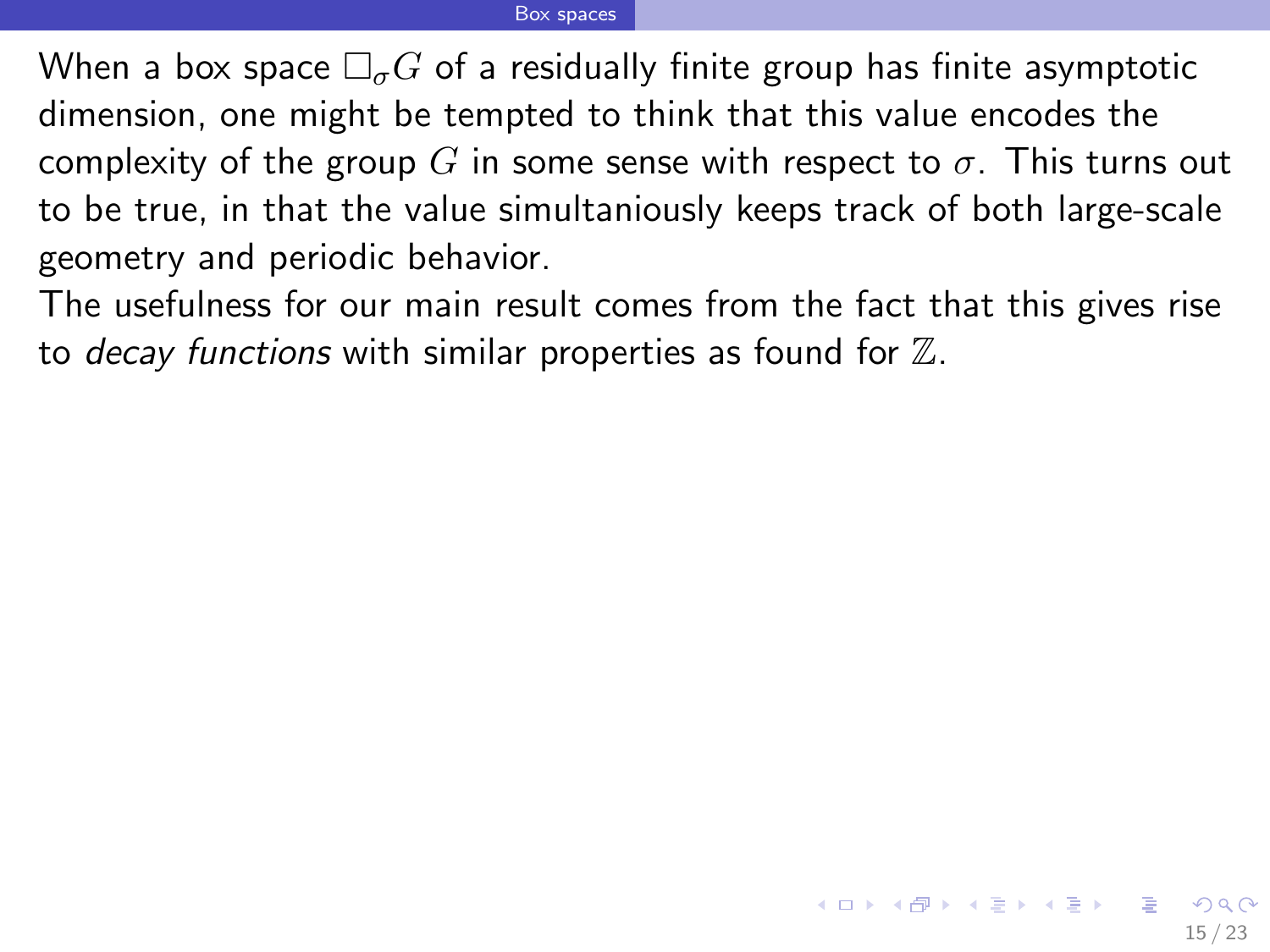When a box space  $\Box_{\sigma}G$  of a residually finite group has finite asymptotic dimension, one might be tempted to think that this value encodes the complexity of the group G in some sense with respect to  $\sigma$ . This turns out to be true, in that the value simultaniously keeps track of both large-scale geometry and periodic behavior.

The usefulness for our main result comes from the fact that this gives rise to decay functions with similar properties as found for  $\mathbb{Z}$ .

### Lemma (S-Wu-Zacharias)

<span id="page-37-0"></span>Let G be a residually finite group and  $\sigma = (G_n)_n$  a residually finite approximation. Then for every  $s \in \mathbb{N}$ , the statement  $\text{asdim}(\Box_{\sigma}G) \leq s$  is equivalent to the following condition: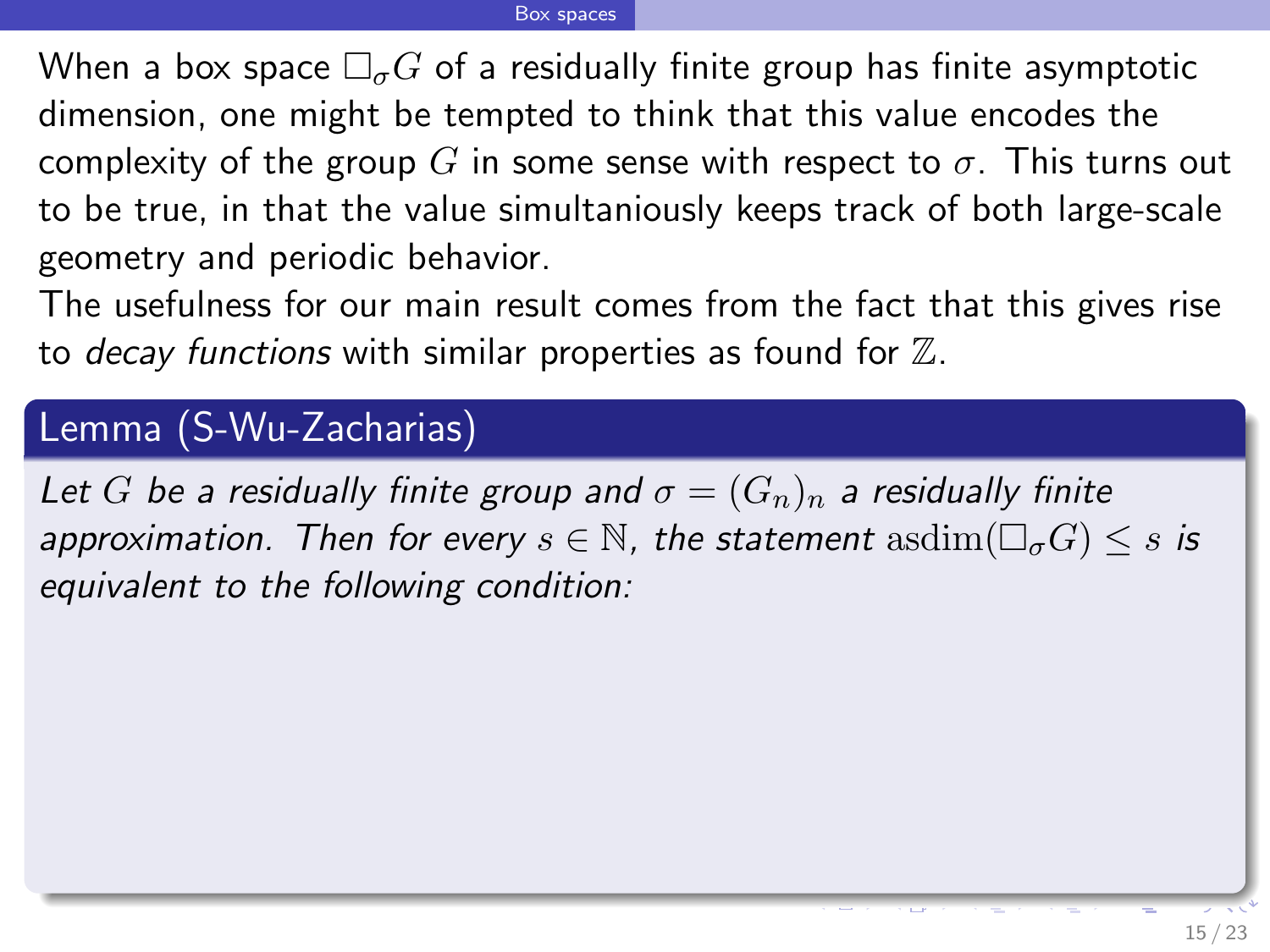When a box space  $\Box_{\sigma}G$  of a residually finite group has finite asymptotic dimension, one might be tempted to think that this value encodes the complexity of the group G in some sense with respect to  $\sigma$ . This turns out to be true, in that the value simultaniously keeps track of both large-scale geometry and periodic behavior.

The usefulness for our main result comes from the fact that this gives rise to decay functions with similar properties as found for  $\mathbb Z$ .

### Lemma (S-Wu-Zacharias)

Let G be a residually finite group and  $\sigma = (G_n)_n$  a residually finite approximation. Then for every  $s \in \mathbb{N}$ , the statement  $\text{asdim}(\Box_{\sigma}G) \leq s$  is equivalent to the following condition: For every  $\varepsilon > 0$  and  $M \subset G$ , there exists  $n$  and functions  $\mu^{(l)}:G\to [0,1]$  for  $l=0,\ldots,s$  such that

 $\mathrm{supp}(\mu^{(l)})\cap \mathrm{supp}(\mu^{(l)})h=\emptyset$  for all  $l$  and  $h\in G_n\setminus\{1\}.$ 

• 
$$
\sum_{l=0}^{s} \sum_{h \in G_n} \mu^{(l)}(gh) = 1 \text{ for all } g \in G.
$$

<span id="page-38-0"></span>Each  $\mu^{(l)}$  is  $(M,\varepsilon)$ -flat with respect to left-translation, i.e.  $\|\mu^{(l)}-\mu^{(l)}(g\cdot\_\_)\|_\infty\leq\varepsilon$  for all  $l$  and  $g\in M$ .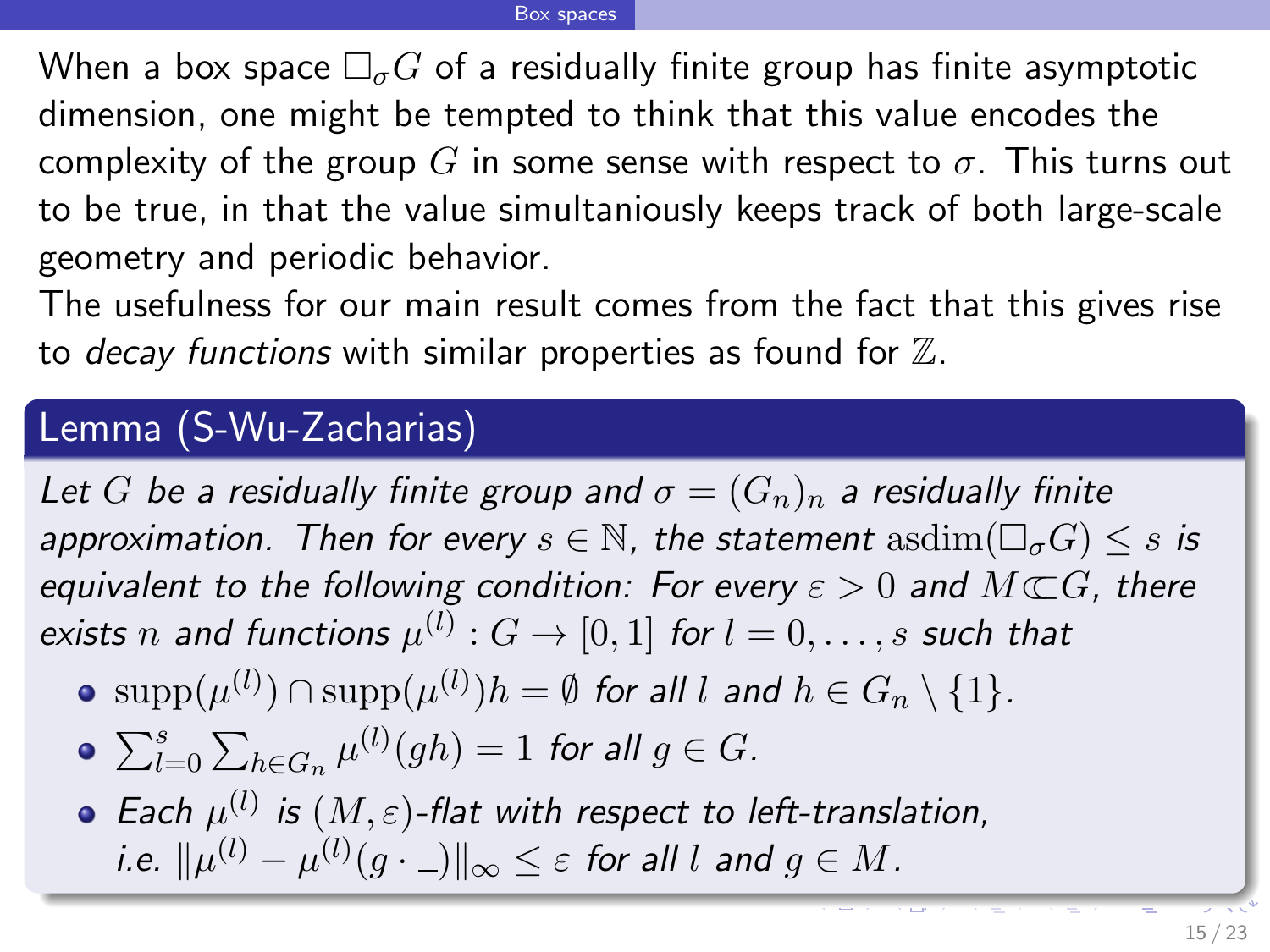# Theorem (S-Wu-Zacharias)

For all  $(\alpha, w)$  :  $G \curvearrowright A$  and  $\sigma$ , we have

$$
\dim_{\rm nuc}^{+1}(A\rtimes_{\alpha,w}G)\leq \underbrace{\rm asdim^{+1}(\square_{\sigma}G)}_{s+1}\cdot\underbrace{\dim_{\rm Rok}^{+1}(\alpha,\sigma)}_{d+1}\cdot\underbrace{\dim_{\rm nuc}^{+1}(A)}_{r+1}.
$$

<span id="page-39-0"></span>16 / 23

 $299$ 

イロト 不優 ト 不思 ト 不思 トー 理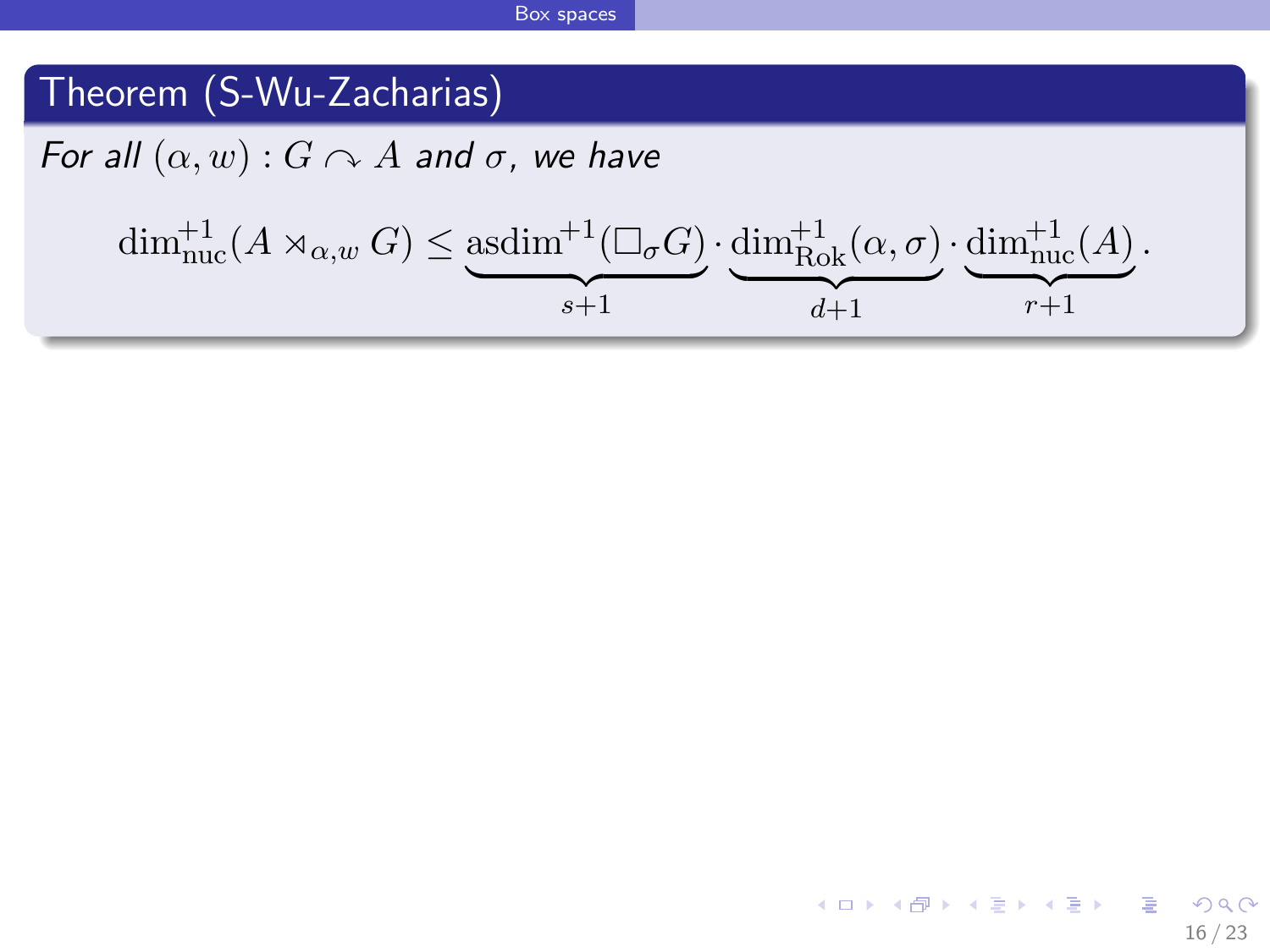# Theorem (S-Wu-Zacharias)

For all  $(\alpha, w)$ :  $G \curvearrowright A$  and  $\sigma$ , we have

$$
\dim_{\text{nuc}}^{+1}(A \rtimes_{\alpha,w} G) \leq \underbrace{\text{asdim}^{+1}(\Box_{\sigma} G)}_{s+1} \cdot \underbrace{\dim_{\text{Rok}}^{+1}(\alpha,\sigma)}_{d+1} \cdot \underbrace{\dim_{\text{nuc}}^{+1}(A)}_{r+1}.
$$

### Proof (rough sketch of main theorem for actions)

Let  $F\mathbb{C} A\rtimes_{\alpha,w} G$  and  $\varepsilon > 0$ . We may pretend that F consists of  $au_a$  for certain  $a \in A$  and  $q \in M \subset \mathbb{C}$ . Choose  $n \in \mathbb{N}$  and decay functions  $\mu^{(0)},\ldots,\mu^{(s)}$  according to the Lemma. Define  $\mathcal{G}^{(l)}=\mathrm{supp}(\mu^{(l)}).$  Choose Rokhlin towers  $\varphi_0, \ldots, \varphi_d : (\mathcal{C}(G/G_n), G\text{-shift}) \longrightarrow (F_{\infty}(A), \alpha_{\infty}).$ 

<span id="page-40-0"></span>**K 四 ▶ 【 三 ▶**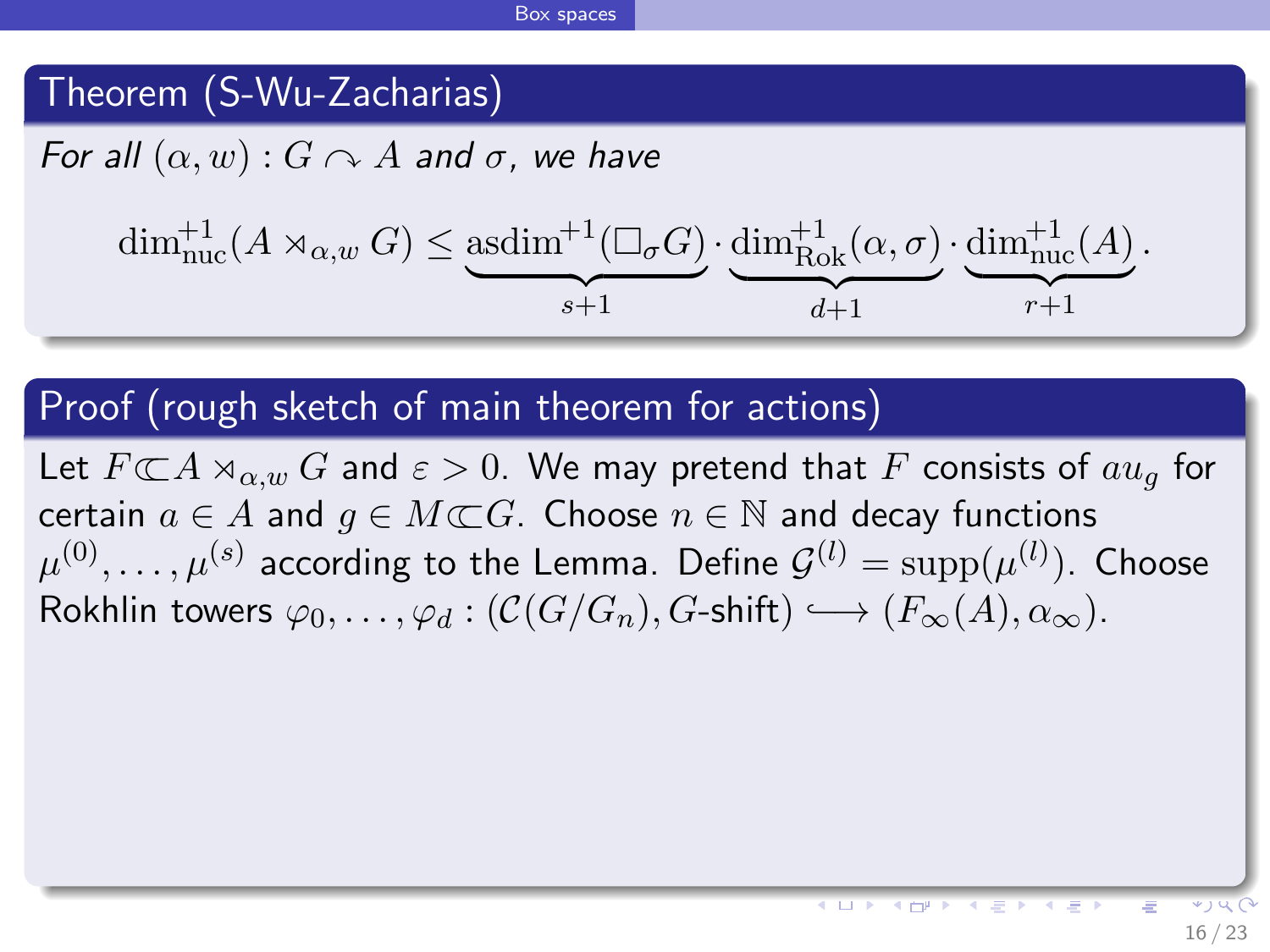## Theorem (S-Wu-Zacharias)

For all  $(\alpha, w)$ :  $G \cap A$  and  $\sigma$ , we have

$$
\dim_{\text{nuc}}^{+1}(A \rtimes_{\alpha,w} G) \leq \underbrace{\text{asdim}^{+1}(\Box_{\sigma} G)}_{s+1} \cdot \underbrace{\dim_{\text{Rok}}^{+1}(\alpha,\sigma)}_{d+1} \cdot \underbrace{\dim_{\text{nuc}}^{+1}(A)}_{r+1}.
$$

### Proof (rough sketch of main theorem for actions)

Let  $F\mathbb{C} A\rtimes_{\alpha,w} G$  and  $\varepsilon > 0$ . We may pretend that F consists of  $au_a$  for certain  $a \in A$  and  $q \in M \subset \mathbb{C}$ . Choose  $n \in \mathbb{N}$  and decay functions  $\mu^{(0)},\ldots,\mu^{(s)}$  according to the Lemma. Define  $\mathcal{G}^{(l)}=\mathrm{supp}(\mu^{(l)}).$  Choose Rokhlin towers  $\varphi_0, \ldots, \varphi_d : (\mathcal{C}(G/G_n), G\text{-shift}) \longrightarrow (F_{\infty}(A), \alpha_{\infty}).$ Consider

<span id="page-41-0"></span>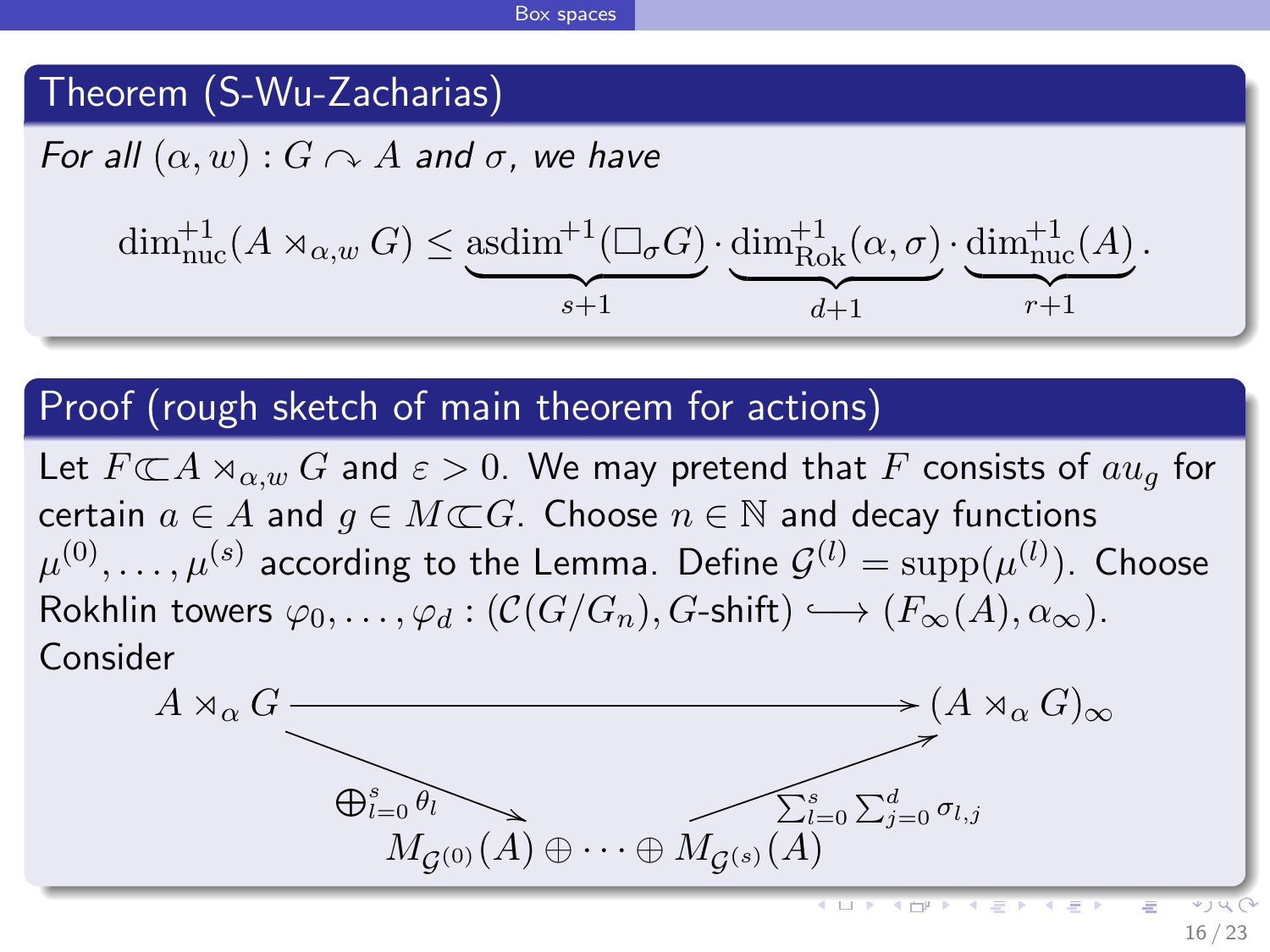### Proof (rough sketch continued)

<span id="page-42-0"></span>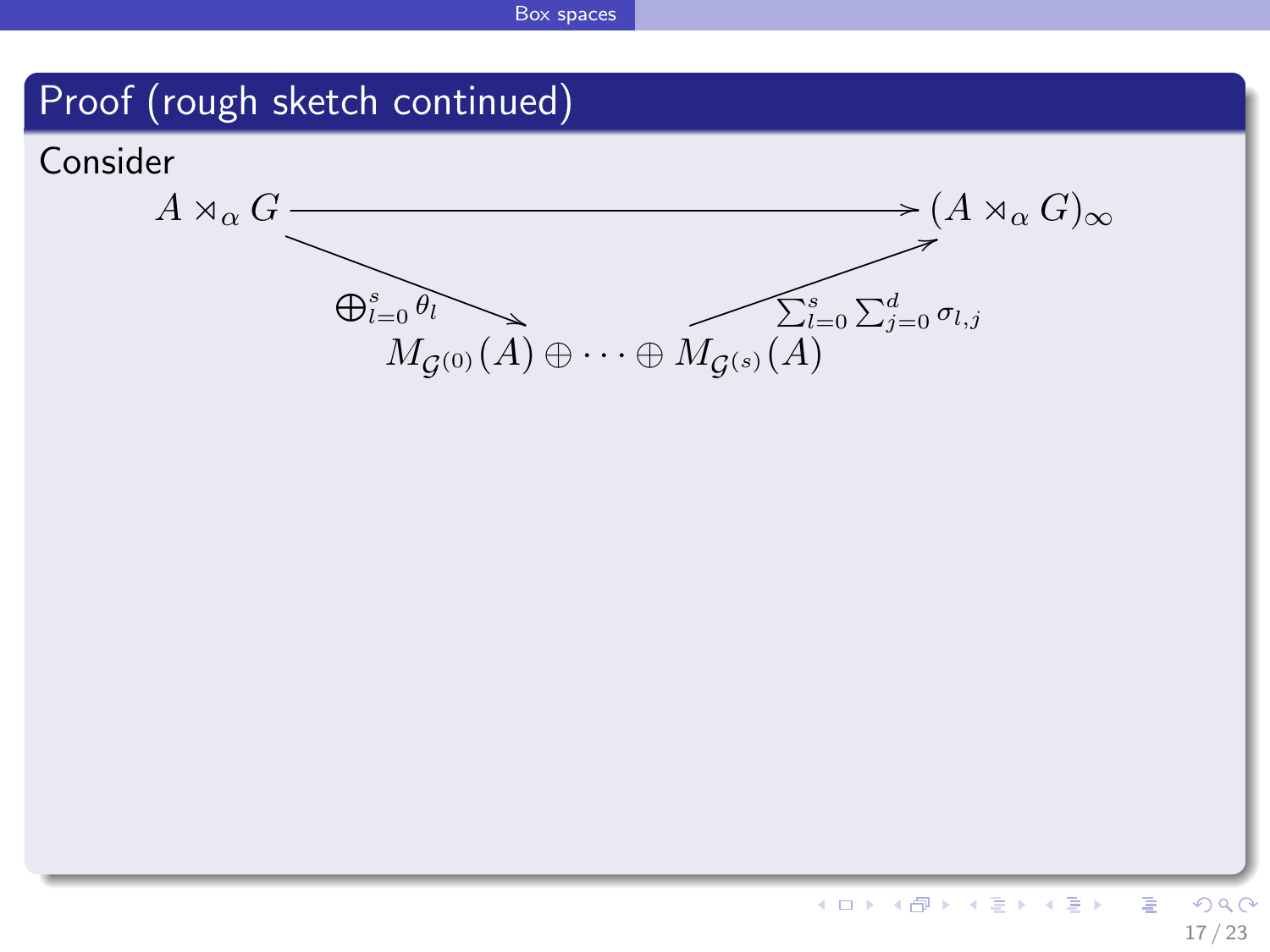### Proof (rough sketch continued)



<span id="page-43-0"></span>Here, the map  $\theta_l : A \rtimes_{\alpha} G \to M_{\mathcal G^{(l)}}(A)$  is the c.p.c. cutdown with decay factor  $\mu^{(l)}.$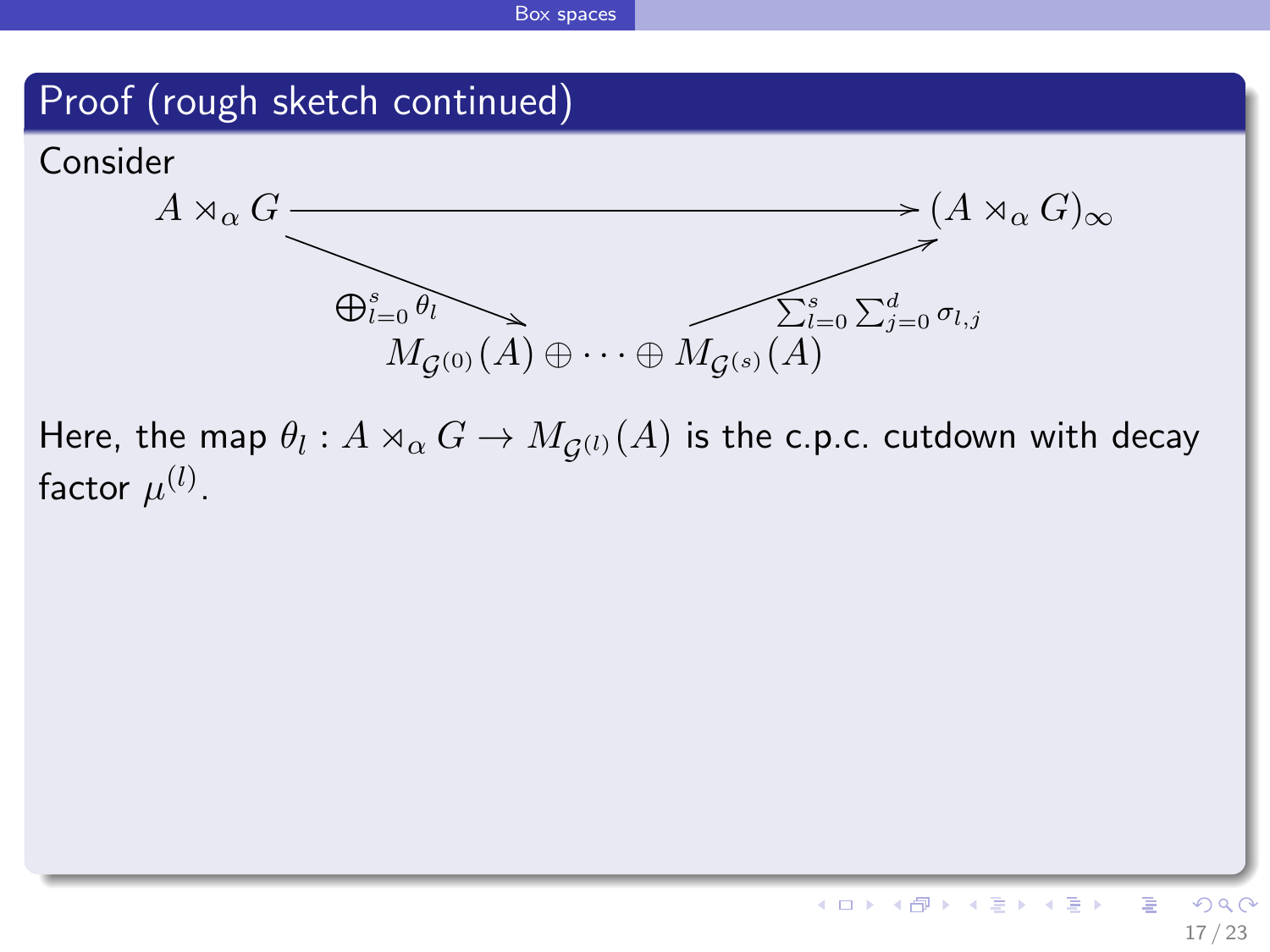### Proof (rough sketch continued)



Here, the map  $\theta_l : A \rtimes_{\alpha} G \to M_{\mathcal G^{(l)}}(A)$  is the c.p.c. cutdown with decay factor  $\mu^{(l)}.$  Each  $\sigma_{l,j}:M_{\mathcal{G}^{(l)}}(A)\rightarrow (A\rtimes_{\alpha}G)_{\infty}$  is given by

 $\sigma_{l,j}(e_{g,h}\otimes a)=u_g\varphi_j(\chi_{\{\bar{\mathbf{1}}_G\}})au_h^*.$ 

<span id="page-44-0"></span>17 / 23

Ε

メロト メ都 トメ ヨ トメ ヨト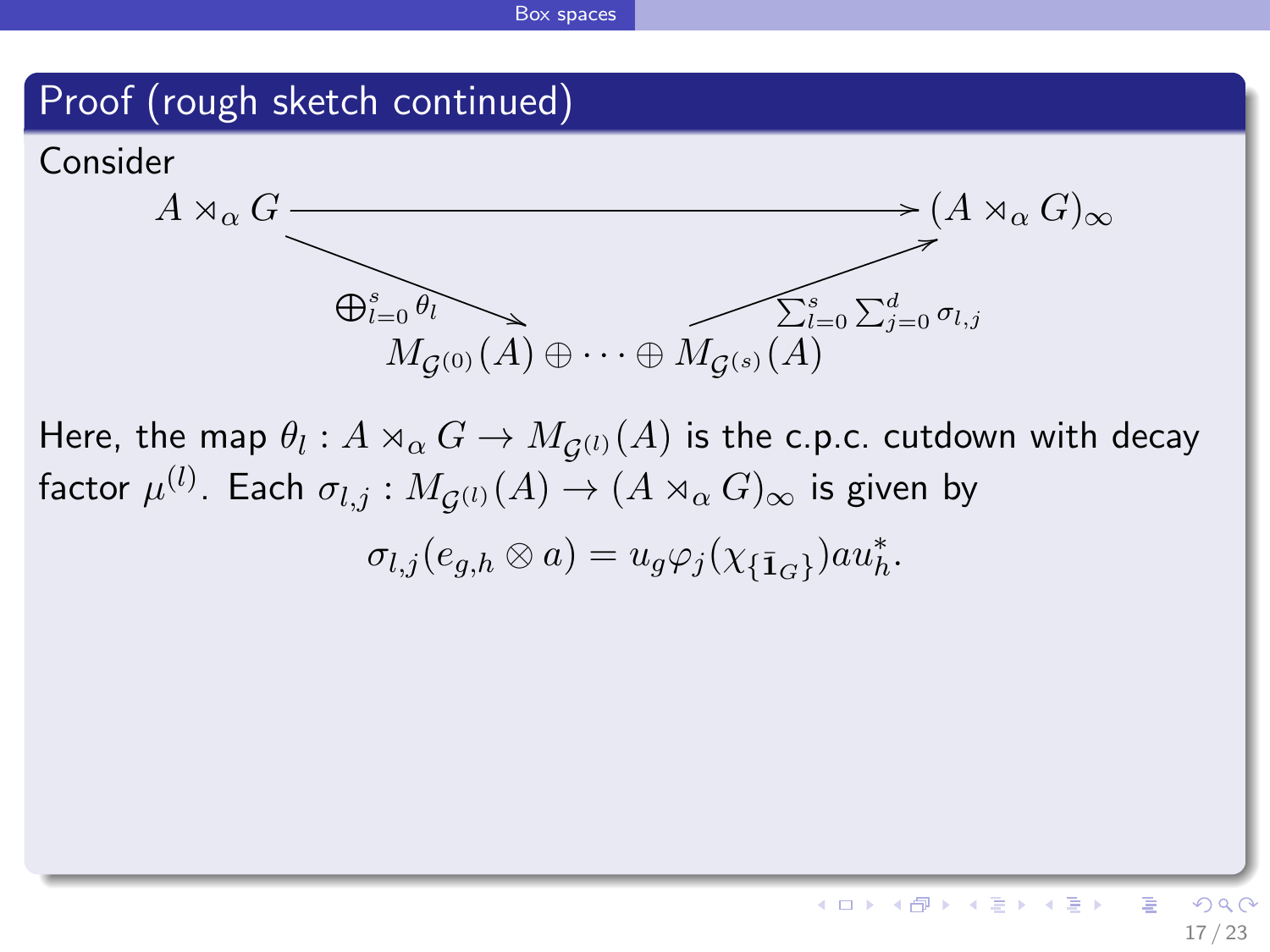### Proof (rough sketch continued)





Here, the map  $\theta_l : A \rtimes_{\alpha} G \to M_{\mathcal G^{(l)}}(A)$  is the c.p.c. cutdown with decay factor  $\mu^{(l)}.$  Each  $\sigma_{l,j}:M_{\mathcal{G}^{(l)}}(A)\rightarrow (A\rtimes_{\alpha}G)_{\infty}$  is given by

<span id="page-45-0"></span>
$$
\sigma_{l,j}(e_{g,h}\otimes a)=u_g\varphi_j(\chi_{\{\bar{\mathbf{1}}_G\}})a u_h^*.
$$

By lengthy computation, check that

- Each  $\sigma_{l,j}$  is order zero.
- **If**  $\epsilon > 0$  is chosen to be sufficiently small at the beginning, then the above diagram is an arbitrarily good c.p. approximation of  $F$ .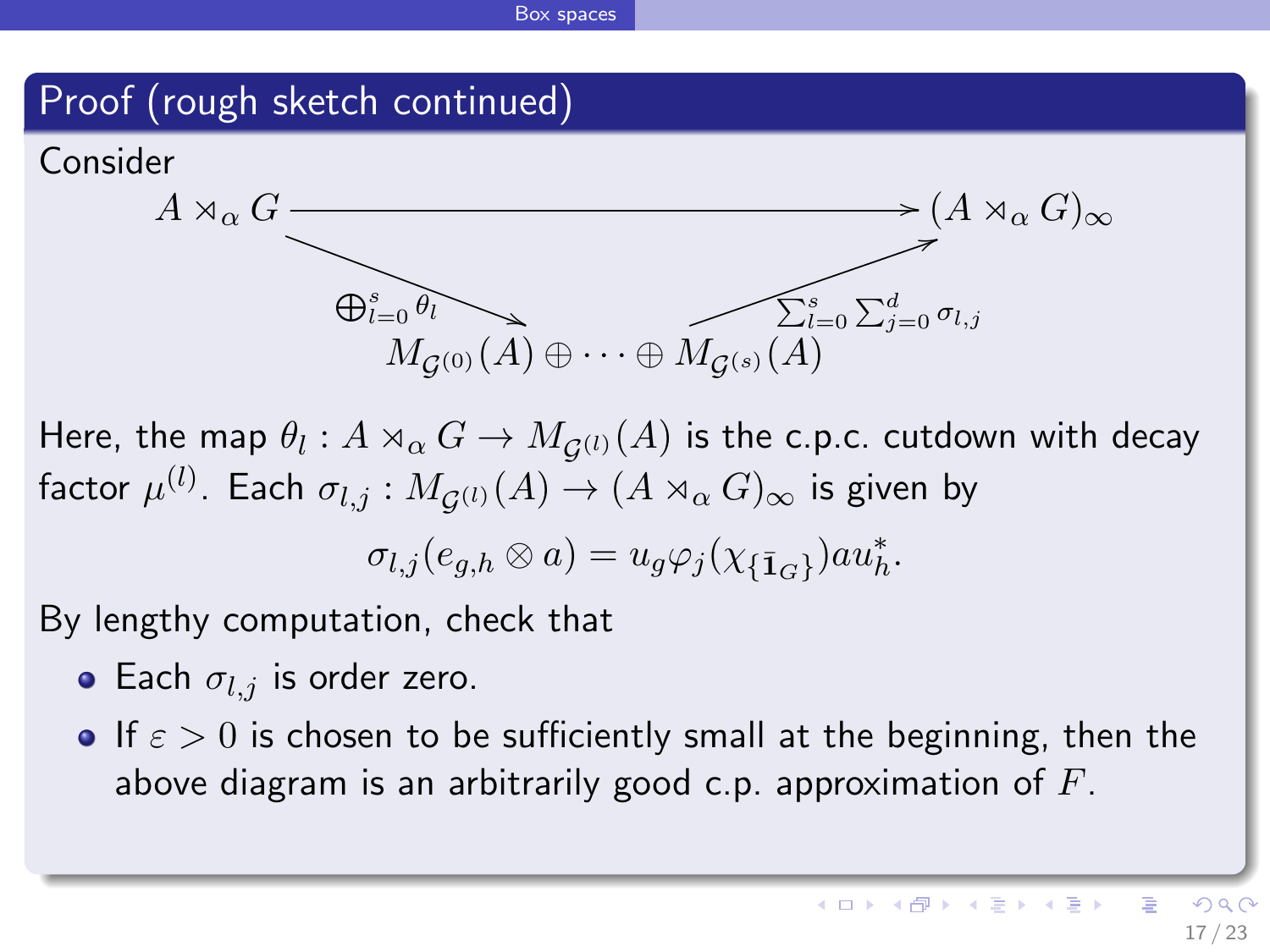### Proof (rough sketch continued)





Here, the map  $\theta_l : A \rtimes_{\alpha} G \to M_{\mathcal G^{(l)}}(A)$  is the c.p.c. cutdown with decay factor  $\mu^{(l)}.$  Each  $\sigma_{l,j}:M_{\mathcal{G}^{(l)}}(A)\rightarrow (A\rtimes_{\alpha}G)_{\infty}$  is given by

<span id="page-46-0"></span>
$$
\sigma_{l,j}(e_{g,h}\otimes a)=u_g\varphi_j(\chi_{\{\bar{\mathbf{1}}_G\}})a u_h^*.
$$

By lengthy computation, check that

- Each  $\sigma_{l,j}$  is order zero.
- **If**  $\epsilon > 0$  is chosen to be sufficiently small at the beginning, then the above diagram is an arbitrarily good c.p. approximation of  $F$ .

We thus obtain  $\dim_{\rm nuc}^{+1}(A\rtimes_{\alpha}G)\leq (s+1)(d+1)(r+1).$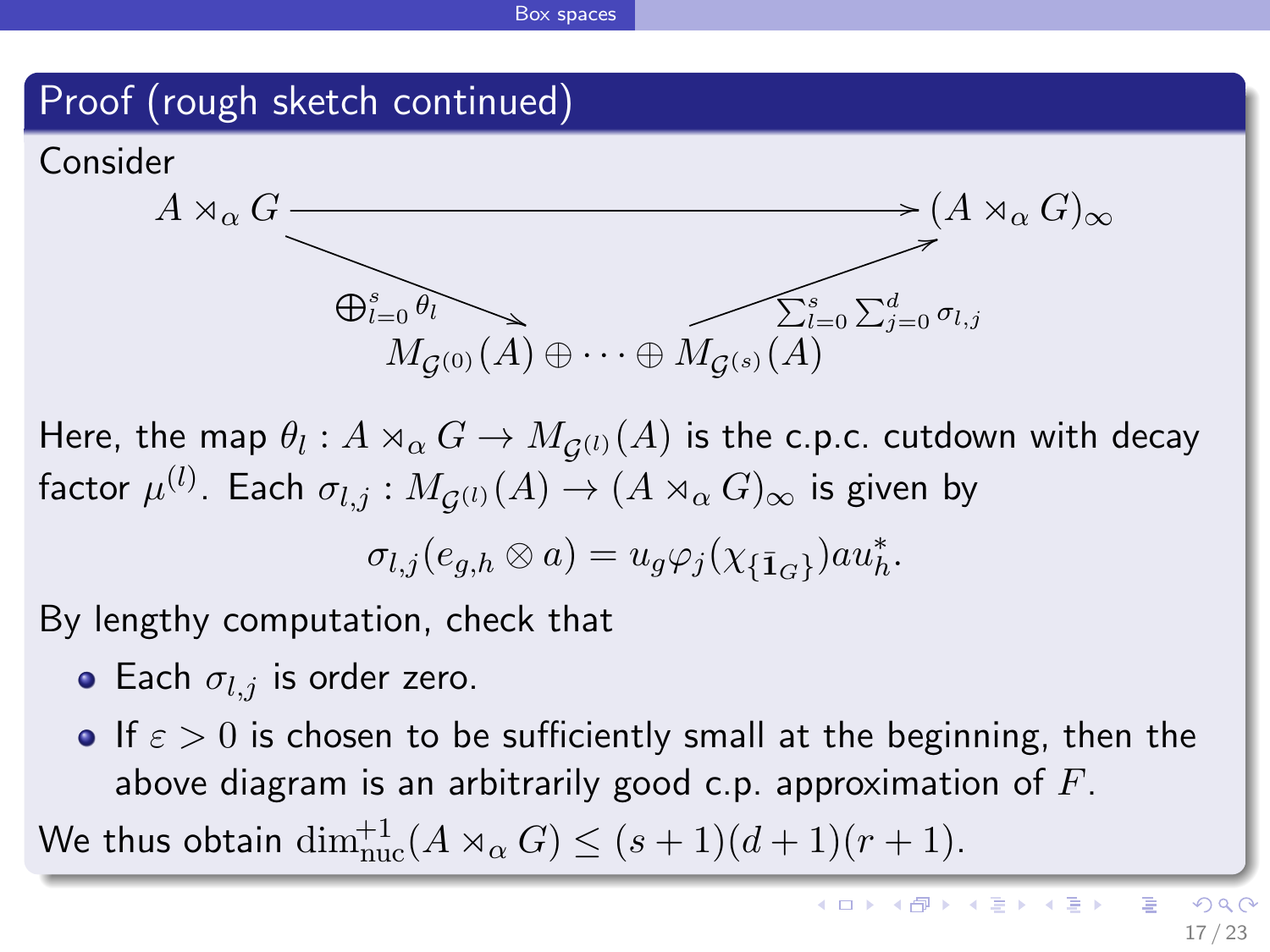







<span id="page-47-0"></span>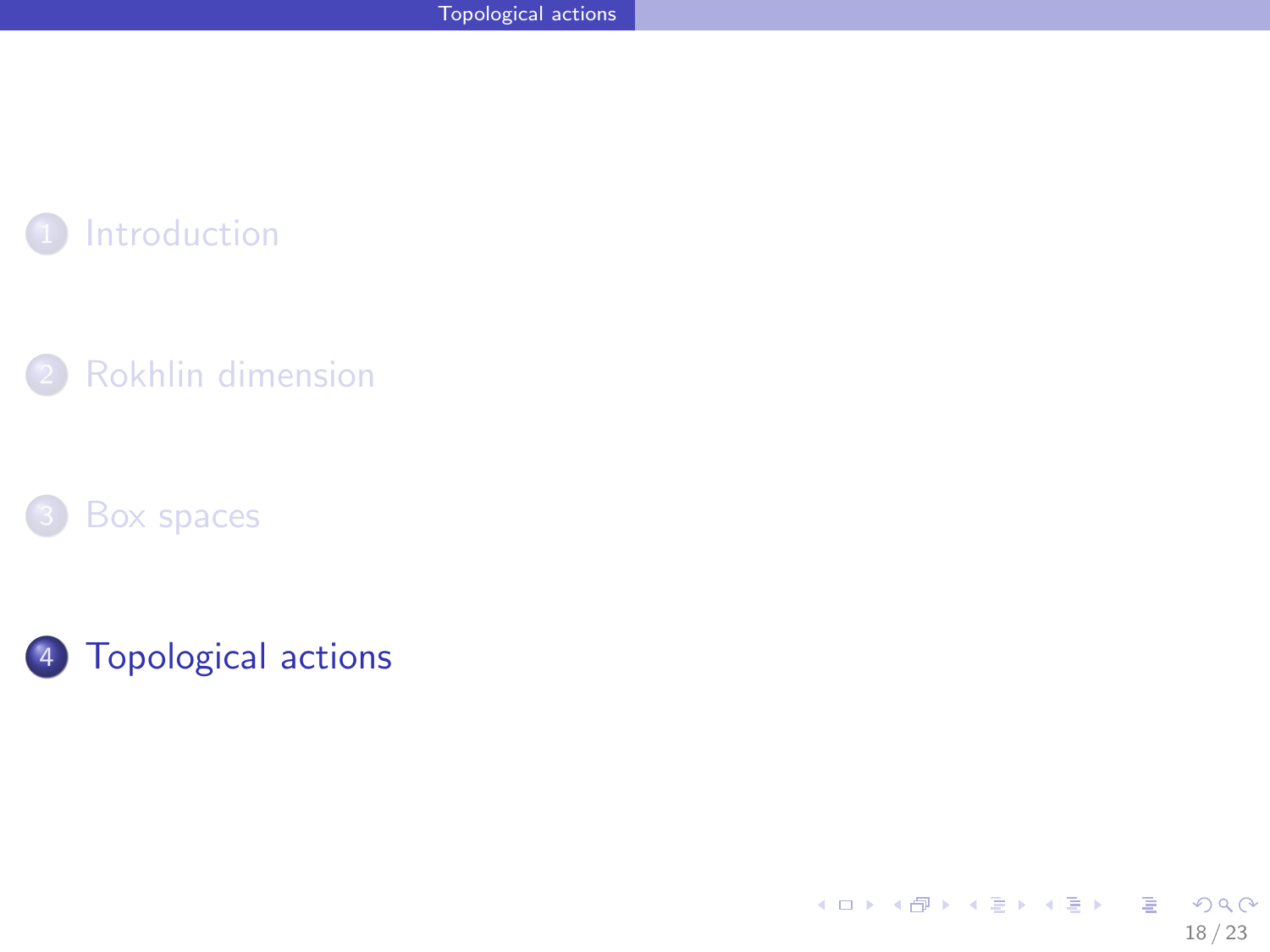<span id="page-48-0"></span>Let  $G$  be a countable, discrete group and  $d\in \mathbb{N}.$  Let  $\triangle_d G\subset \ell^1(G)$  be the set of all probability measures of  $G$  supported on at most  $d+1$  points. Let  $\triangle G = \bigcup_{d \in \mathbb{N}} \triangle_d G$  be the set of all finitely supported probability measures.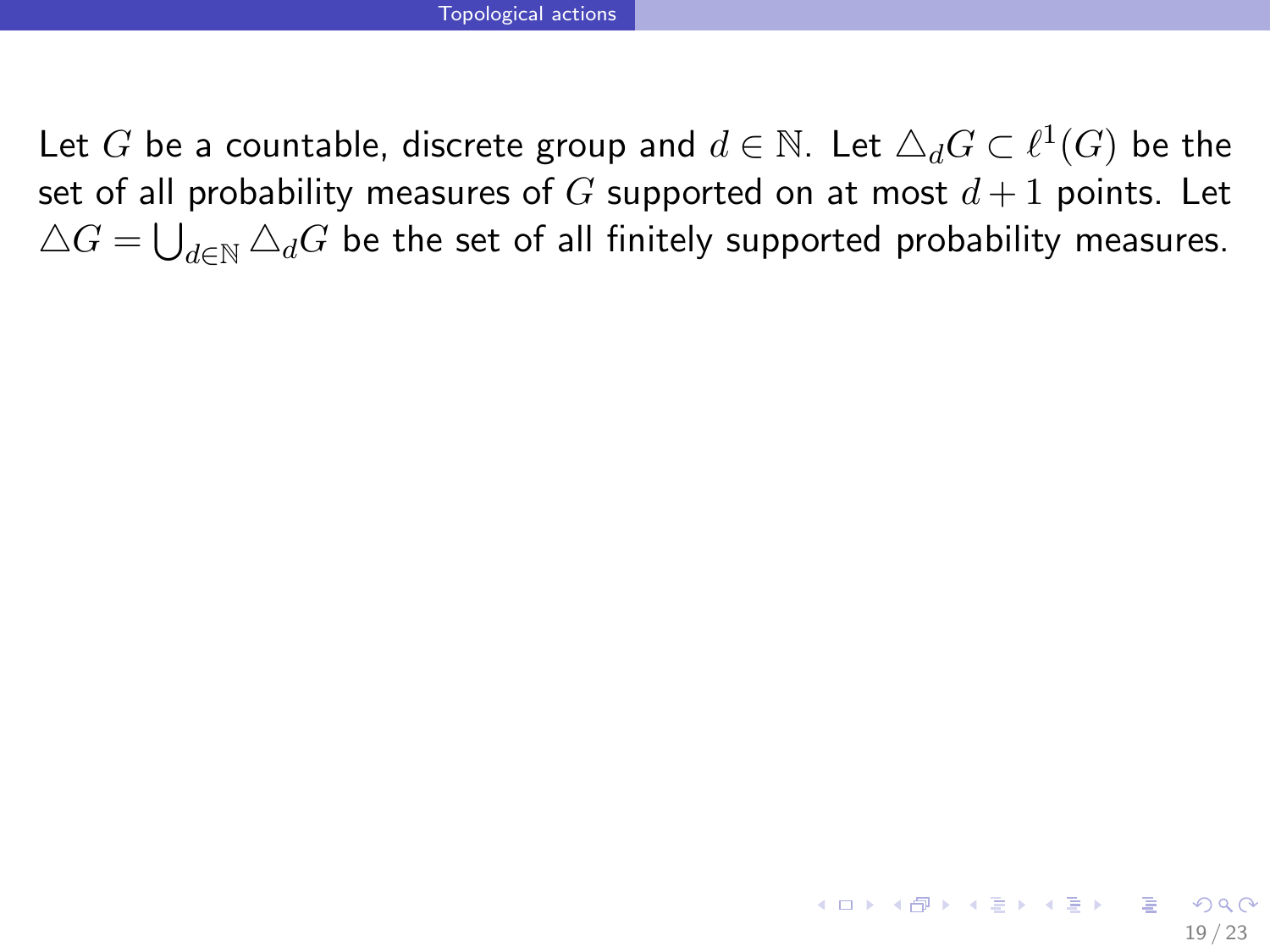Let  $G$  be a countable, discrete group and  $d\in \mathbb{N}.$  Let  $\triangle_d G\subset \ell^1(G)$  be the set of all probability measures of G supported on at most  $d+1$  points. Let  $\triangle G = \bigcup_{d \in \mathbb{N}} \triangle_d G$  be the set of all finitely supported probability measures. Note that there is a canonical G-action  $\beta$  on each of these spaces defined by  $\beta_g(\mu)(A) = \mu(g^{-1}A)$  for all  $g \in G$ .

<span id="page-49-0"></span>19 / 23

イロト 不優 ト 不思 ト 不思 トー 温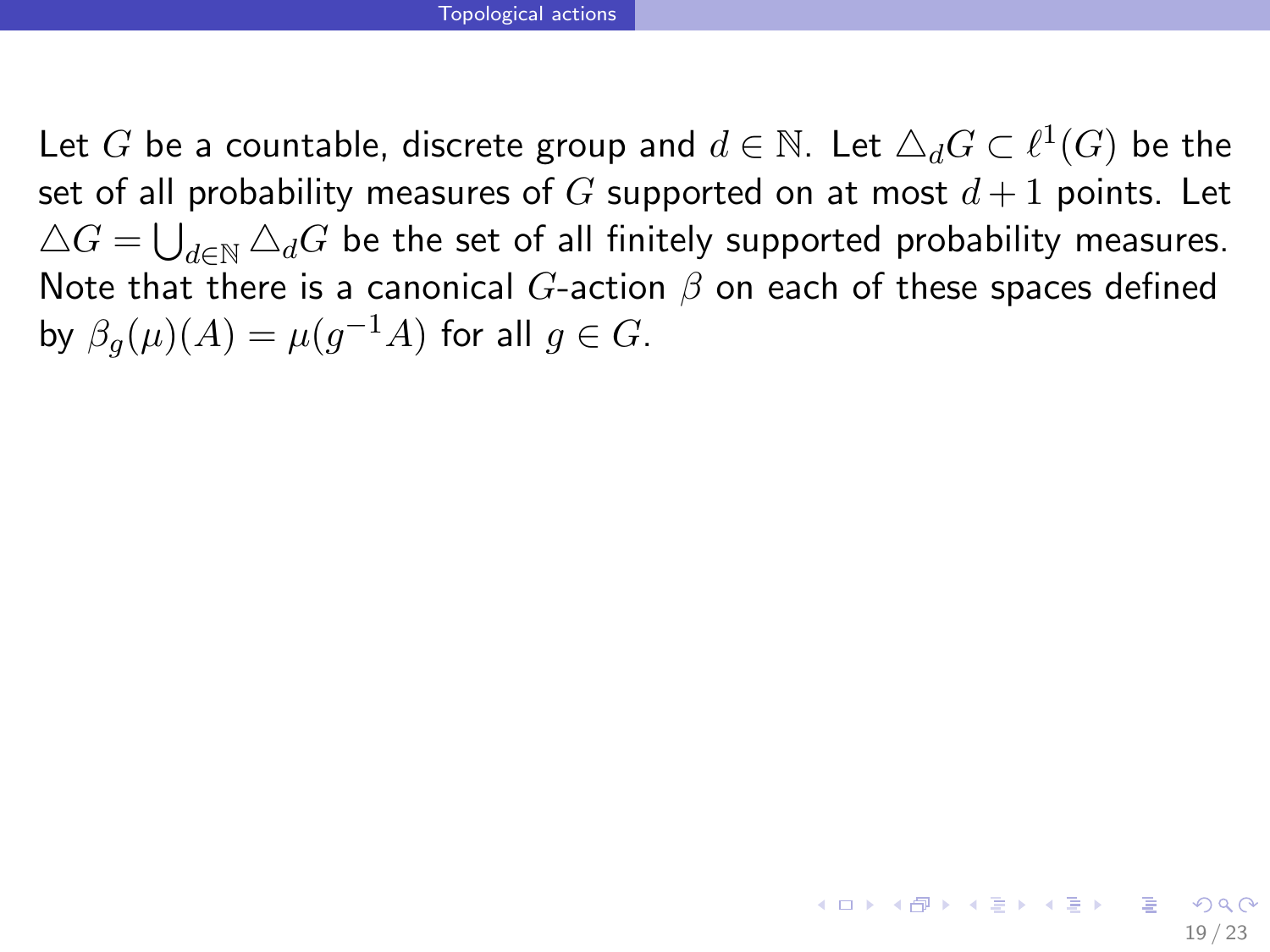Let  $G$  be a countable, discrete group and  $d\in \mathbb{N}.$  Let  $\triangle_d G\subset \ell^1(G)$  be the set of all probability measures of G supported on at most  $d+1$  points. Let  $\triangle G = \bigcup_{d \in \mathbb{N}} \triangle_d G$  be the set of all finitely supported probability measures. Note that there is a canonical  $G$ -action  $\beta$  on each of these spaces defined by  $\beta_g(\mu)(A) = \mu(g^{-1}A)$  for all  $g \in G$ .

# Definition (one of many equivalent ones)

Let  $\alpha$  :  $G \curvearrowright X$  be an action on a compact metric space. Then  $\alpha$  is amenable if there exist approximately equivariant maps

$$
(X,\alpha)\longrightarrow(\Delta G,\beta).
$$

<span id="page-50-0"></span>19 / 23

イロト 不優 ト 不思 ト 不思 トー 理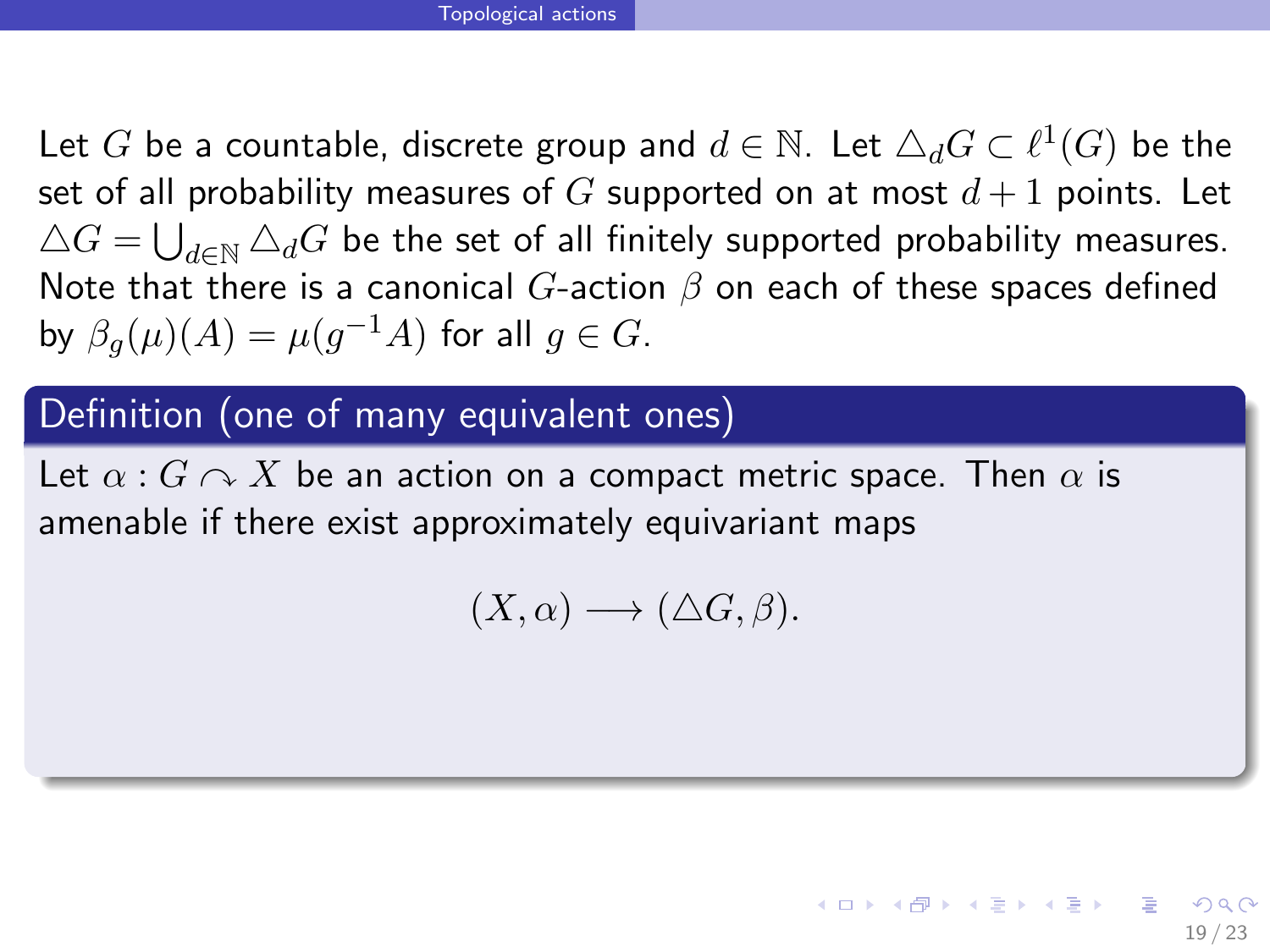Let  $G$  be a countable, discrete group and  $d\in \mathbb{N}.$  Let  $\triangle_d G\subset \ell^1(G)$  be the set of all probability measures of G supported on at most  $d+1$  points. Let  $\triangle G = \bigcup_{d \in \mathbb{N}} \triangle_d G$  be the set of all finitely supported probability measures. Note that there is a canonical G-action  $\beta$  on each of these spaces defined by  $\beta_g(\mu)(A) = \mu(g^{-1}A)$  for all  $g \in G$ .

### Definition (one of many equivalent ones)

Let  $\alpha$  :  $G \curvearrowright X$  be an action on a compact metric space. Then  $\alpha$  is amenable if there exist approximately equivariant maps

<span id="page-51-0"></span>
$$
(X,\alpha)\longrightarrow(\Delta G,\beta).
$$

That is, there exists a net of continuous maps  $f_{\lambda}: X \to \triangle G$  such that  $||f_{\lambda}(\alpha_{g}(x)) - \beta_{g}(f_{\lambda}(x))||_{1} \rightarrow 0$  as  $\lambda \rightarrow \infty$  for all  $x \in X$  and  $g \in G$ .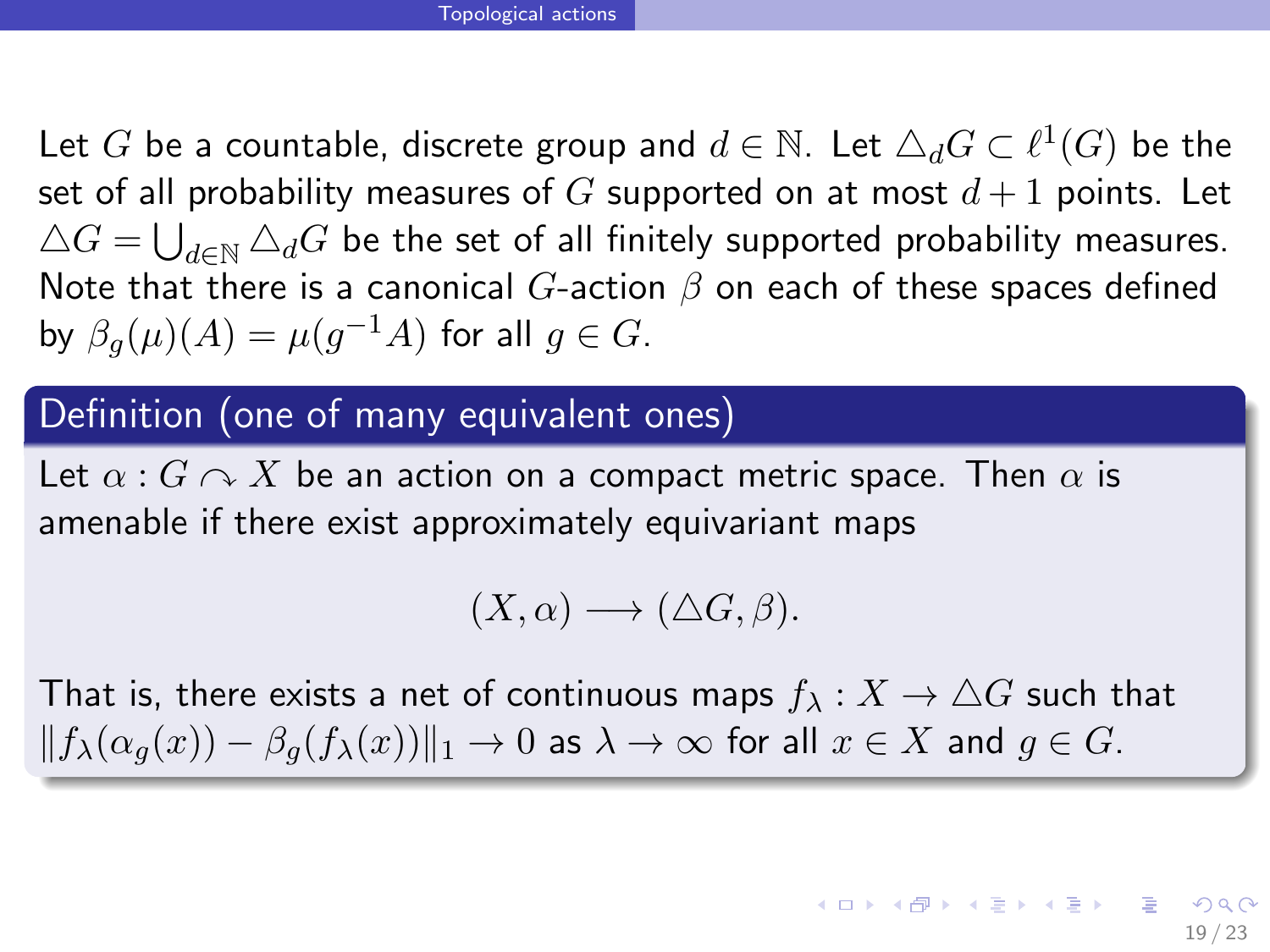# Definition (Guentner-Willett-Yu)

Let  $\alpha$  :  $G \cap X$  be an action on a compact metric space and  $d \in \mathbb{N}$ .  $\alpha$  is said to have amenability dimension at most d, written  $\dim_{\text{am}}(\alpha) \leq d$ , if there exist approximately equivariant maps

<span id="page-52-0"></span>
$$
(X,\alpha)\longrightarrow(\triangle_dG,\beta).
$$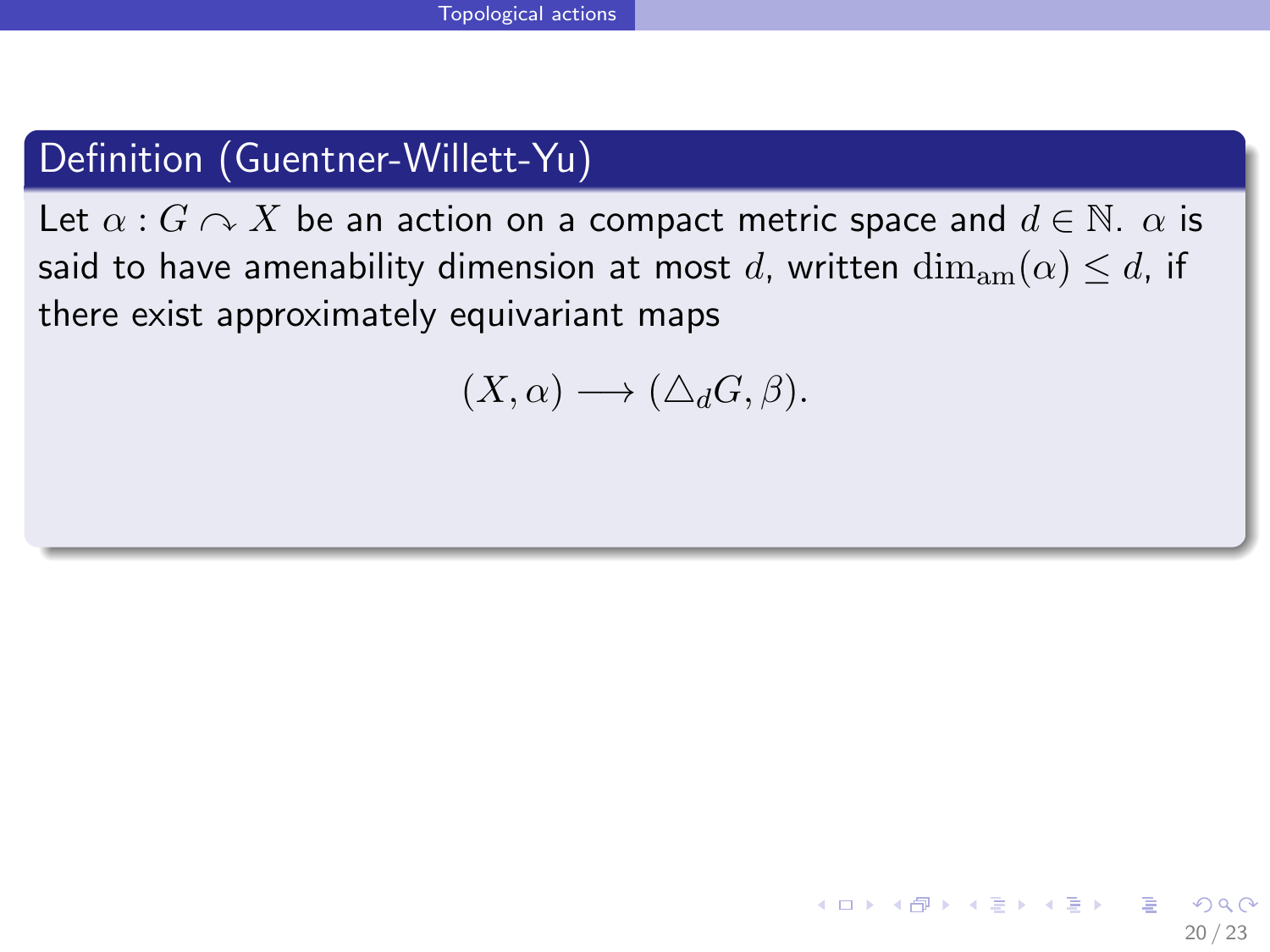# Definition (Guentner-Willett-Yu)

Let  $\alpha$  :  $G \curvearrowright X$  be an action on a compact metric space and  $d \in \mathbb{N}$ .  $\alpha$  is said to have amenability dimension at most d, written  $\dim_{\text{am}}(\alpha) \leq d$ , if there exist approximately equivariant maps

<span id="page-53-0"></span>
$$
(X,\alpha)\longrightarrow(\Delta_dG,\beta).
$$

The amenability dimension  $\dim_{am}(\alpha)$  is defined to be the smallest such d, if it exists. Otherwise  $\dim_{\text{am}}(\alpha) := \infty$ .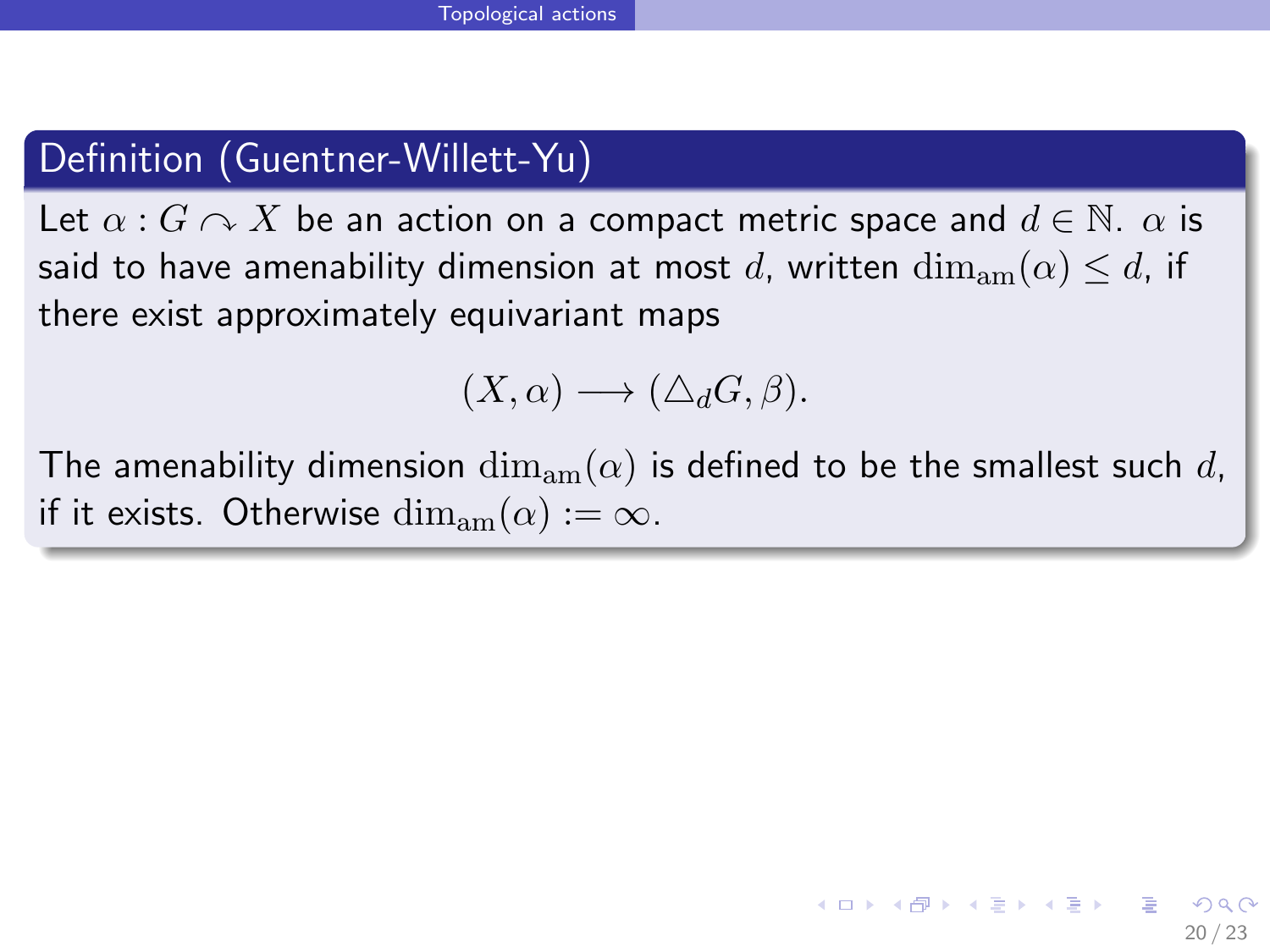# Definition (Guentner-Willett-Yu)

Let  $\alpha$  :  $G \curvearrowright X$  be an action on a compact metric space and  $d \in \mathbb{N}$ .  $\alpha$  is said to have amenability dimension at most d, written  $\dim_{\text{am}}(\alpha) \leq d$ , if there exist approximately equivariant maps

$$
(X,\alpha)\longrightarrow(\Delta_dG,\beta).
$$

The amenability dimension  $\dim_{am}(\alpha)$  is defined to be the smallest such d, if it exists. Otherwise  $\dim_{\text{am}}(\alpha) := \infty$ .

### Theorem (Guentner-Willett-Yu)

For a free action  $\alpha$  :  $G \cap X$ , one has the estimate

 $\dim_{\text{nuc}}^{+1}(\mathcal{C}(X) \rtimes_{\alpha} G) \leq \dim_{\text{am}}^{+1}(\alpha) \cdot \dim^{+1}(X).$ 

<span id="page-54-0"></span>イロト 不優 ト 不思 ト 不思 トー 理 20 / 23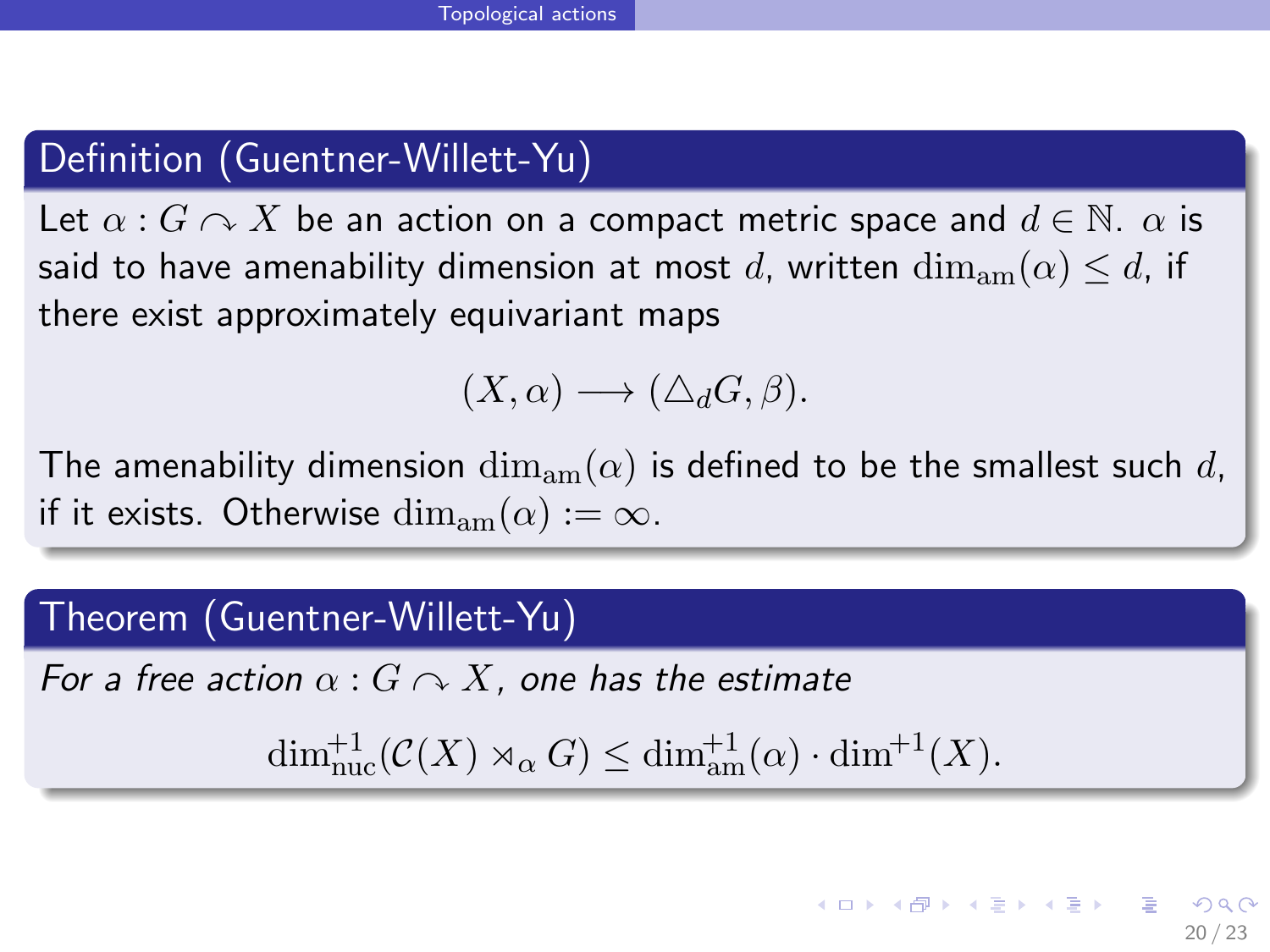<span id="page-55-0"></span>For a topological dynamical system  $(X, \alpha, G)$ , denote by  $\bar{\alpha}: G \curvearrowright \mathcal{C}(X)$ the induced  $C^*$ -algebraic action.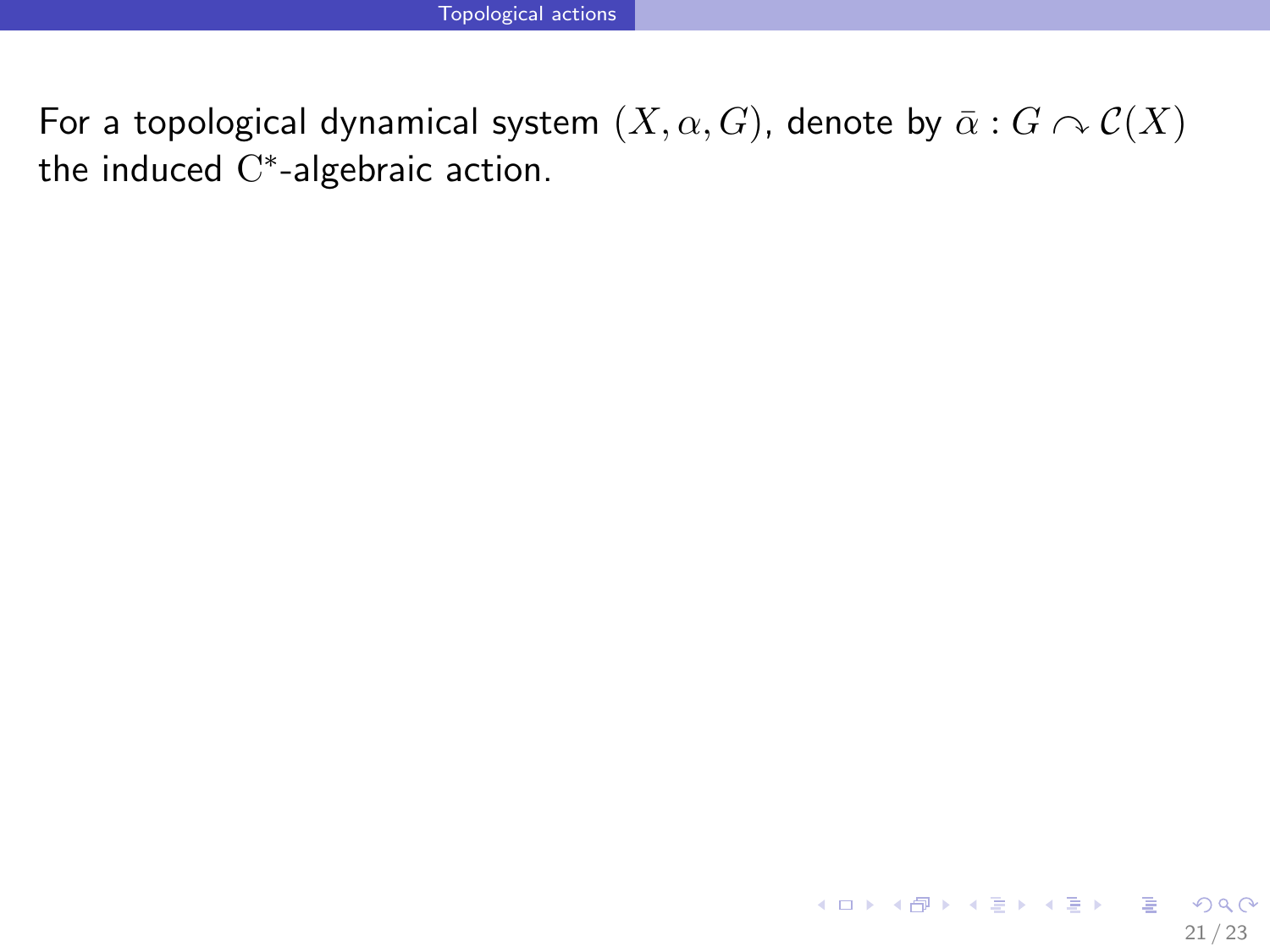For a topological dynamical system  $(X, \alpha, G)$ , denote by  $\bar{\alpha}: G \cap C(X)$ the induced  $C^*$ -algebraic action.

<span id="page-56-0"></span>21 / 23

 $\Omega$ 

イロト 不優 ト 不重 ト 不重 トー 重

### Question

Is there a connection between  $\dim_{\text{am}}(\alpha)$  and  $\dim_{\text{Rok}}(\bar{\alpha})$ ?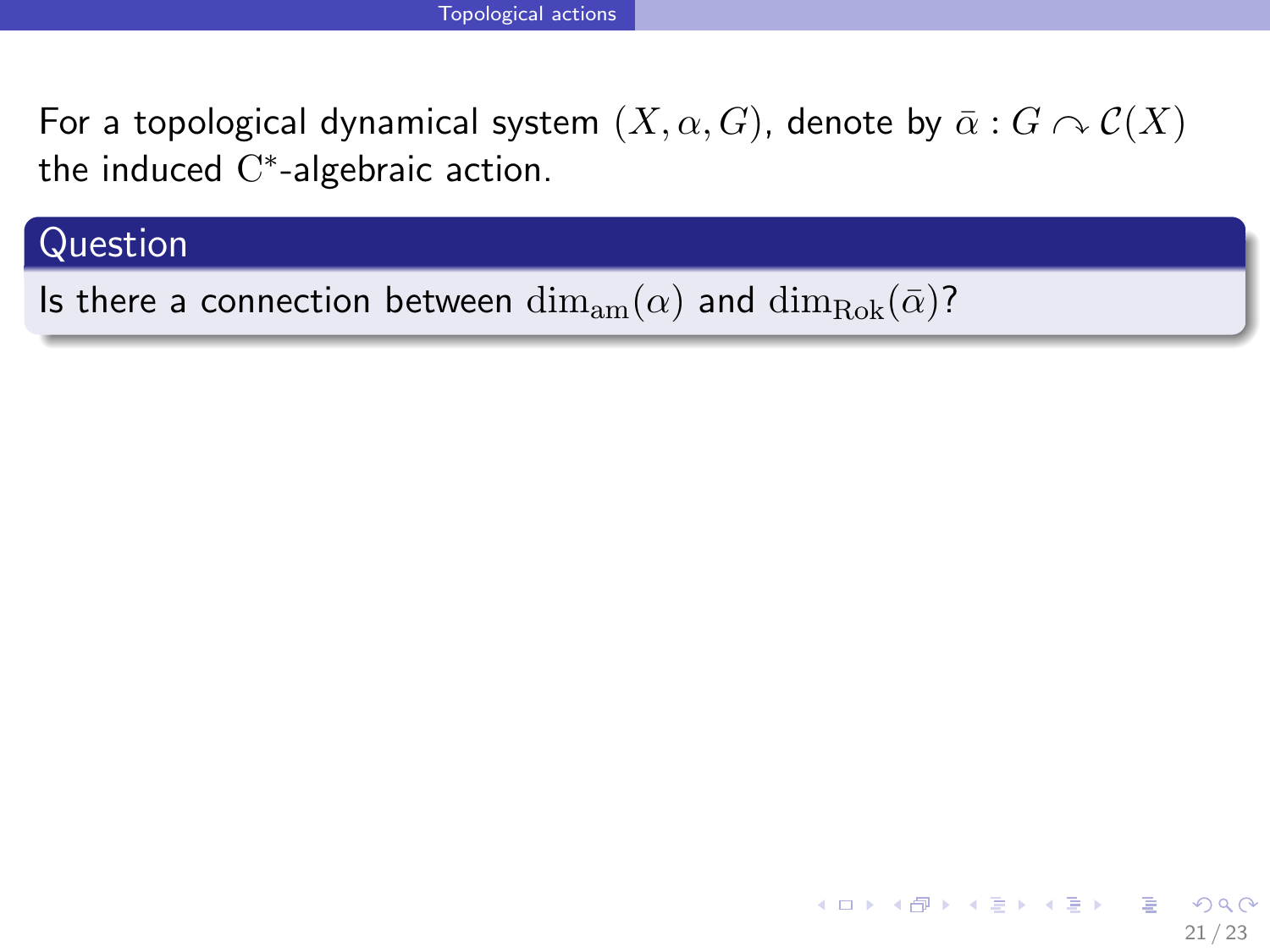For a topological dynamical system  $(X, \alpha, G)$ , denote by  $\bar{\alpha}: G \curvearrowright \mathcal{C}(X)$ the induced  $C^*$ -algebraic action.

### Question

Is there a connection between  $\dim_{\text{tan}}(\alpha)$  and  $\dim_{\text{Rok}}(\bar{\alpha})$ ?

This can be answered as follows:

# Theorem (S-Wu-Zacharias)

Let  $\sigma$  be a residually finite approximation of G. If  $\alpha$  :  $G \curvearrowright X$  is free, one has the following estimates:

<span id="page-57-0"></span> $\dim_{\text{Rok}}^{+1}(\bar{\alpha}) \leq \dim_{\text{am}}^{+1}(\alpha) \leq \text{asdim}^{+1}(\Box_{\sigma}G) \cdot \dim_{\text{Rok}}^{+1}(\bar{\alpha}, \sigma).$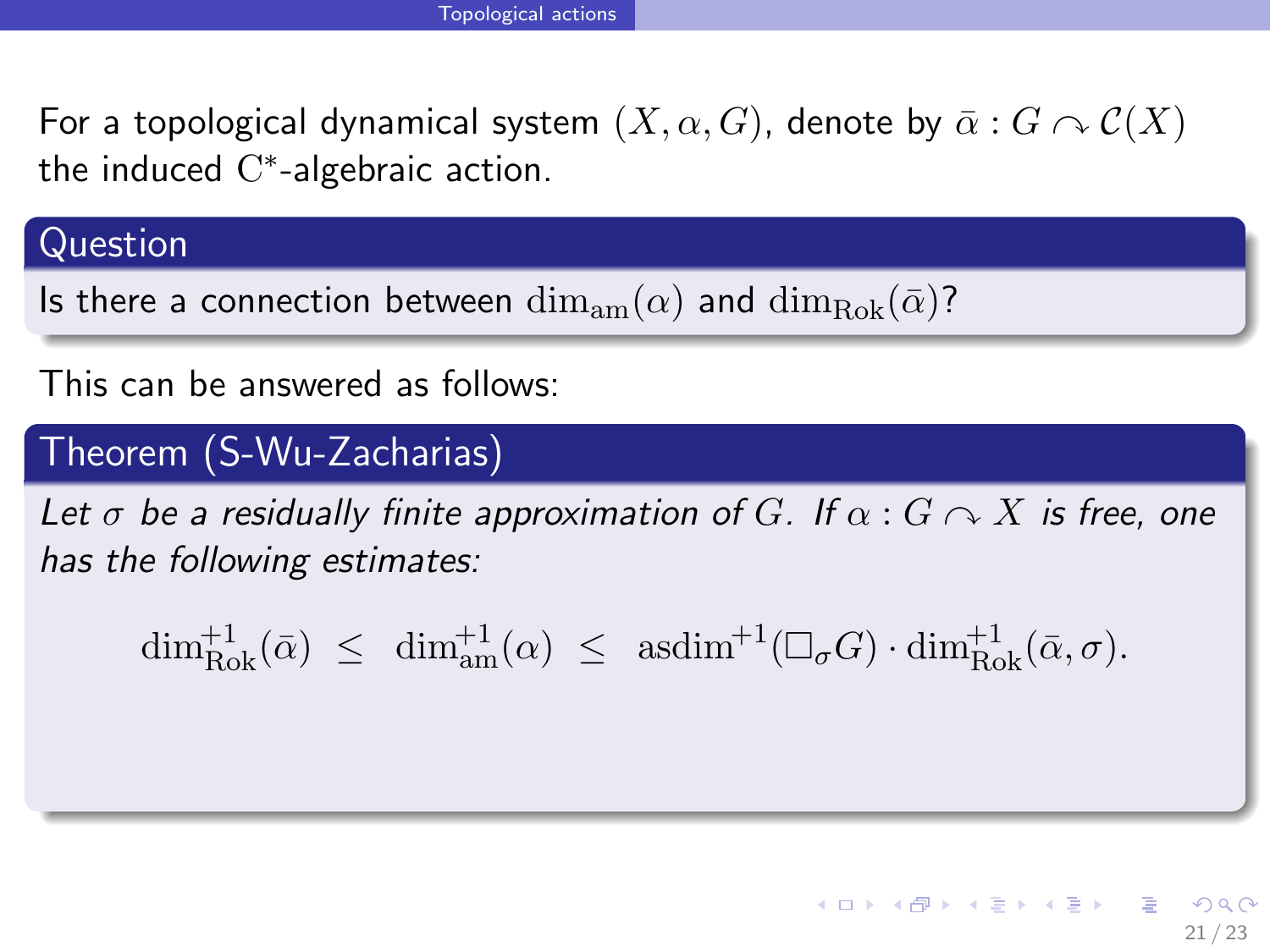For a topological dynamical system  $(X, \alpha, G)$ , denote by  $\bar{\alpha}: G \curvearrowright \mathcal{C}(X)$ the induced  $C^*$ -algebraic action.

### Question

Is there a connection between  $\dim_{\text{am}}(\alpha)$  and  $\dim_{\text{Bok}}(\bar{\alpha})$ ?

This can be answered as follows:

# Theorem (S-Wu-Zacharias)

Let  $\sigma$  be a residually finite approximation of G. If  $\alpha$  :  $G \curvearrowright X$  is free, one has the following estimates:

<span id="page-58-0"></span> $\dim_{\text{Rok}}^{+1}(\bar{\alpha}) \leq \dim_{\text{am}}^{+1}(\alpha) \leq \text{asdim}^{+1}(\Box_{\sigma}G) \cdot \dim_{\text{Rok}}^{+1}(\bar{\alpha}, \sigma).$ 

In particular, if asdim $(\Box_s G) < \infty$ , then  $\alpha$  has finite amenability dimension if and only if  $\bar{\alpha}$  has finite Rokhlin dimension.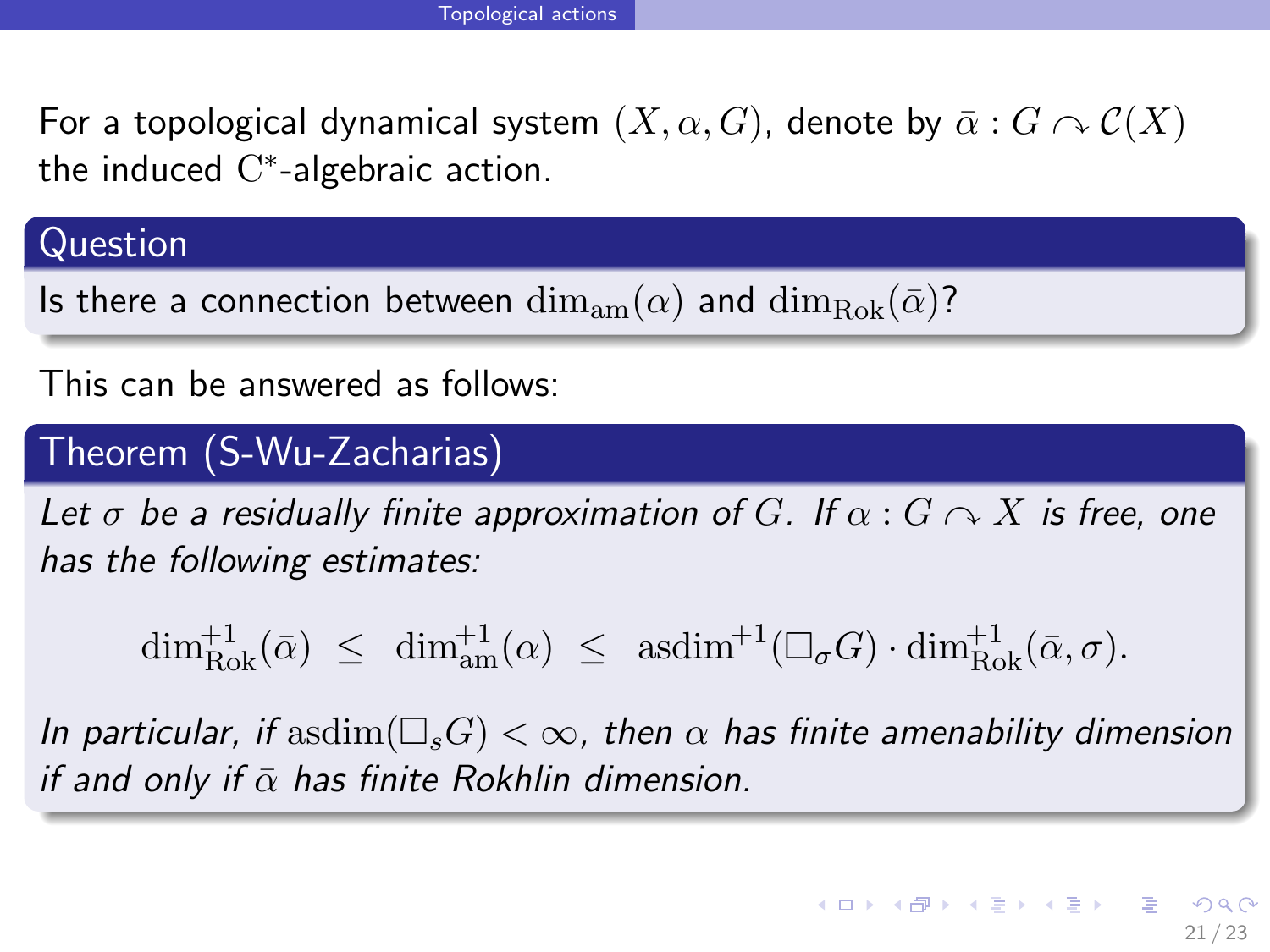Last year, the following result was obtained:

### Theorem (S)

If  $\alpha: \mathbb{Z}^m \curvearrowright X$  is a free action on a compact metric space of finite covering dimension, then  $\dim_{\rm Rok}(\bar{\alpha}) < \infty$ . Hence  $\dim_{\rm nuc}(\mathcal{C}(X) \rtimes_{\alpha} \mathbb{Z}^m) < \infty$ .

<span id="page-59-0"></span>22 / 23

イロト 不優 ト 不思 ト 不思 トー 理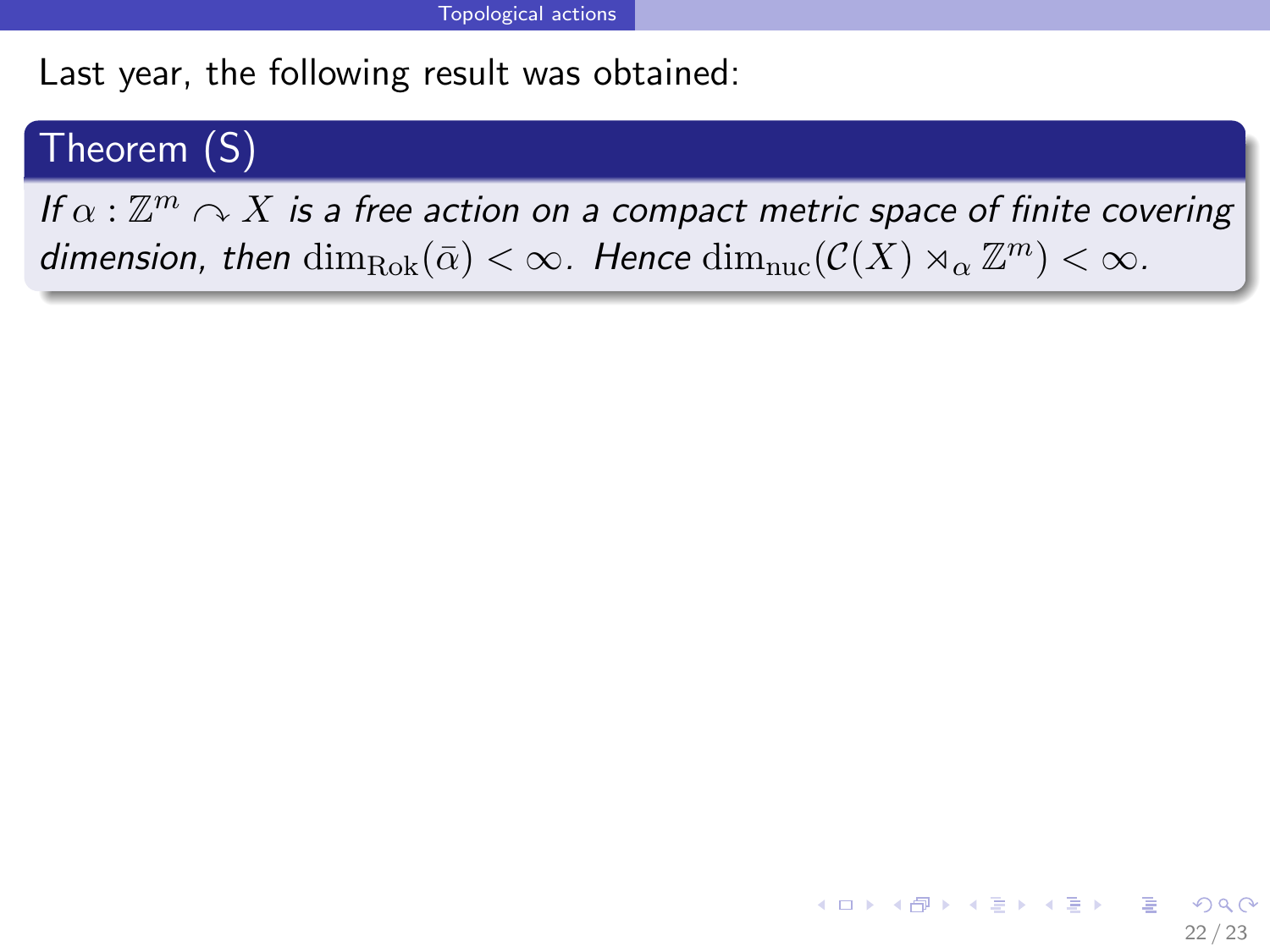Last year, the following result was obtained:

# Theorem (S)

If  $\alpha: \mathbb{Z}^m \curvearrowright X$  is a free action on a compact metric space of finite covering dimension, then  $\dim_{\rm Rok}(\bar{\alpha}) < \infty$ . Hence  $\dim_{\rm nuc}(\mathcal{C}(X) \rtimes_{\alpha} \mathbb{Z}^m) < \infty$ .

<span id="page-60-0"></span>22 / 23

イロト 不優 ト 不思 ト 不思 トー 理

Combining

- methods developed for the above result (e.g. marker property)
- **•** detailed study of amenability dimension
- some geometric group theory involving nilpotent groups

this extends to the following setting: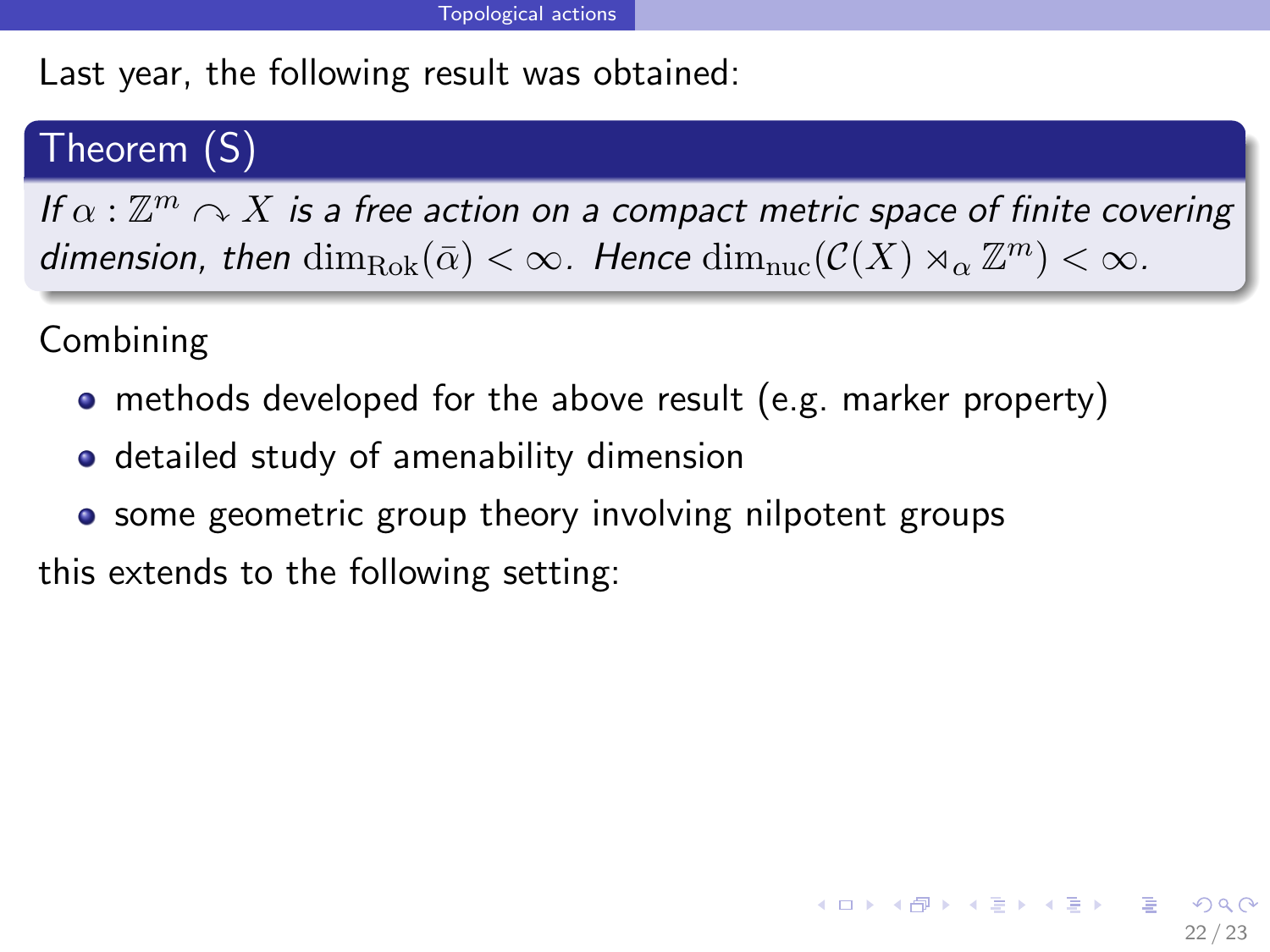Last year, the following result was obtained:

# Theorem (S)

If  $\alpha: \mathbb{Z}^m \curvearrowright X$  is a free action on a compact metric space of finite covering dimension, then  $\dim_{\rm Rok}(\bar{\alpha}) < \infty$ . Hence  $\dim_{\rm nuc}(\mathcal{C}(X) \rtimes_{\alpha} \mathbb{Z}^m) < \infty$ .

Combining

- methods developed for the above result (e.g. marker property)
- **•** detailed study of amenability dimension
- **•** some geometric group theory involving nilpotent groups

this extends to the following setting:

## Theorem (S-Wu-Zacharias)

Let G be a finitely generated, nilpotent group. If  $\alpha$  :  $G \curvearrowright X$  is a free action on a compact metric space of finite covering dimension, then both  $\dim_{\text{am}}(\alpha)$  and  $\dim_{\text{Rok}}(\bar{\alpha})$  are finite. In particular,  $\dim_{\text{nuc}}(\mathcal{C}(X) \rtimes_{\alpha} G)$  has finite nuclear dimension. (In fact at most  $3^{\ell_{\rm Hir}(G)} \cdot \dim^{+1}(X)^2 - 1$ .)

<span id="page-61-0"></span>÷